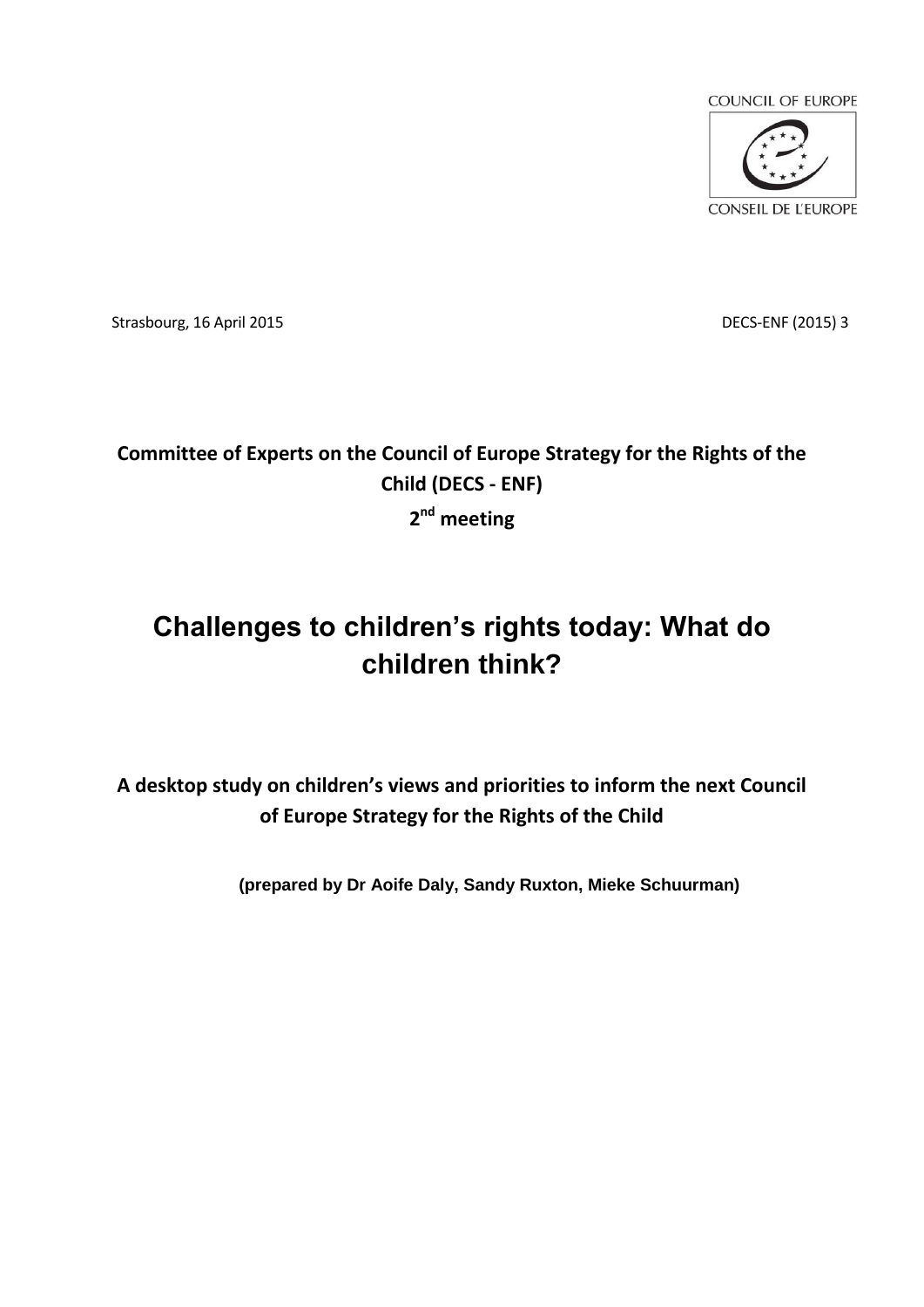## **Table of Contents**

| 10 |  |
|----|--|
|    |  |
|    |  |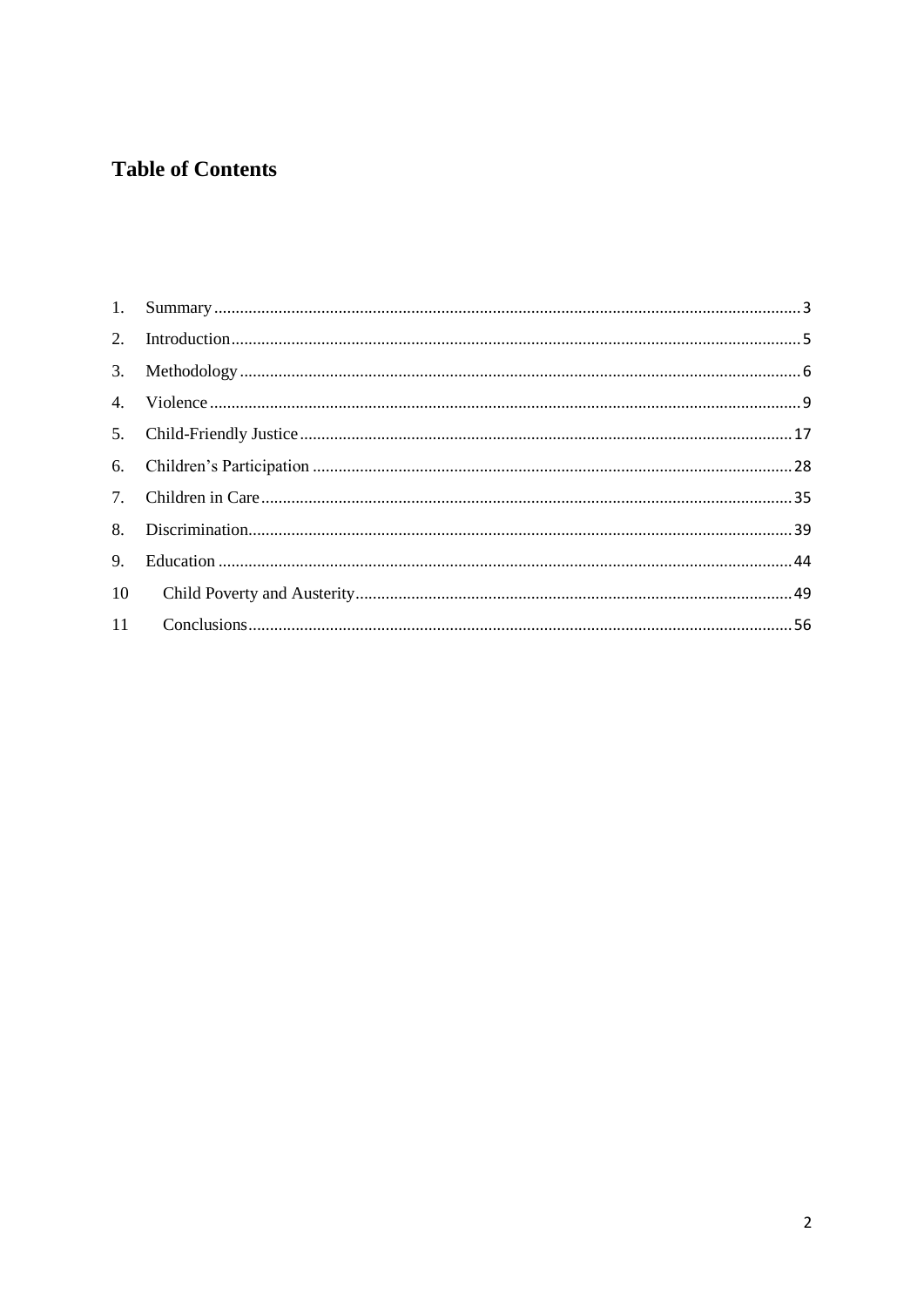#### <span id="page-2-0"></span>**1. Summary**

This desktop study aims to establish the most important rights issues for children in Europe based on available research. In this way, it is intended that children's views on their rights, and their recommendations for improving their enjoyment of those rights, can feed into the Council of Europe's next Strategy for the Rights of the Child, 2016-2019. A broad range of research on children's views from across Europe is reviewed in order to highlight the themes which children identify as most important to them. The methodology for identifying the most important information includes consideration of factors such as geography, disadvantaged groups, and principles of the UNCRC. The points outlined here are those made by children. Within this framework, the themes identified as most important to children are:

*Violence:* Children report experiencing high levels of violence in the home and elsewhere. They wish to be believed and supported where they report it. They give recommendations on how to tackle it, such as ending physical punishment, services better suited to children's needs, and greater control over action taken to deal with the problems they report.

*Child-Friendly Justice:* Children wish to receive more information on their rights in the justice system, and authorities must seek ways to help children to trust those working in the system. Children should not be in custody: Alternatives such as community service should be used instead. Children in custody have numerous recommendations for improving living conditions, which are often dire in less industrialised countries. Children of prisoners require explicit acknowledgement and assistance.

*Child Participation:* Although children strongly believe that they should have a say in the key decisions that affect their lives, they face a range of obstacles in this regard, such as overcomplex procedures and adult indifference. A wide range of mechanisms should be developed to facilitate participation across different groups and contexts, and children should always get feedback on how and whether their views have had an impact.

*Children in Care:* Being heard is of huge importance to children in care, but many feel that they are not listened to. Children think that better supports and interventions are necessary to avoid children being taken into care and to ensure the best care experience possible. Children in care place great emphasis on the quality of their placement, and on retaining links with birth families.

*Discrimination:* Children suffer discrimination on various bases, and can therefore suffer 'double discrimination' – i.e. on the basis of childhood and their other status. Discrimination against children on the basis of age is little understood or acknowledged and it should be tackled through awareness-raising and legislation. Children from disadvantaged groups such as cultural and racial minorities and children with disabilities wish for greater understanding of their experiences and cultures.

*Education:* Children want more opportunities to participate at school and on decisions concerning their education. Children from disadvantaged groups are especially concerned about education and require special measures to facilitate their participation. Bullying at school is an issue of huge concern to many children. It could be tackled better through more opportunities to discuss it and better responses from teachers.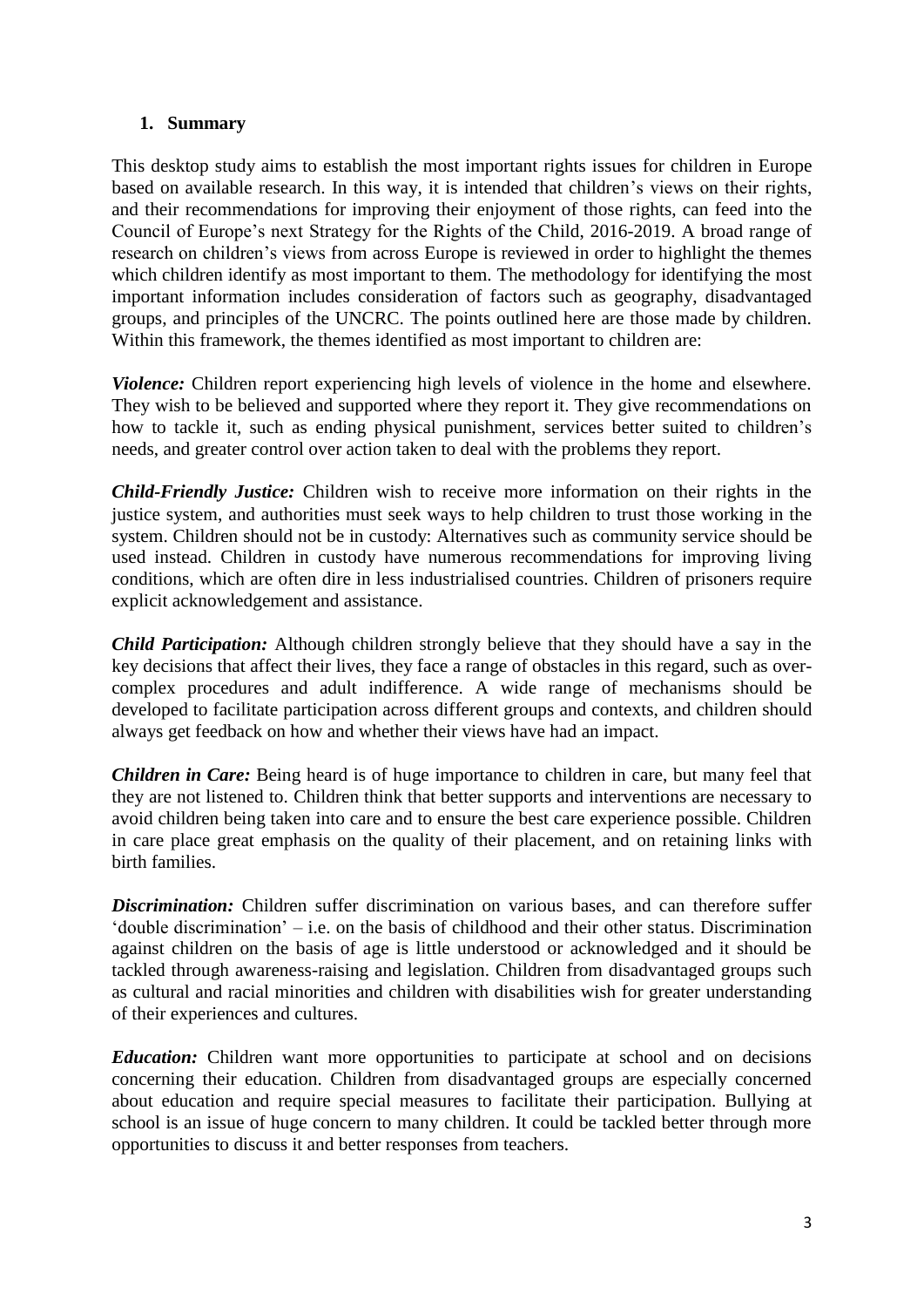*Child Poverty and Austerity:* Children are concerned about the current economic climate and the impact it may have on their own financial situation and that of their families. Their recommendations in the area include: Better work-based training and employment opportunities for young people; welfare systems which ensure adequate incomes and security for those out of work; and free services such as youth and leisure centres. Children want to be included in decision-making about government expenditure.

There are universal themes which emerge from the variety of views and experiences included here. First, children in Europe overwhelmingly wish to be heard and to have some influence on matters regarding their rights. Although there are some very good initiatives which seek to involve children, many are tokenistic and children quickly become disillusioned. Secondly, children enormously value their families and friends, and this has consequences for the enjoyment of their rights: Service providers should think about how to better involve family where children require information about legal proceedings, for example. Thirdly, children recognise that adequate protection of rights requires sufficient allocation of public resources, particularly targeting more marginalised groups. They are concerned about the current economic climate and cuts in expenditure. Resources are highly relevant to children's recommendations on improving rights provision, as they wish to see education and training of professionals and others to ensure that they facilitate and understand children's rights across many areas.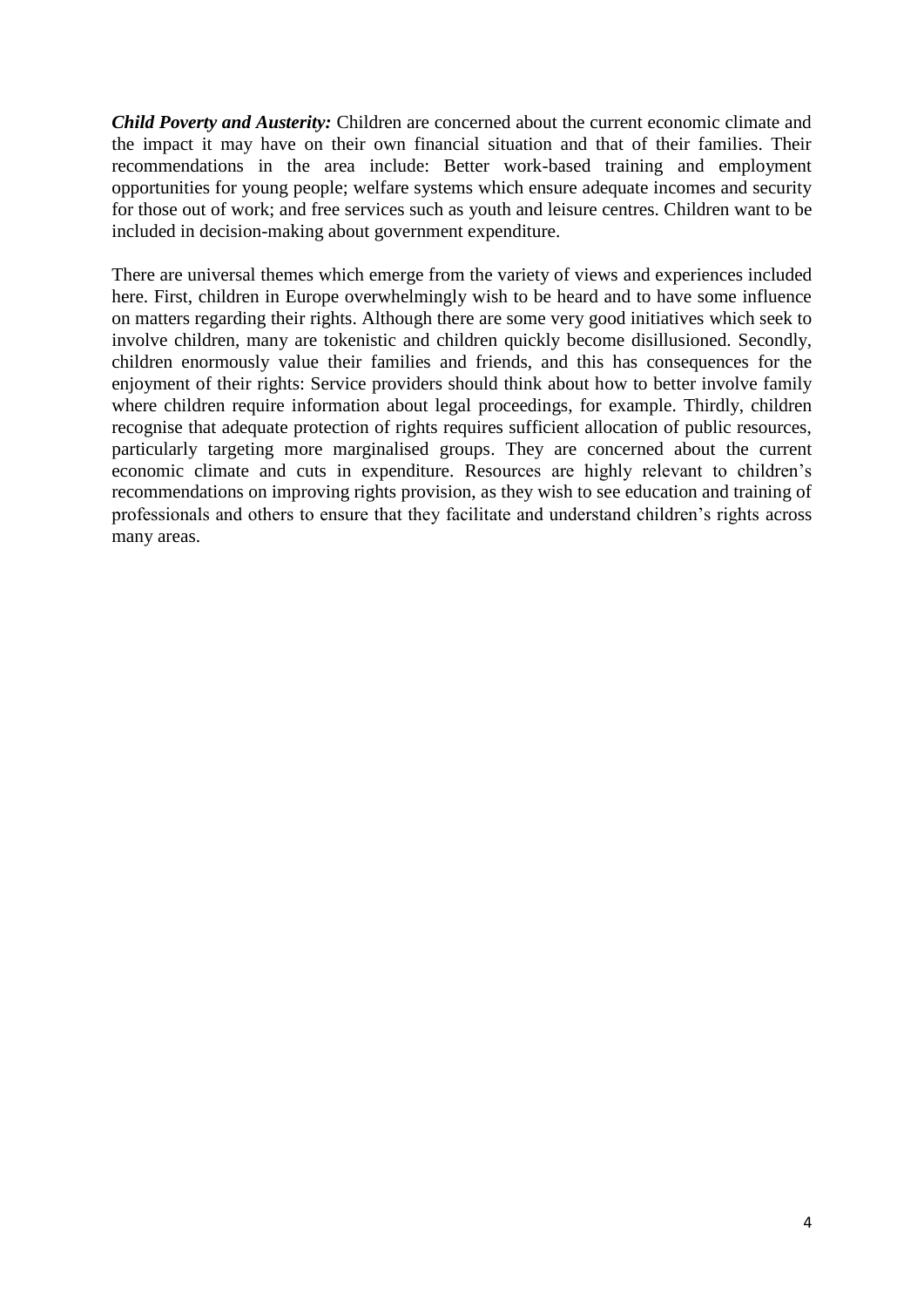## <span id="page-4-0"></span>**2. Introduction**

Article 12 of the UN Convention on the Rights of the Child (UNCRC), the right of children to be heard, is arguably the most ground-breaking provision in that instrument. It is, at least in part, due to this provision that there is acceptance by many states, organisations and others that legal standards and policies concerning children should be informed by their views. It is on this basis that the Council of Europe has commissioned a desktop study on the views and priorities of children<sup>1</sup> across Europe on their rights, so that they can feed into the next Strategy for the Rights of the Child, 2016-2019.

Children in Europe enjoy on average a high level of implementation of their rights compared to their counterparts elsewhere in the world. However many obstacles to the enjoyment of their rights persist. Children suffer discrimination as a group, and their unique needs are often not recognised within the family, schools, the local community and service provision. Particularly disadvantaged groups of children – for example children who suffer abuse, children with disabilities and children from other vulnerable groups – can experience acute and unacceptable rights abuses. Children themselves have much to say about these matters and how to address them.

The current desktop study, therefore, aims to explore research on children's views on which rights issues are most important to them, and ways in which they feel those issues should be resolved. It seeks to identify existing reports from across as broad a geographical spectrum as possible within Europe; and from the perspective of many of the most disadvantaged groups of children. Therefore this study aims to provide a snapshot of children's views, based on available research. This report does not aim to provide a comprehensive overview of children's rights, nor does it include the opinions of the authors. Instead it focuses on reports which cover children's views, as this is its remit.

<sup>1</sup>  $1$ <sup>1</sup> The term 'children' will be used here to describe all of those under 18, although it is acknowledged that not all under-18s will identify with this term. The term 'young people' will be used where this is important to the point being made.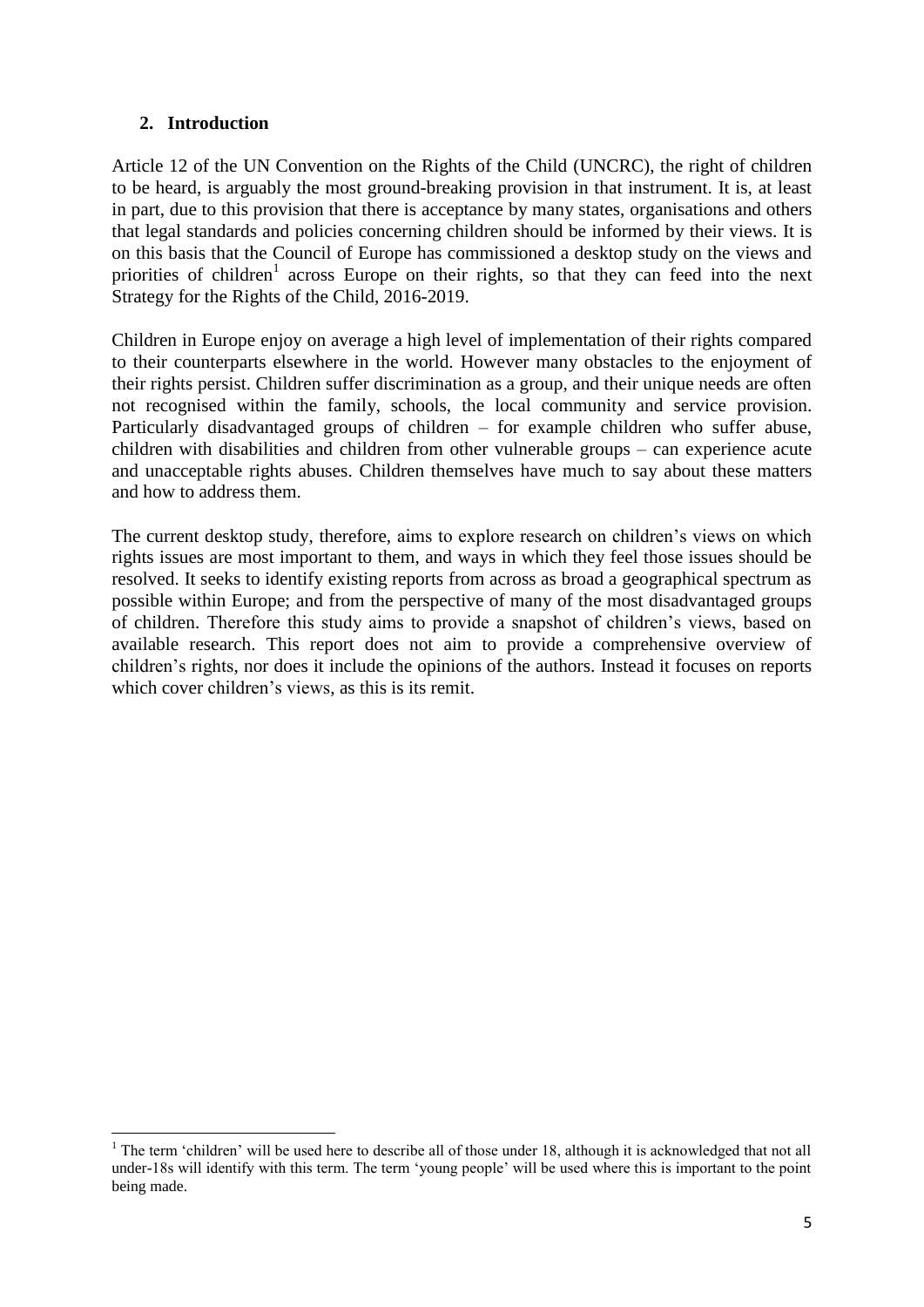## <span id="page-5-0"></span>**3. Methodology**

## **3.1 Data Gathering**

It is a challenging task to generalise about what rights issues are most important to children as children are such a diverse group. The exercise is, of course, heavily dependent on available research, although we devised methods according to which we narrowed our focus on particular themes.

The first undertaking was a general desk-based review of recent literature involving children's views on issues and challenges affecting them. We identified a wide range of research resources from intergovernmental organisations such as the Council of Europe and the EU, governmental/statutory organisations, academic sources and non-governmental organisations. We surveyed lists of websites of the European Network of Ombudspersons for Children<sup>2</sup> and UNICEF country websites in order to locate relevant research. The studies utilised involve a broad range of methodologies, including child-led forms of participation with children; though most methodologies were found to be consultative.<sup>3</sup> The research covered includes case studies, focus groups, interviews, polls, surveys and questionnaires. The team worked to identify research which:

- 1.1 Has been conducted on children's rights in Europe;
- 1.2 Includes children's views;
- 1.3 Has been conducted in recent years, with particular focus on the last four years.

These criteria were obligatory when determining whether to include consideration of individual research reports in this study. In order to determine what rights issues are most important to children, however, the following other factors were also considered:

## **3.1.1 Hidden Themes and Geography**

We prioritised research which related to particularly vulnerable children, whose problems tend to be the most hidden, such as victims of sexual abuse and children with disabilities (hereafter referred to as "hidden themes"). We also placed priority on research from Eastern European and non-EU countries, for the reason that there has not been as much research conducted on children's views as in other European countries, therefore it needs greater emphasis (i.e. "geography"). A request, directed at children's non-governmental organisations (NGOs) and others, was made for information on our priority areas. This was facilitated by the University of Liverpool's European Children's Rights Unit and European network NGO Eurochild. It was hoped that this would achieve the aim of accessing research from the geographical areas in question and on hidden themes. We aimed in the desktop study to include information from as many states as possible. Although we may not have found research studies specifically from each European country, this is mitigated by the fact that there are a number of research studies included in which children's views were gathered from across Europe.

We also included research reports which are written in a number of different European languages, with the aim of accessing as broad a linguistic and geographical variety of

<sup>1</sup> <sup>2</sup> Available at: http://enoc.eu/?page\_id=210.

<sup>&</sup>lt;sup>3</sup> Child-led here is taken to mean where children were involved in the design and execution of the research, whereas consultative means that they were asked their views.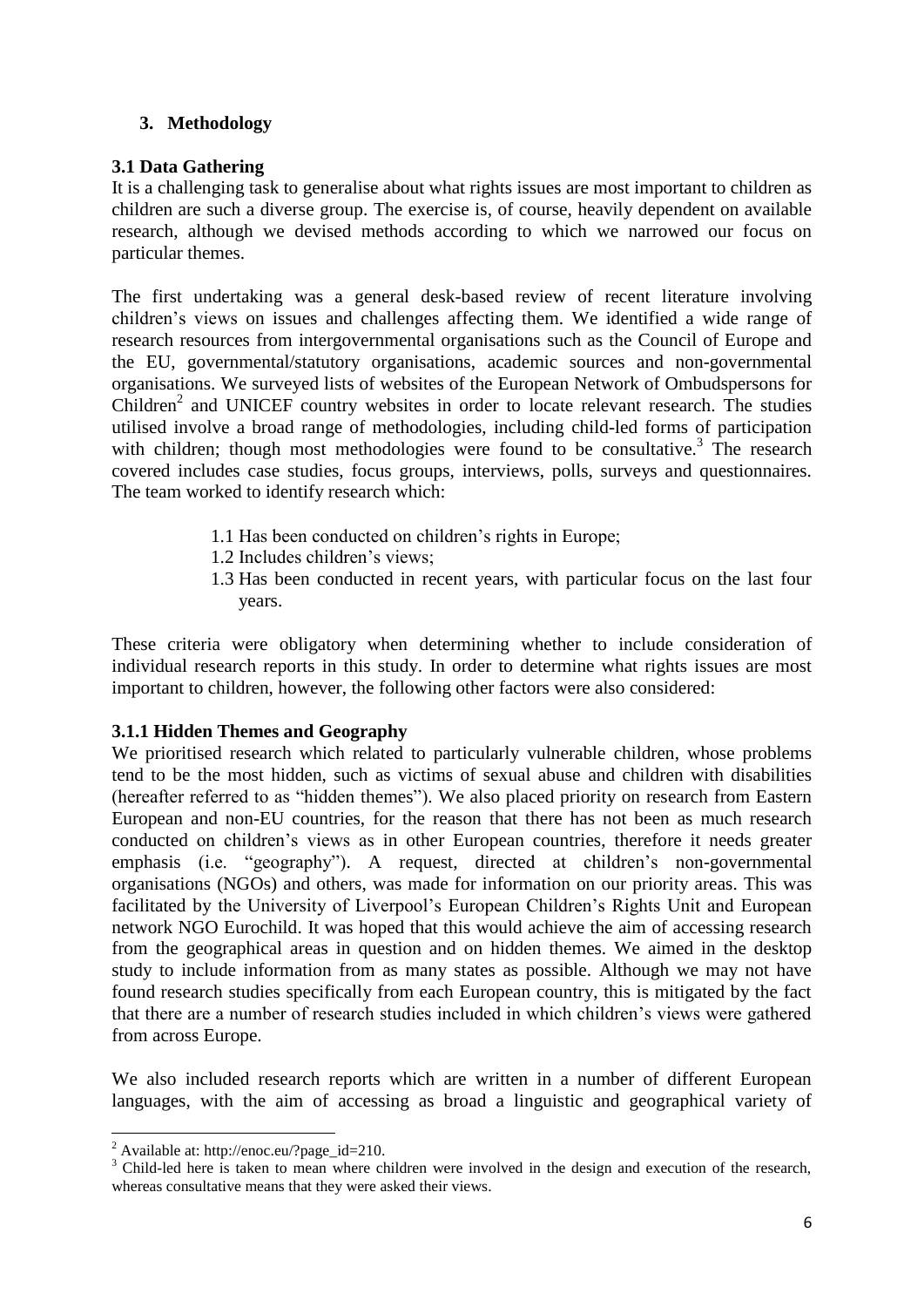documents as possible, whilst bearing in mind our geographical preference for lessresearched countries. Most of the studies we found on the basis of our literature search (including through the request for information throughout Europe), however, are in English. This may reflect the mother tongues of the authors (English and Dutch) and the effect of this on our ability to search for documents, but it probably also indicates that many research studies are published in English, even where they are conducted in non English-speaking countries. There is however a high proportion of research studies from the UK referenced in our desktop study, reflecting perhaps the comparatively high investment in participatory work involving children in the UK.

#### **3.1.2 Size of Study and Frequency of Theme**

<span id="page-6-1"></span>Other factors were also considered relevant. Where a document has exceptionally rich data, (for example covering the views of a large number of children), this was given particular attention.<sup>4</sup> If there was a large amount of research available on a particular issue (e.g. children in care), this was taken into consideration, although it was borne in mind that this could indicate the importance of a matter to governments and NGOS rather than necessarily children themselves.

#### **3.1.3 UNCRC and Participation**

The general principles of the UNCRC were also a strong consideration. These are: Article 2: non-discrimination; Article 3: the best interests of the child; Article 6: the right to life, survival and development; and Article 12: the right to be heard.<sup>5</sup> It was intended that the themes on which we focused would encompass all of these principles with as much equality as possible, considering all rights are indivisible and interdependent.

<span id="page-6-0"></span>The principle of participation was, of course, key to the thinking behind the methodology. Whilst the scope of this study did not permit the direct involvement of children, the research focuses on the studies which utilise genuinely robust methodology to access their views.<sup>6</sup> In addition, a number of academic and NGO experts on children's participation were asked to provide support in terms of identifying whether the desktop study covered the appropriate issues from a children's rights perspective.

#### **3.1.4 Mapping Available Research and Identifying Themes**

Relevant research studies were gathered, and the details of these studies were put into an excel document (please see appendix). This permitted the team to identify available research, and the extent to which particular studies met our criteria for prioritisation, and consequently which themes would be included in this study.

After a review of available literature and consideration of relevant factors outlined above, the research team came to conclusions on which rights themes appear to be of greatest importance to children. The themes which come across most clearly are: violence; childfriendly justice; child participation; children in care; discrimination; education and child

**<sup>.</sup>** 4 For example the study: Kilkelly, U., *Listening to children about justice*: *Report of the Council of Europe's consultation with children on child-friendly justice (*Council of Europe, 2010) involved more than 3,700 children from over 25 European countries.

<sup>5</sup> See Committee on the Rights of the Child, *General comment no. 5: General measures of implementation of the Convention on the Rights of the Child* (27 November 2003) CRC/GC/2003/5.

<sup>&</sup>lt;sup>6</sup> For example children were involved in the design and execution of the study: Children's Rights Alliance for England, *Speaking freely – Children and young people in Europe take action on ending violence against children in custody: Campaign report* (Children's Rights Alliance for England, 2013).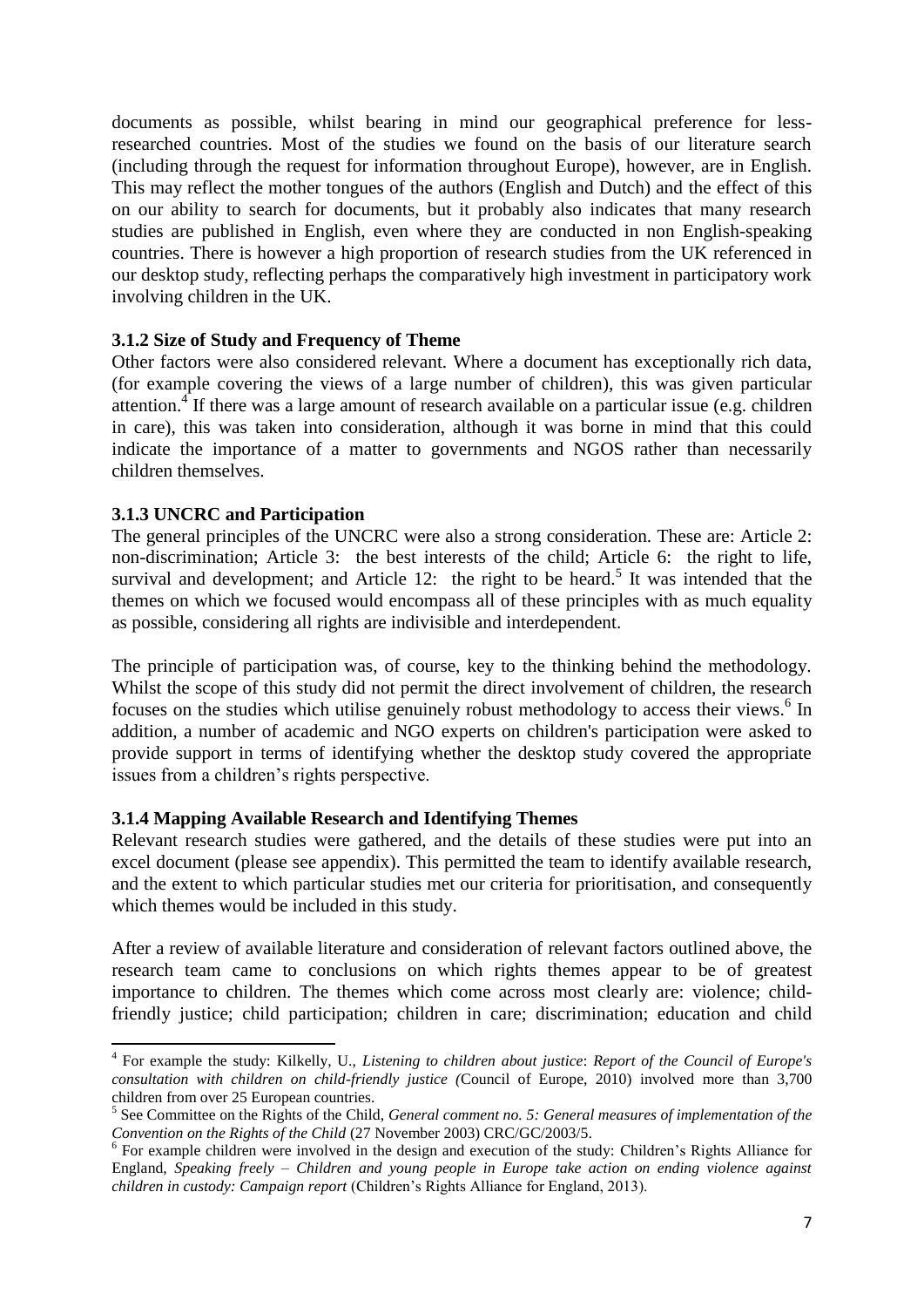poverty & austerity. There does not appear to be a way in which these themes can be put in order of priority, as there has not been any direct research in recent times in which children across Europe are directly asked an open question about which rights are most important to them. 7

<span id="page-7-0"></span>The four UNCRC general principles are clearly evident in these themes. Whilst all the themes identified have elements of each general principle (e.g. children in poverty can feel their right to be heard is neglected), every theme clearly fits into one category – child participation is neatly categorised under Article 12 (right to be heard); child poverty and education under Article 6 (the right to life, survival and development). The areas of care, violence and justice can be categorised under the heading of Article 3 (protecting children's best interests) and discrimination covers Article 2.

## **3.2 Data Analysis**

Data was analysed using the 'coding' method of analysis in order to establish broad themes emerging from the data of the studies examined. Once the seven primary themes emerging from the research were identified (i.e. violence etc.), a more in-depth analysis was conducted whereby further themes and patterns were identified (e.g. violence in the home). Regular cross-checks were conducted in order to ensure that the representation of children's views was as broad as possible across our prioritisation method. Summary findings were gleaned from each section.

Recommendations provided on the basis of the data analysis are those of children, gathered from the research studies examined. In some cases, where we have deemed it necessary and appropriate, we have included recommendations of the authors of the reports examined, as long as they are based on consultation with children themselves. The authors of this desktop study have refrained from providing their own opinions, as the purpose of this study is to ensure children's views are included in the Council of Europe's next Strategy for the Rights of the Child.

#### **3.3 Challenges of the Research**

**.** 

It is a challenging task to provide a broad overview of the views of children in Europe on their rights in a short desktop study. Children are as varied and heterogeneous a group as adults. Experiences and views will differ according to age, gender, race, ethnicity, nationality, disability, economic status, and indeed a host of other factors including personality. Another issue is the lack of availability of research on children's views in many areas, and the lack of clarity in some reports concerning the positioning of children's views in the conclusions reached, particularly where they are only a small part of a research study. Therefore the generalisations and conclusions in this desktop study are certainly made with these challenges in mind.

 $<sup>7</sup>$  It is worth noting that in a Eurobarometer poll in 2009, violence and education appeared to be the main issues</sup> about which children were concerned. In this poll, children were given a restricted list of issues from which to choose, and these issues do not appear to have been based on the UNCRC. Although this data is highly valuable, these factors arguably limit the potential of the study to permit some broad conclusions on children's views of their rights. European Commission, *Flash Eurobarometer – The rights of the child* (May 2009).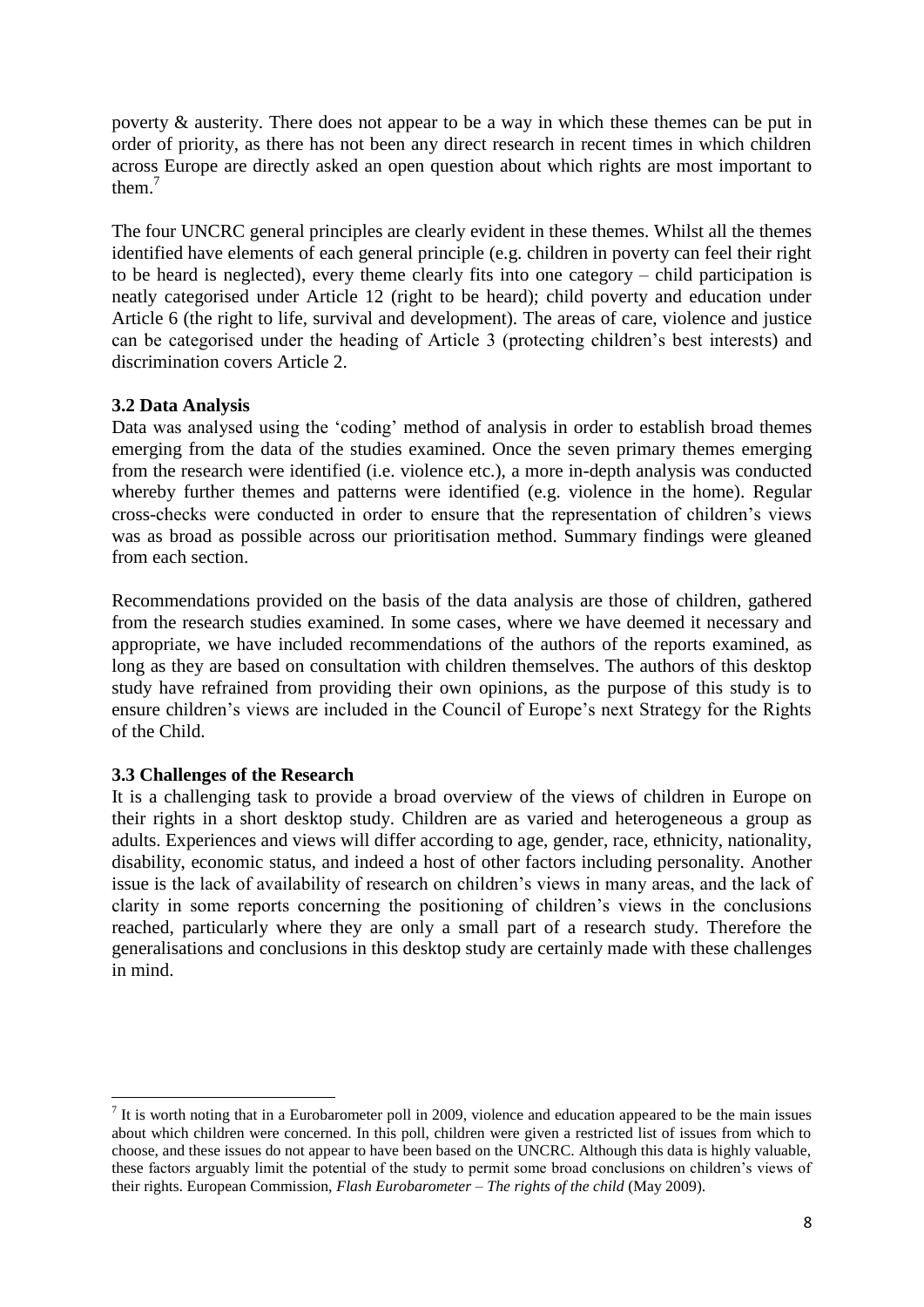#### <span id="page-8-1"></span><span id="page-8-0"></span>**4. Violence**

Article 19 of the CRC obliges states to protect children from all forms of violence. Yet children experience high levels of violence across spheres from within the family context to peer groups and to the institutions with which they have contact. This has a knock-on effect on all rights for children, for example it may prevent them from speaking their mind and enjoying their right to participation.<sup>8</sup> In particular, research on children's views indicates that vulnerable groups such as asylum seeker children,<sup>9</sup> children who live in deprived areas,  $10$  and children with other vulnerabilities such as children with disabilities and those belonging to minority groups (see e.g. research in Romania $11$ ) can be at greater risk of violence and harassment. Girls and women report experiencing widespread gender-based violence.<sup>12</sup> Children indicate that they have a significant level of awareness of the threat of violence which they face, as they list it as priority rights issue in a number of studies.<sup>13</sup>

#### **Summary Points – In general, children's views are that:**

*Violence in the Home* 

- <span id="page-8-2"></span> Physical punishment should not be used as a method of discipline, and positive parenting should be taught.
- In order to tackle domestic violence, children should have services tailored to their individual needs as well as those of the adults in the family.
- Efforts should be made to strengthen informal support networks and existing relationships (e.g. mother and child) to support children experiencing domestic violence, as formal approaches can be frightening.
- Children fleeing domestic violence require good-quality, easily accessible accommodation. Teenage sons (who are often excluded) must be accommodated.

*Violence in Custodial Settings*

- Clear and strict rules must be applied on the use of restraint in custody. Children should not feel that they are not trusted when reporting incidents.
- It must be ensured that staff are carefully vetted and chosen on the basis of genuinely enjoying working with children and young people.

<sup>1</sup> 8 See e.g. Council of Europe, *Child and youth participation in the Republic of Moldova – A Council of Europe policy review* (Council of Europe, 2013). 9 See e.g. Children's Commissioner for England*, What's going to happen tomorrow – Unaccompanied children* 

*refused asylum* (Children's Commissioner for England, 2014).

<sup>10</sup> Unicef, *Écoutons ce que les enfants ont à nous dire - Adolescents en France: Le grand malaise – Consultation nationale des 6-18 ans 2014* (Unicef, 2014).

<sup>11</sup> UNICEF Romania, *Helping the 'invisible' children- Second evaluation report* (UNICEF Romania, 2013). The report states that "*Roma children have a considerably higher probability of being victims of domestic violence compared to […] Romanian children.*"

<sup>&</sup>lt;sup>12</sup> See e.g. Integrated Response to Violence against Women in Serbia/UNICEF, *Preliminary research results* (Integrated Response to Violence against Women in Serbia/UNICEF, 2013).

<sup>13</sup> 44% of young EU citizens listed this as a first or second place priority issue in European Commission, *Flash Eurobarometer – The rights of the child*, *supra* note [7.](#page-7-0) See also Ofsted, *Children on rights and responsibilities: a report of children's views by the Children's Rights Director for England* (Ofsted, 2010) in which children list abuse and cruel treatment in their top ten priorities.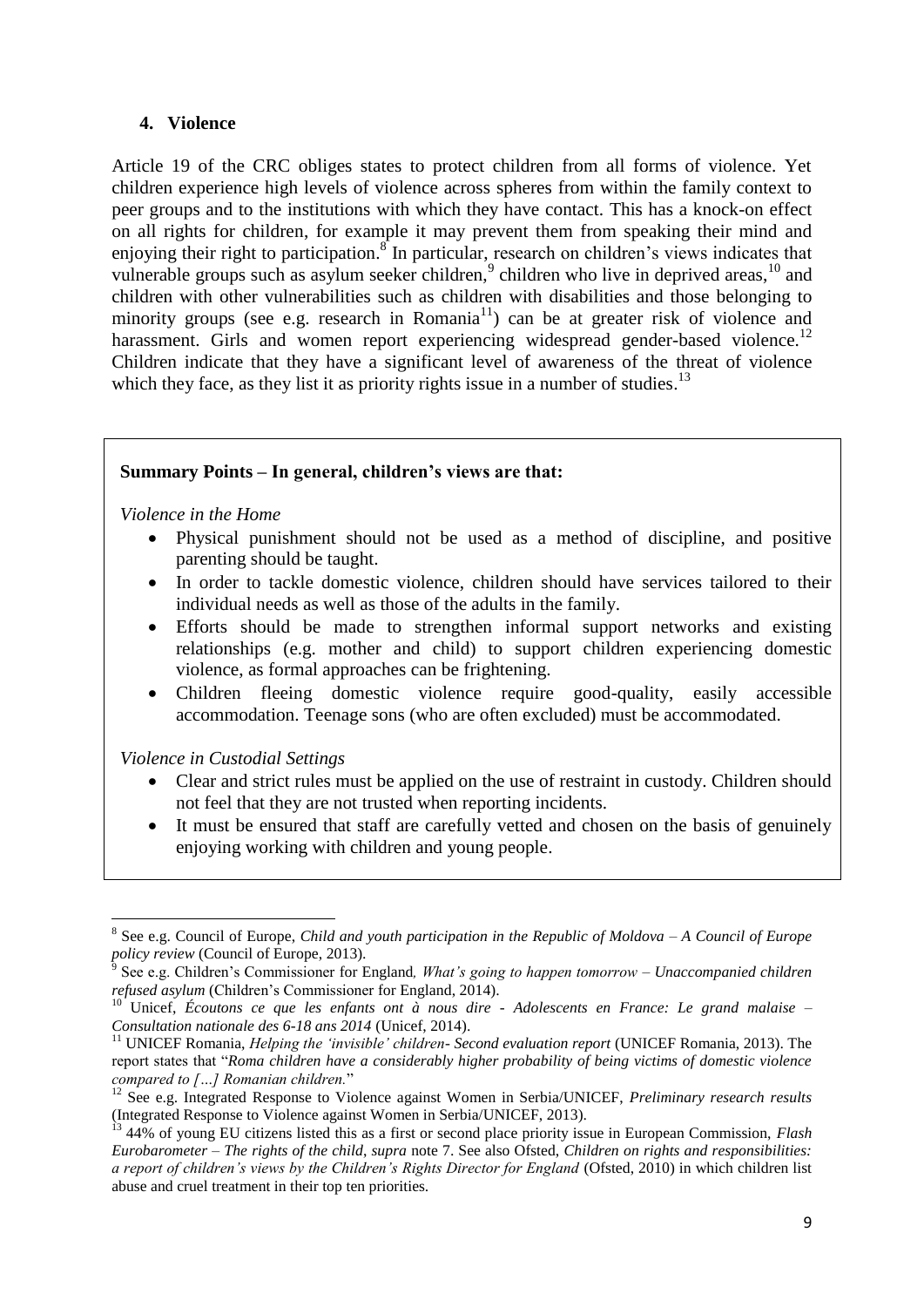#### *Sexual Violence*

- Services working with child survivors of sexual violence and exploitation should be understanding, non-judgmental, and cohesive – children should be able to establish a relationship of trust with a key person.
- Counselling, contact with other children in the same situation, security of housing and adequate education will assist children in this situation.
- Children require education on sexual consent which tackles 'victim blame'. The matter of sexual consent and gangs requires particularly urgent action.
- Criminal justice systems must be established so as to avoid re-traumatising children who come forward as a victim of or witness to sexual violence.
- Children and parents require better education on how children can stay safe online and sex education is required to engage with children about the matter of internet pornography.

#### <span id="page-9-3"></span><span id="page-9-2"></span><span id="page-9-0"></span>**4.1 Violence in the Home**

#### **4.1.1 Physical Punishment**

Children generally state that they value their family relationships over all other factors, and for most children the family is a very happy place.<sup>14</sup> Yet children report experiencing high levels of violence in the home, in spite of the fact that physical punishment has been banned in many European countries.<sup>15</sup> In a German study, for example, one in five children state that they experience violence in their families.<sup>16</sup> In many states in Europe physical punishment of children remains acceptable both socially and legally.<sup>17</sup> In a study on children's rights conducted in Moldova, one child states that: *"Parents use violence against their child without reason, because they get annoyed either at work or at home and the child is like a toy of their parents' mood.*"<sup>18</sup> Irish research shows that the use of physical punishment by parents makes children: "*…[F]eel bad in some way, including feeling sad, upset, unloved, sore, scared, angry and embarrassed.*" <sup>19</sup> Although some children see physical punishment as acceptable in some circumstances, numerous research studies from across Europe indicate that most do not.<sup>20</sup> As one young person from Hungary states: "*From hitting, one cannot learn*."<sup>21</sup> Young people from throughout Europe emphasise the need to end physical punishment, and

<span id="page-9-1"></span><sup>&</sup>lt;sup>14</sup> See e.g. Ipsos MORI and Nairn, A., *Children's well-being in UK, Sweden and Spain: The role of inequality and materialism – A qualitative study* (Ipsos MORI, 2011).

<sup>&</sup>lt;sup>15</sup> Sweden was the first country to explicitly ban all forms of physical punishment of children in 1979. See e.g. Bussmann, K. D., *The effect of banning corporal punishment in Europe: A five-nation comparison* (Martin-Luther-Universität Halle, 2009).

<sup>&</sup>lt;sup>16</sup> Child and Youth Welfare Association, *First children and young people's report on UN reporting on the implementation of the UN Convention on the Rights of the Child in Germany* (Child and Youth Welfare Association, 2010).

<sup>17</sup> See e.g. Council of Europe, *Child and youth participation in the Republic of Moldova*, *supra* note [8](#page-8-1) and Department for Children, Schools and Families, *A study into children's views on physical discipline and punishment* (Department for Children, Schools and Families, 2006).

<sup>18</sup> Council of Europe, *Child and youth participation in the Republic of Moldova*, *ibid.*

<sup>19</sup> Nixon, E., *Children's perspectives on parenting styles* (Children's Research Centre, 2011).

<sup>&</sup>lt;sup>20</sup> See e.g. Nixon, *ibid*; Department for Children, Schools and Families, *supra* note [17;](#page-9-0) Schuurman, M. (ed.), *Speak up! Giving a voice to European children in vulnerable situations* (Eurochild, 2012).

<sup>21</sup> Schuurman, *ibid*.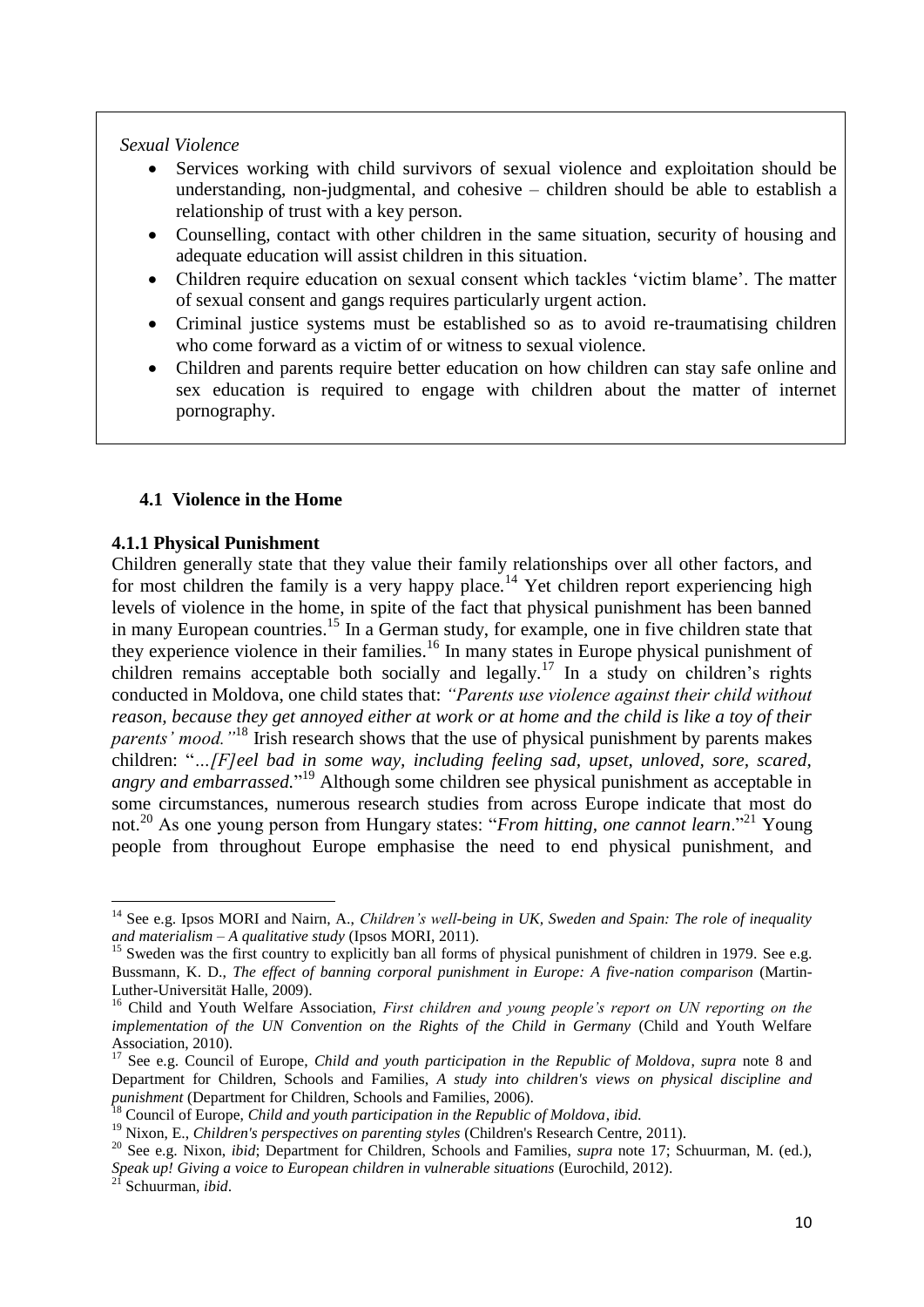<span id="page-10-2"></span>recommend that positive parenting is taught.<sup>22</sup> Children in Moldova emphasise the need to: "*Set up a campaign to combat corporal punishment of children.*" 23

## **4.1.2 Domestic Violence**

<span id="page-10-0"></span>Domestic violence is commonly experienced by children, and most often perpetrated by fathers. Children report being used as a tool by the violent parent (e.g. being harmed in order to upset their mother) and experiencing extreme distress whilst seeing or hearing a parent being attacked.<sup>24</sup> Research conducted with children strongly indicates the failure of service providers to ensure a focus on the particular needs of children,<sup>25</sup> instead focusing on the needs of the adults involved and assuming that this will automatically help children. Although children do stress how important it is to them that their mothers receive the help they need, they also report that it is very important that a holistic approach is taken to their family, with children being treated as individuals: "*Whole family support helps… a support worker for 1-2-1 with children and mum has another support worker*."<sup>26</sup>

<span id="page-10-1"></span>Children living with domestic abuse face significant challenges. Children report that moving house to flee the violent parent causes them distress, and makes it very hard for them to make and keep friends.<sup>27</sup> Many children also state that they prefer informal channels of assistance, primarily because they fear the repercussions for their mothers if the problem is met with official intervention.<sup>28</sup> Another common problem encountered is that teenage boys are not permitted to stay in women's refuges, which separates parent and child, and increases the risk of homelessness for affected young people.<sup>29</sup> Domestic violence is a frequent factor in family court disputes. Research in Scotland shows that 55% of children who were asked their views in a family dispute involving domestic violence did not want contact with the (alleged) abuser: "*Children described being hit and shouted at, destruction of property, feeling 'sad' or frightened and parental alcohol abuse as key reasons for not wanting contact.*" 30

Voice Against Violence is a group of young people in Scotland with first-hand experience of domestic abuse. They have many recommendations for improvement of practical services, including strengthening relationships with professionals and others, for example: "*Better advice from social workers…trust.*" <sup>31</sup> They also talk about the difficulties experienced accessing emergency accommodation: "*Need good place to stay fast!! No waiting lists! In refuges, more room so you don't need to share a bathroom and stuff, being able to invite your friends and to decorate your own room.*" 32

<sup>22</sup> European Network of Ombudspersons for Children, *ENYA Annual Seminar 25th and 26th of July 2011, Belfast, Northern Ireland* (European Network of Ombudspersons for Children, 2011).

<sup>23</sup> Council of Europe, *Child and youth participation in the Republic of Moldova*, *supra* not[e 8.](#page-8-1)

<sup>&</sup>lt;sup>24</sup> National Society for the Prevention of Cruelty to Children, *Meeting the needs of children living with domestic violence in London* (National Society for the Prevention of Cruelty to Children, 2011); Office of the Minister for Children Ireland, *Listening to children: Children's stories of domestic violence* (Office of the Minister for Children Ireland, 2007).

<sup>25</sup> *Ibid*.

<sup>26</sup> Voice Against Violence, *Question time- Peer education project report* (Voice Against Violence, 2012).

<sup>&</sup>lt;sup>27</sup> National Society for the Prevention of Cruelty to Children, *supra* not[e 24.](#page-10-0)

<sup>28</sup> *Ibid*.

<sup>&</sup>lt;sup>29</sup> National Society for the Prevention of Cruelty to Children, *supra* note [24;](#page-10-0) Office of the Minister for Children Ireland, *supra* note [24.](#page-10-0)

<sup>30</sup> McKay, K., *The treatment of the views of children in private law child contact disputes where there is a history of domestic abuse* (Scottish Commissioner for Children and Young People, 2013).

<sup>&</sup>lt;sup>31</sup> Voice Against Violence, *supra* note [26.](#page-10-1)

<sup>32</sup> *Ibid*.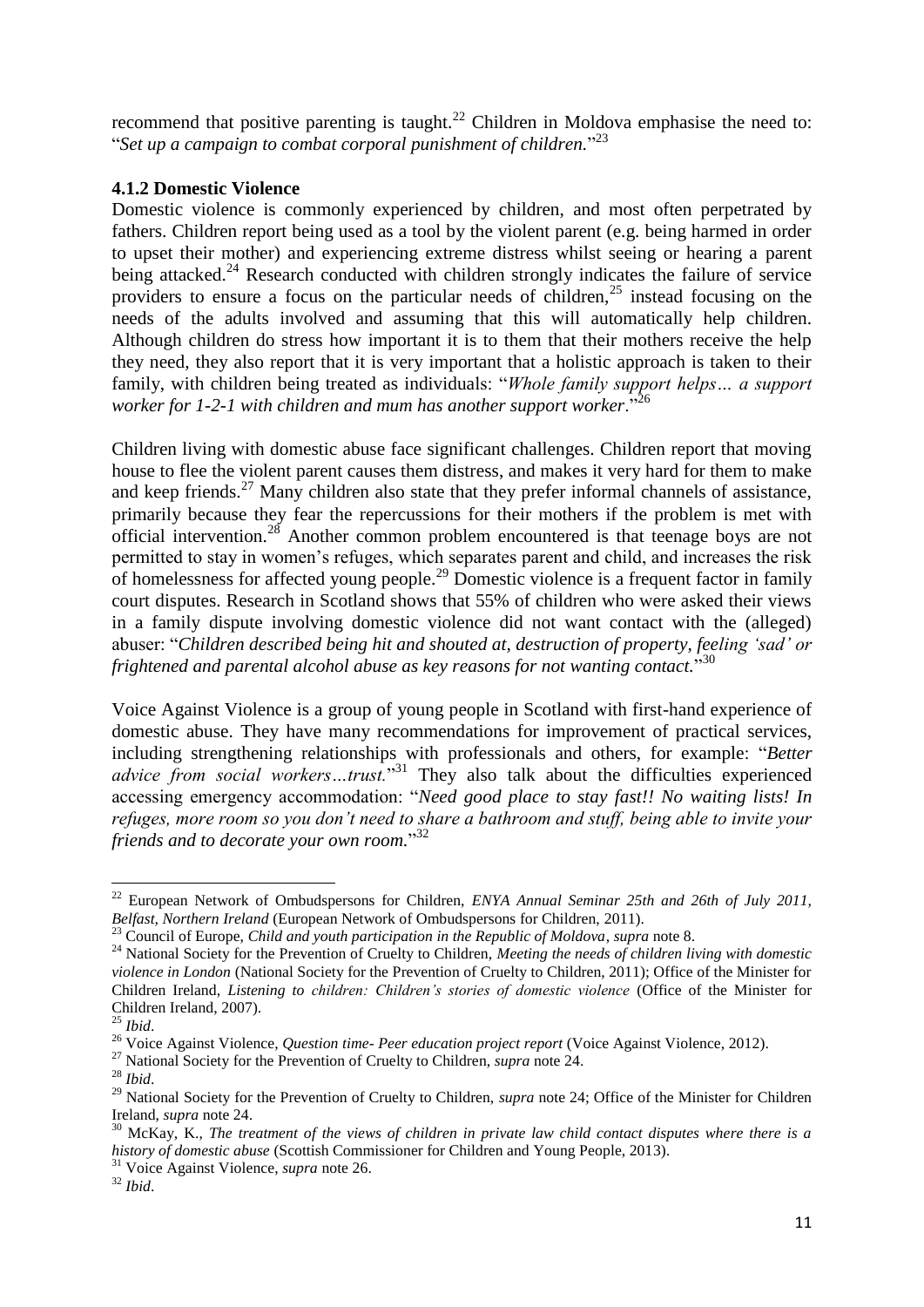Most children who experience domestic violence report that their families are their greatest support. In Ireland, for example, research has shown that: "*For most of the children interviewed, their greatest supports — practical and emotional — came from their siblings*  and then from their mothers.<sup>33</sup> A common point emphasised in the research is the assistance required to rebuild relationships between mother and children where it has been damaged by domestic violence. Voice Against Violence young people emphasise that they want: "*Mums also supported to help build relationship again.*" <sup>34</sup> In Romania, children report very rarely using helplines or other assistance outside of friends and family when they have problems, again emphasising the importance of finding ways to support children's personal relationships.<sup>35</sup>

<span id="page-11-2"></span>Education campaigns should also play a part in tackling domestic violence. Research in Serbia indicates that the majority of students would like to have issues around gender violence – including prevention – discussed in school.<sup>36</sup>

#### **4.2 Violence in Custody**

There is a significant body of evidence that children experience much violence in custodial settings.<sup>37</sup> A number of studies have been conducted in recent years which gather the views of children on this matter. The Children's Rights Alliance for England conducted a study in which children campaigned on ending violence against children in custody in Austria, Cyprus, England, the Netherlands and Romania. In this and other studies, clear themes emerge on children's views on how to tackle this issue.

<span id="page-11-1"></span><span id="page-11-0"></span>A major issue for children in custodial settings is that of violence perpetrated by staff.<sup>38</sup> In England for example, children report experiencing violence through the use of restraint: "*Someone's got your arm and head down…it makes you want to struggle. It hurts.*" <sup>39</sup> In particular, girls report mental health problems resulting from such use of force. Children feel that too much force is being used, and that greater attempts should be made to talk through the issues.<sup>40</sup>

Children have a number of insightful recommendations regarding staff recruitment. They emphasise the need to recruit staff who like working with children, and who have a proven ability of doing so.<sup>41</sup> They should be from similar backgrounds to the children with whom they are dealing, and should be fair and willing to listen to children. <sup>42</sup> Staff should be well trained on matters such as child psychology and children's rights and on tackling conflict

1

<sup>33</sup> Office of the Minister for Children Ireland, *supra* note [24.](#page-10-0)

<sup>34</sup> Voice Against Violence, *supra* note [26.](#page-10-1)

<sup>35</sup> UNICEF Romania, *State of adolescents in Romania* (UNICEF Romania, 2013).

<sup>36</sup> Integrated Response to Violence against Women in Serbia/UNICEF, *Preliminary research results* (Integrated Response to Violence against Women in Serbia/UNICEF, 2013).

<sup>37</sup> Children's Rights Alliance for England, *supra* note [6.](#page-6-0)

<sup>38</sup> Children's Rights Alliance for England, *supra* note [6;](#page-6-0) Children's Commissioner for England, *Young people's views on restraint in the secure estate* (Children's Commissioner for England, 2011).

<sup>&</sup>lt;sup>39</sup> National Society for the Prevention of Cruelty to Children, *A consultation with young people on the use of restraint in custody* (National Society for the Prevention of Cruelty to Children, 2008); cited in Children's Rights Alliance for England, *You feel like you're nothing: The UN study on violence against children* (Children's Rights Alliance for England/ National Society for the Prevention of Cruelty to Children, 2008). <sup>40</sup> Children's Commissioner for England, *supra* note [38.](#page-11-0)

<sup>41</sup> National Society for the Prevention of Cruelty to Children, *supra* note [39.](#page-11-1)

<sup>42</sup> Children's Rights Alliance for England, *supra* note [6.](#page-6-0)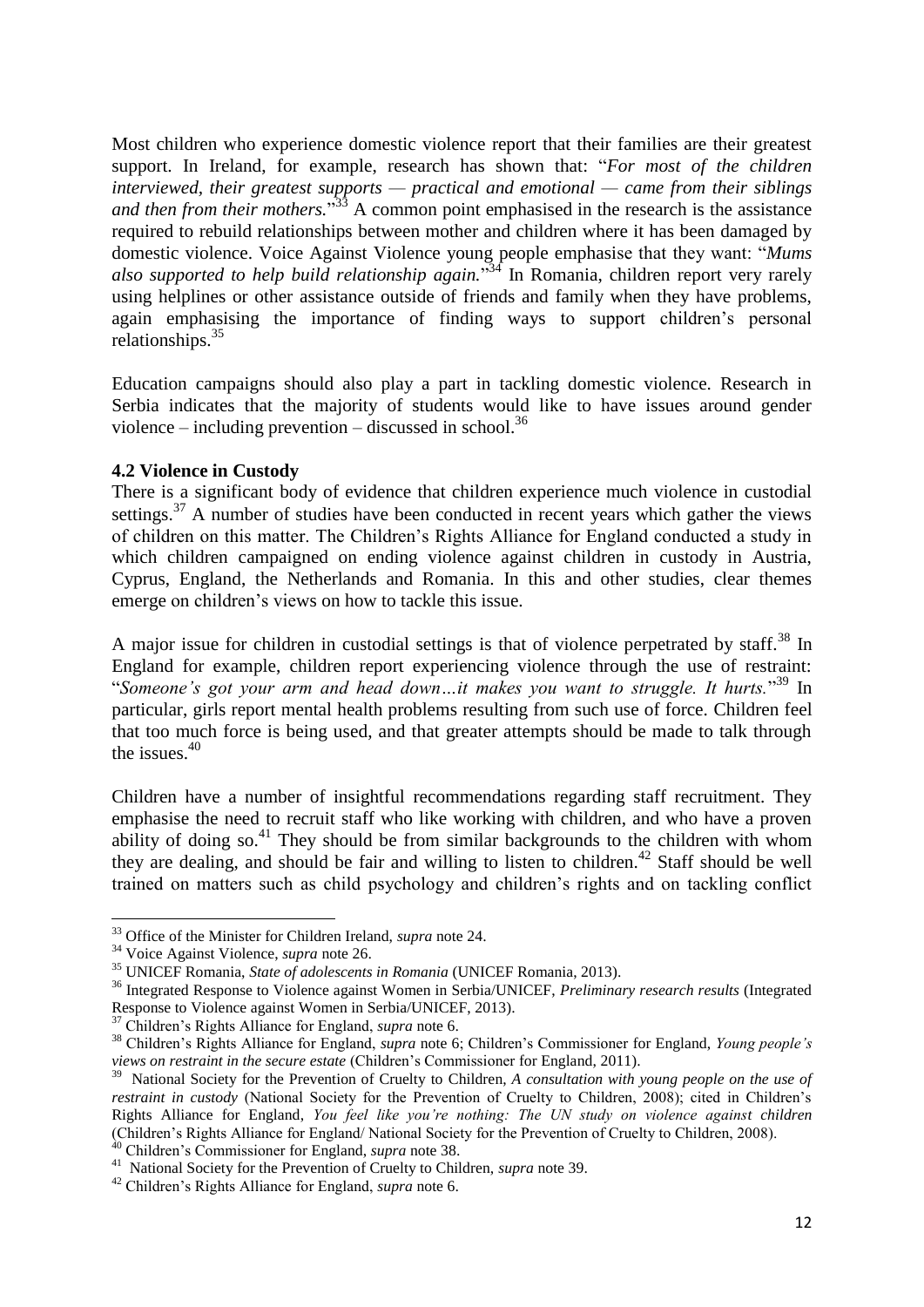without violence. Children should be involved in training in order to get across their perspectives on, for example, when to intervene or not in various situations which can arise in custody. There should be clear rules for staff on the use of force and staff should be well trained in this area. Restraint should only be used as a last resort when alternatives have failed. In England, children drafted a job description for youth custody staff, describing the personal qualities necessary for working well with children in custody, including "*positive attitudes*" and "*non-judgmental*".<sup>43</sup>

In both England and Romania, efforts have been made by young campaigners to instigate the installation of cameras and sound recording in both custody and police settings.<sup>44</sup> In England, children argue that such equipment would mean that there would be evidence of what happened in a given incident rather than two different stories, particularly as they feel that more credibility is given to the words of staff over children, and it would discourage staff from perpetrating violence.<sup>45</sup>

<span id="page-12-1"></span>In some states, violence against children in custody is particular common and severe. In Ukraine, children report that they receive severe beatings from police and others when detained for questioning: "*they started to beat me again without even asking me any*  questions."<sup>46</sup> Although detention facilities in Ukraine are described by children as less violent places than pre-trial detention facilities,  $47$  they still come with great dangers. Not only do subcultures exist in some facilities whereby powerful detainees can perpetrate abuse on more vulnerable detainees, but these practices can be encouraged by staff: "*The teacher will tell them to beat me and they will.*" 48

#### **4.3 Sexual Violence and Exploitation**

There is strong evidence that girls regularly negotiate the experience and threat of sexual violence and exploitation. In Serbia, 74% of high school students reported experiencing some form of gender-based violence since the beginning of the  $2013/2014$  school year.<sup>49</sup> In England, schoolgirls report regular harassment from strangers in the street, as well as from peers and gangs in their neighbourhoods.<sup>50</sup> Most never report it, in large part because they feel that the police "look down" on them.<sup>51</sup> Girls in Scotland have in the past described the threat of sexual violence as a strong feature of their daily lives. $52$ 

<span id="page-12-0"></span>A large body of research has been conducted in England and Wales in recent times on sexual exploitation, due to the emergence of cases highlighting widespread and systematic problems in this area.<sup>53</sup> The Association for Young People's Health has developed an innovative and

 $\overline{a}$ <sup>43</sup> *Ibid*.

<sup>44</sup> *Ibid*.

<sup>45</sup> *Ibid*.

<sup>46</sup> UNICEF, *Torture and ill-treatment of children in conflict with the law in Ukraine* (UNICEF, 2013).

<sup>47</sup> *Ibid*.

<sup>48</sup> *Ibid*.

<sup>49</sup> Integrated Response to Violence against Women in Serbia/UNICEF, *supra* note [36.](#page-11-2)

<sup>50</sup> *Real voices – child sexual exploitation in Greater Manchester:* An independent report by Ann Coffey, MP. October 2014.

<sup>51</sup> *Ibid.*

<sup>52</sup> Burman *et. al.*, *"A view from the girls" – Exploring violence and violent behaviour: ESRC full research report* (ESRC, 2000).

<sup>53</sup> *Real voices – child sexual exploitation in Greater Manchester, supra* note [50.](#page-12-0)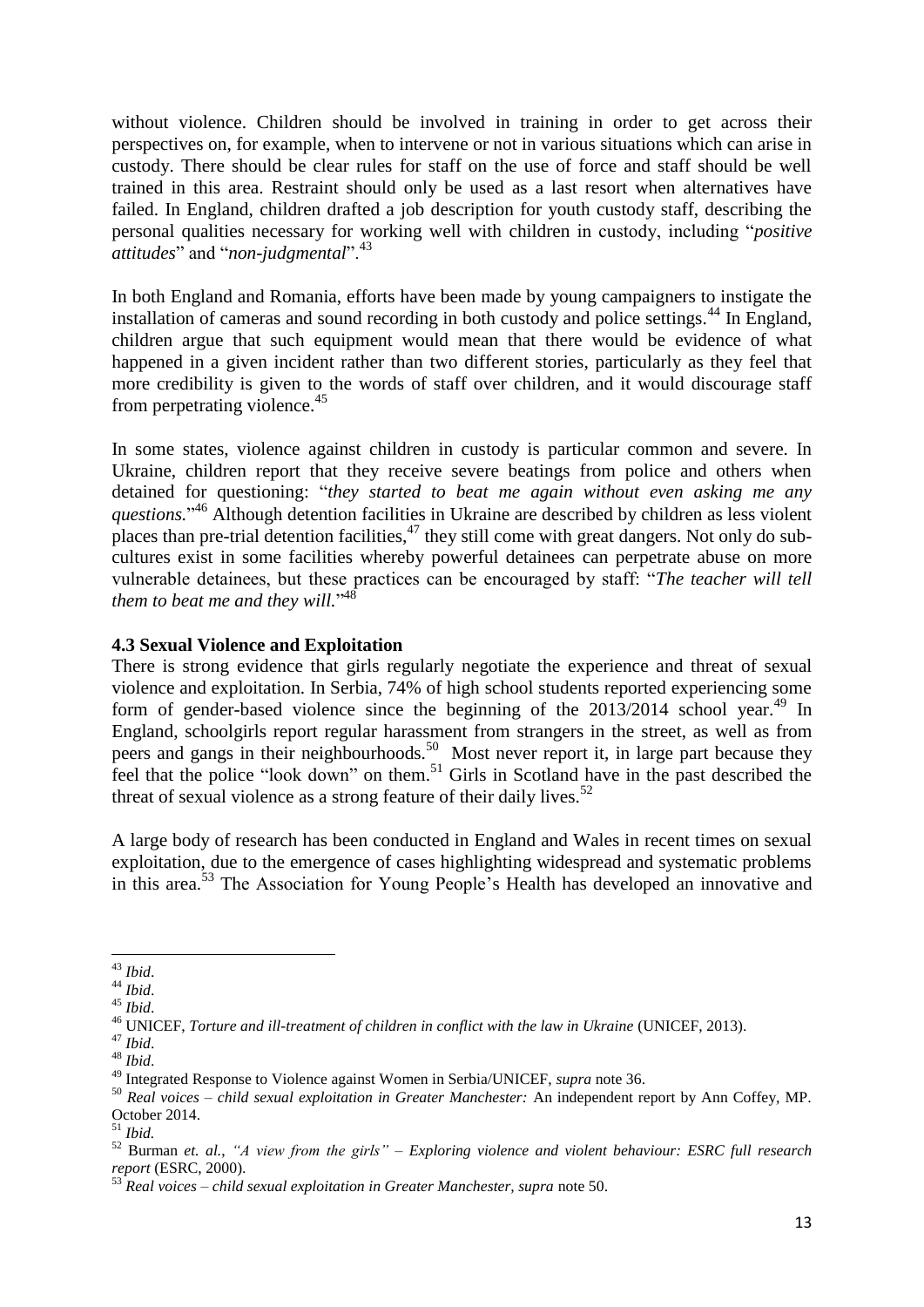<span id="page-13-0"></span>youth-led project in England, *Be Healthy*. <sup>54</sup> It highlights a number of crucial issues for young people with experience of sexual exploitation. Young people express that low self-esteem can lead to, amongst other things, depression, risky behaviour with alcohol and drugs and unhealthy relationships. In the words of one girl from the project: "*young girls are vulnerable, if someone gives them the slightest bit of attention, they think they know what they are getting themselves into. However, they just end up getting used and abused*."<sup>55</sup>

<span id="page-13-1"></span>Children in need of relevant services<sup>56</sup> state that services should be understanding, nonjudgmental, and should give them a choice about how to express themselves. They clearly express that they do not want to be pushed into any particular type of help: "*If services don't make it easy for young people to say 'no' to them they might just find another ways to avoid them – turning off their phone or giving stupid excuses!*" <sup>57</sup> Working with the same person over time is important for children, and a single service to help with different issues is desirable: They want consistency and not to have to go to different services for different things.<sup>58</sup> This strongly indicates the importance of building trust in relationships with service providers, something which children frequently emphasise. Children experiencing sexual exploitation explain: "*I hardly ever see my social worker … she doesn't really know what's going on with me.*" <sup>59</sup> Research in Srpska points to the need for greater cooperation between government agencies in providing relevant services to children.<sup>60</sup>

Children say that counselling, contact with others in the same situation, security of housing and adequate education will assist them.<sup>61</sup> Peer support is a dominant theme for children to enable themselves to overcome the effects of exploitation: "…*[i]t's good to know you're not the only one*."<sup>62</sup>

#### **4.3.1 Consent and Sexual Violence in Gangs**

<span id="page-13-2"></span>Children's views on sexual consent are hugely challenging, reflecting attitudes of the population generally. Research in Serbia indicates that the majority of students blame sexual violence on the victim.<sup>63</sup> In England, although young people mainly have an awareness of legal frameworks around consent, children of both genders also generally blame rape on the actions of the victim, for example wearing revealing clothing or drinking alcohol:<sup>64</sup> "*It gives* out the wrong idea the way you're dressed."<sup>65</sup> Research in the UK emphasises that children require education which challenges "victim blame".<sup>66</sup>

<sup>54</sup> The Association for Young People's Health, *Be Healthy* (University of Bedfordshire/ Association for Young People's Health*,* 2013).

<sup>55</sup> National Working Group for Sexually Exploited Children and Young People, *In a new light – Photographs & words from the Having Our Say Project* (Children in Need/University of Bedfordshire).

<sup>56</sup> The Association for Young People's Health, *supra* not[e 54.](#page-13-0)

<sup>57</sup> *Ibid*.

<sup>58</sup> *Ibid*.

<sup>59</sup> Smeaton, E., *Running from hate to what you think is love: The relationship between running away and child sexual exploitation* (Barnardos, 2013).

<sup>60</sup> Ombudsman for Children of Srpska, *Child sexual exploitation* (Ombudsman for Children of Srpska, 2010).

<sup>61</sup> Street Reach*, Our stories: Out of the box*: *Young people's stories* (Street Reach*,* 2009).

<sup>62</sup> National Working Group for Sexually Exploited Children and Young People, *supra* not[e 55.](#page-13-1)

<sup>63</sup> Integrated Response to Violence against Women in Serbia/UNICEF, *supra* note [36.](#page-11-2)

<sup>64</sup> Coy, M. *et. al.*, *"Sex without consent, I suppose that is rape" – How young people in England understand sexual consent* (Children's Commissioner for England, 2013).

<sup>65</sup> *Ibid*.

<sup>66</sup> *Ibid*.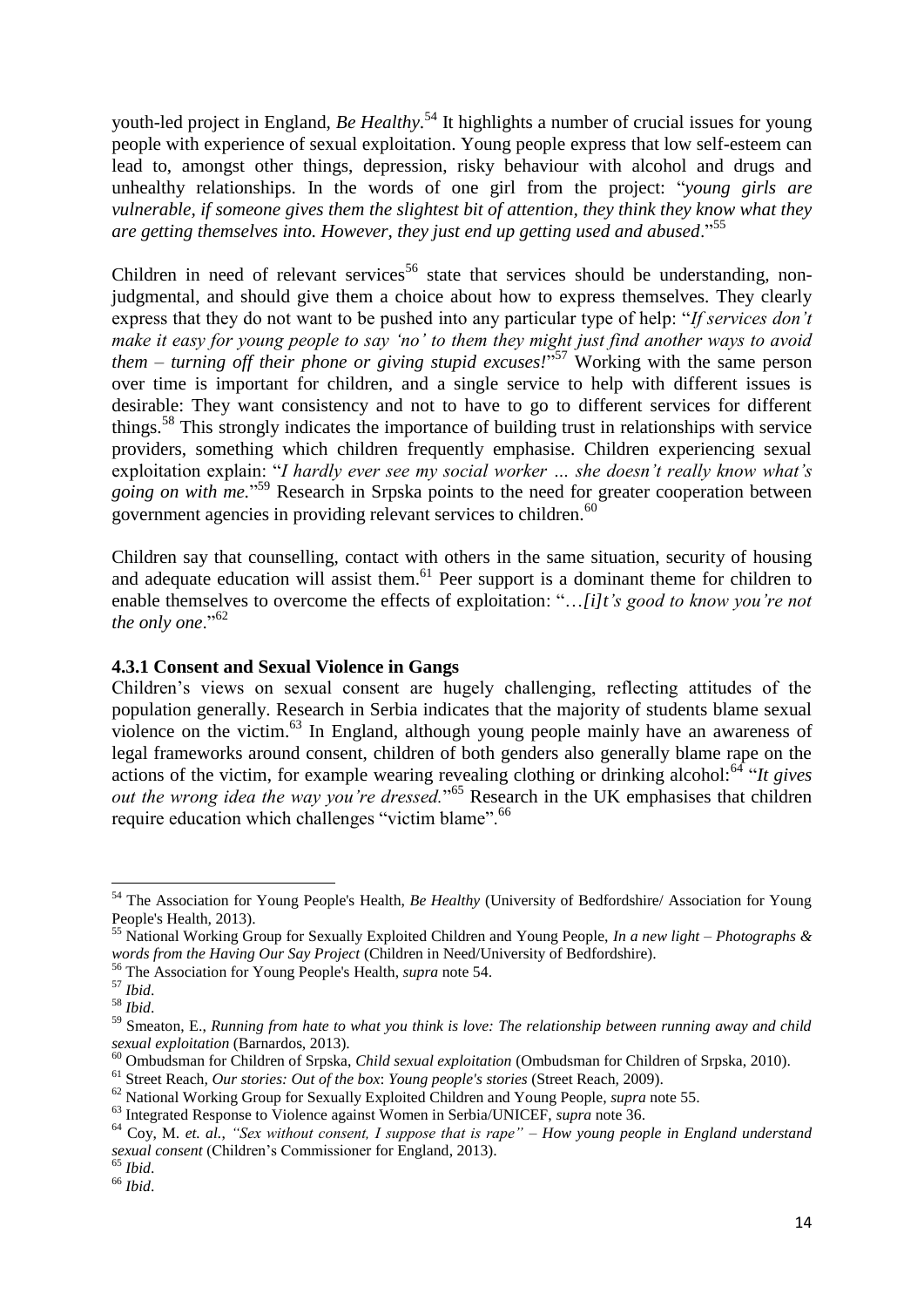<span id="page-14-1"></span>Research on sexual violence within gangs in England and Wales demonstrates that attitudes to sexual consent are particularly problematic amongst this cohort.<sup>67</sup> There are insufficient services to deal with problems that are likely to occur, e.g. those presenting to professionals as potential perpetrators.<sup>68</sup> Children recognise the negative impact that cuts in funding in this jurisdiction are having on the ability of victims to access support: "*There were things like…a lot of youth clubs but there's not as many as there used to be. The funding's been cut and most of them have been closed, so I don't know where they would go...other than the police.*" <sup>69</sup> The need for both education of children and others about the nature of consent, and for holistic, long-term work (particularly community-based youth work and youth mentoring systems) is highlighted in this research with children with experience of gangs.

#### **4.3.2 Experiences of Criminal Justice for Victims of Sexual Violence**

One strong message from children in the UK concerns: "*The need for a justice system that is appropriate to victims of child sexual exploitation and does not result in the retraumatisation of those brave enough to go through it.*" <sup>70</sup> Young people often feel that they can be left even more vulnerable after coming forward about abuse; that they are sometimes not adequately protected when they do;<sup>71</sup> and that outcomes are inadequate: "*Why are there shorter sentences for rape than for drugs offences?*" <sup>72</sup> They state that they meet with a lack of understanding and communication in the system, and are left feeling that they lack control of processes in which they become engaged: "*If you tell an adult something then they kind of decide what's going to go on next…then police get involved and you might not want that…*" 73 Young people meet with too much paternalism when they engage with the criminal justice system as a victim of or witness to sexual violence and feel that decisions in this area should be made with them rather than for them.<sup>74</sup> They hugely value where professionals explain the reasons behind legal processes, however such explanations are not frequent.<sup>75</sup>

#### **4.3.3 Sexual Violence and the Internet**

<span id="page-14-0"></span>With the prevalence of internet pornography and social media, the internet not only poses opportunities for children, but dangers as well. Research in Srpska indicates that children see the fun of internet before the dangers, and that secondary school students think that it is primary school children that are more at risk.<sup>76</sup> Research with children in England indicates that internet pornography plays an important role in their lives, often shaping sexist attitudes: "*…it's very degrading towards women, so it can make people a little bit sexist towards women*."<sup>77</sup> This can skew children's understandings of sex and permeate attitudes towards girls and women.

<sup>67</sup> Beckett, H. *et. al.*, *"It's wrong…But you get used to it" – A qualitative study of gang-associated violence towards, and exploitation of, young people in England* (University of Bedfordshire/Children's Commissioner for England, 2013).

<sup>68</sup> *Ibid*.

<sup>69</sup> *Ibid*.

<sup>70</sup> Young Peoples' Advisory Group, *What works for us – Young Peoples' Advisory Group Annual Report 2010- 2011* (University of Bedfordshire, 2011).

<sup>71</sup> *Ibid*.

<sup>72</sup> *Ibid*.

<sup>73</sup> *Ibid*.

<sup>74</sup> *Ibid*.

<sup>75</sup> Beckett, H. and Warrington, C., *Making justice work – Experiences of criminal justice for children and young people affected by sexual exploitation as victims and witnesses* (University of Bedfordshire, 2015).

<sup>76</sup> Ombudsman for Children of Srpska, *Exploitation of children on the internet* (Ombudsman for Children of Srpska, 2013)

<sup>77</sup> Coy *et. al.*, *supra* not[e 64.](#page-13-2)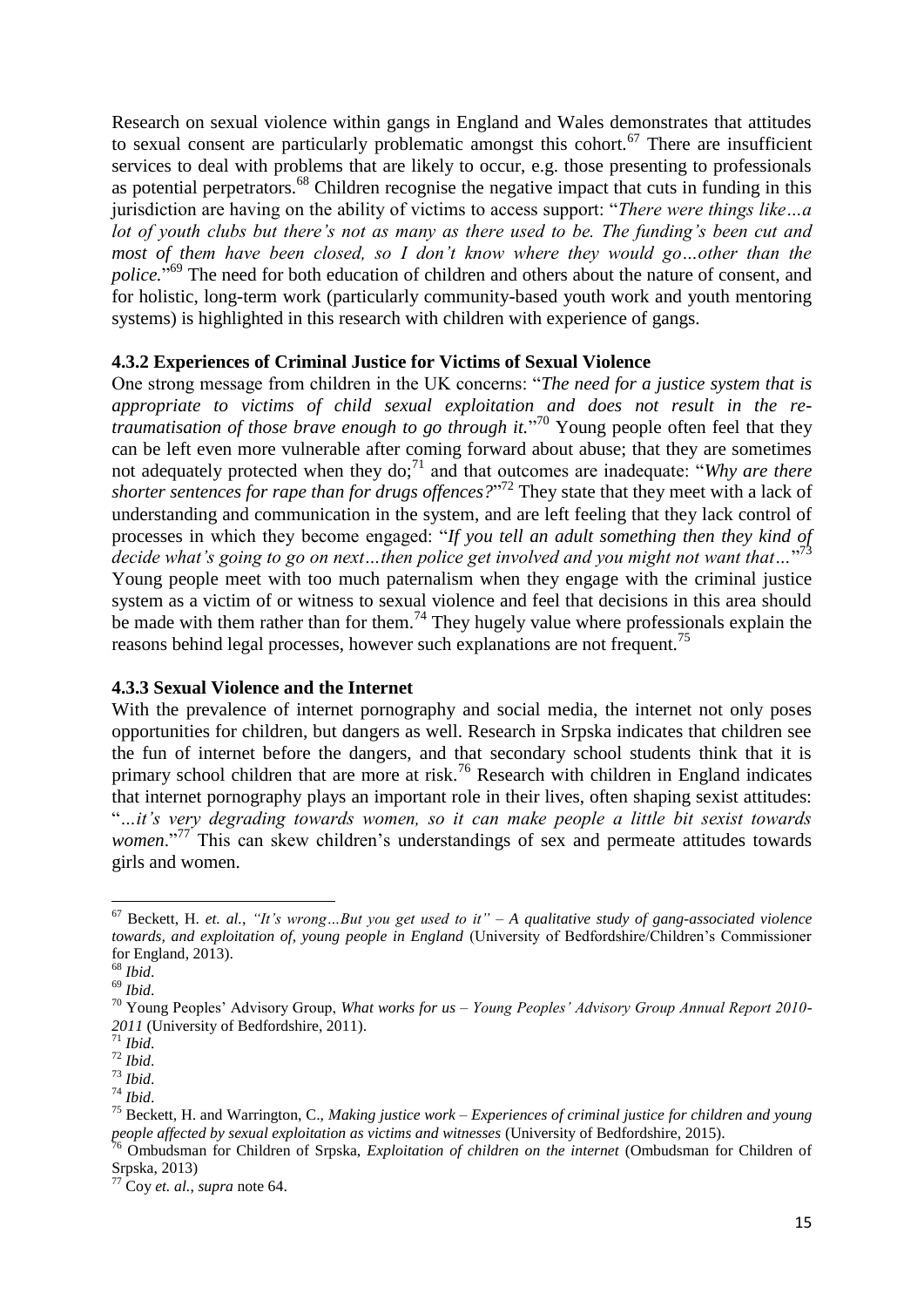Children have many suggestions for staying safe online. The first is: "*Learning to keep*  yourself safe online<sup>778</sup> through education for both adults and children.<sup>79</sup> In some countries, such as Serbia, parents are less competent with internet use than parents in other countries, and children report that this results in parents being seen less as "partners" in internet use.<sup>80</sup> This can potentially put children at risk, and states must ensure that parents are educated to assist and monitor the internet usage of their children. Children involved with the European Network of Ombudspersons for Children recommend that education in this area should be conducted through the school curriculum and through the government working together with website providers.<sup>81</sup> Sex education which deals with issues of relationships and sexual consent is also required to tackle the widespread use of internet pornography by children.

<sup>78</sup> National Working Group for Sexually Exploited Children and Young People, *supra* not[e 55.](#page-13-1)

<sup>79</sup> Ombudsman for Children of Srpska, *supra* note [76.](#page-14-0)

<sup>80</sup> Popadić, D. and Kuzmanovic, D., *Utilisation of digital technologies, risks, and incidence of digital violence among students in Serbia - Summary* (UNICEF, 2013).

<sup>81</sup> European Network of Ombudspersons for Children, *supra* note [22.](#page-10-2)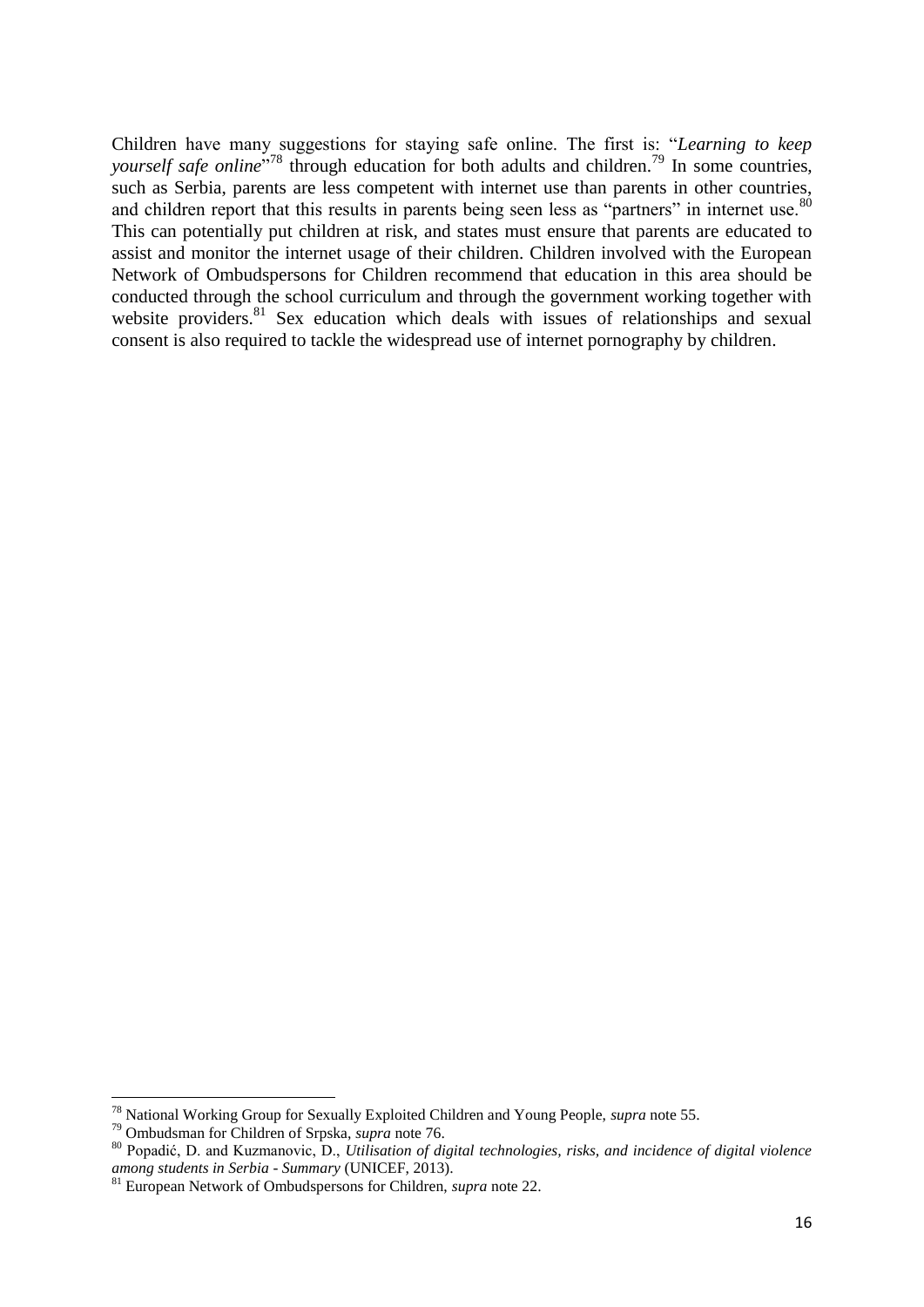## <span id="page-16-0"></span>**5. Child-Friendly Justice**

Children can encounter the justice system in a number of ways, for example through being accused of a crime, through the care system, or where family law matters arise. This is a key area for children, and they are particularly concerned that their needs are considered in policy-making in the area of justice.<sup>82</sup> Children have a number of rights at international and domestic level relevant to child-friendly justice, including the right to be equal before courts and tribunals (Article 14 of the International Covenant on Civil and Political Rights), the right to a fair trial (Article 6 of the European Convention on Human Rights) and the right to be heard in proceedings affecting them (Article 12 CRC). A number of large-scale research studies have been conducted of late concerning children's experiences of legal systems in Europe and the matter of how to make these systems more child-friendly.

## **Summary Points – In general, children's views are that:**

## *Participation in Justice Systems*

- Children require better and more child-friendly information to help them to participate more effectively in justice systems. They wish to receive it primarily through families, who should be supported to inform and help children.
- The efficacy of receiving information through other means such as officials and helplines should be examined, as they are not attractive to children.
- Officials need to examine how to better ensure that children can trust them.
- Proceedings should be conducted in a way that children can attend, understand what is going on, and feel that their participation is both possible and welcome.

## *Children in Conflict with the Law*

- Police must communicate more effectively with children and ensure that they behave respectfully towards them.
- Legal representatives should represent children's wishes, they should communicate well with them, and ensure that they demonstrate to children a good understanding of their cases.
- Children wish to speak with the decision-maker, and they wish to do this before others have made submissions and before the decision is made.
- Children wish to have better activities, education and training when in custody in particular it should prepare them to get a job on release.

**<sup>.</sup>** <sup>82</sup> European Commission, *Flash Eurobarometer – The rights of the child*, *supra* not[e 7.](#page-7-0)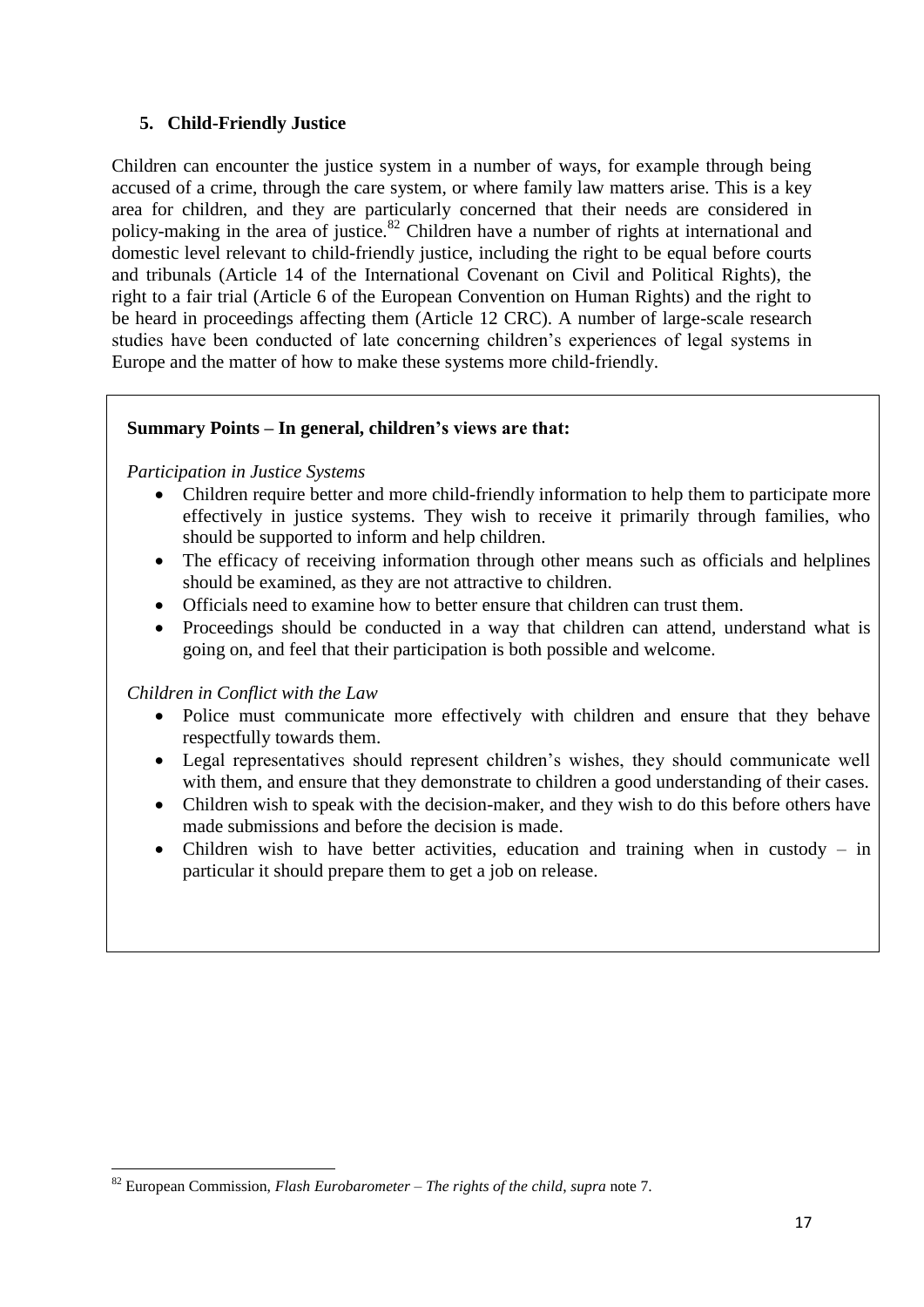- Living conditions in custody need to be better for children. Food, for example, is of great importance to their quality of life. In less economically well-off countries in Europe, there is an urgent need for improvement, for example children should never be in custody with adults.
- Children in custody require more psychological services. They highly value peer-based mentoring systems, whereby an older or former prisoner provides support.
- Children in custody do not have faith in complaints systems. They also require greater contact with their families, and wish for them to be involved in their rehabilitation.
- The majority of children do not think that the criminal justice system is the best place to deal with their offending behaviour, and instead want community activities, mediation, and in appropriate cases, a trusted key support worker.

## *Children of Prisoners*

- Police should be trained to behave appropriately when arresting someone in front of their children.
- Children of prisoners need counsellors, they need to meet other such children, and they ask that school bullying against them is tackled.
- Greater assistance needs to be provided to ensure that children can visit parents more frequently, and prisons need to better facilitate visits through permitting games and other activities.

## **5.1 Participation in Justice Systems**

The Council of Europe's large-scale consultation with children on child-friendly justice aimed to establish children's views and experiences of justice systems. In this research, 3,700 children from over 25 European countries completed a questionnaire (focus groups were also held); reaping enormous amounts of information on children's views and experiences in this area. Children's experiences in a broad variety of proceedings – criminal, care, family and immigration – were examined. The main messages from the research are that children want support from family and friends, they "…*[H]ave little faith in those in authority*", and they want to participate in matters affecting them in justice systems.<sup>83</sup>

## **5.1.1 Information and Child-Friendly Proceedings**

One crucial issue concerning participation is that children require better information when they interact with legal systems. Children often express that they are getting insufficient information about legal matters in order to adequately understand them. Of children who responded to the Council of Europe's consultation on child-friendly justice, 77% said that they would have liked more information about their rights when interacting with the justice system.<sup>84</sup> If possible, they want information from people close to them, such as their parents. Beyond this, children primarily wish to get general information online, through local community services such as doctors' offices, and perhaps surprisingly the last place from which they want to seek such information is through hotlines. $85$  The reasons behind the lack of attraction of hotlines for children should be examined, as these may be a last resort for

<sup>1</sup> <sup>83</sup> Kilkelly, *supra* note [4.](#page-6-1)

<sup>84</sup> *Ibid*.

<sup>85</sup> *Ibid*.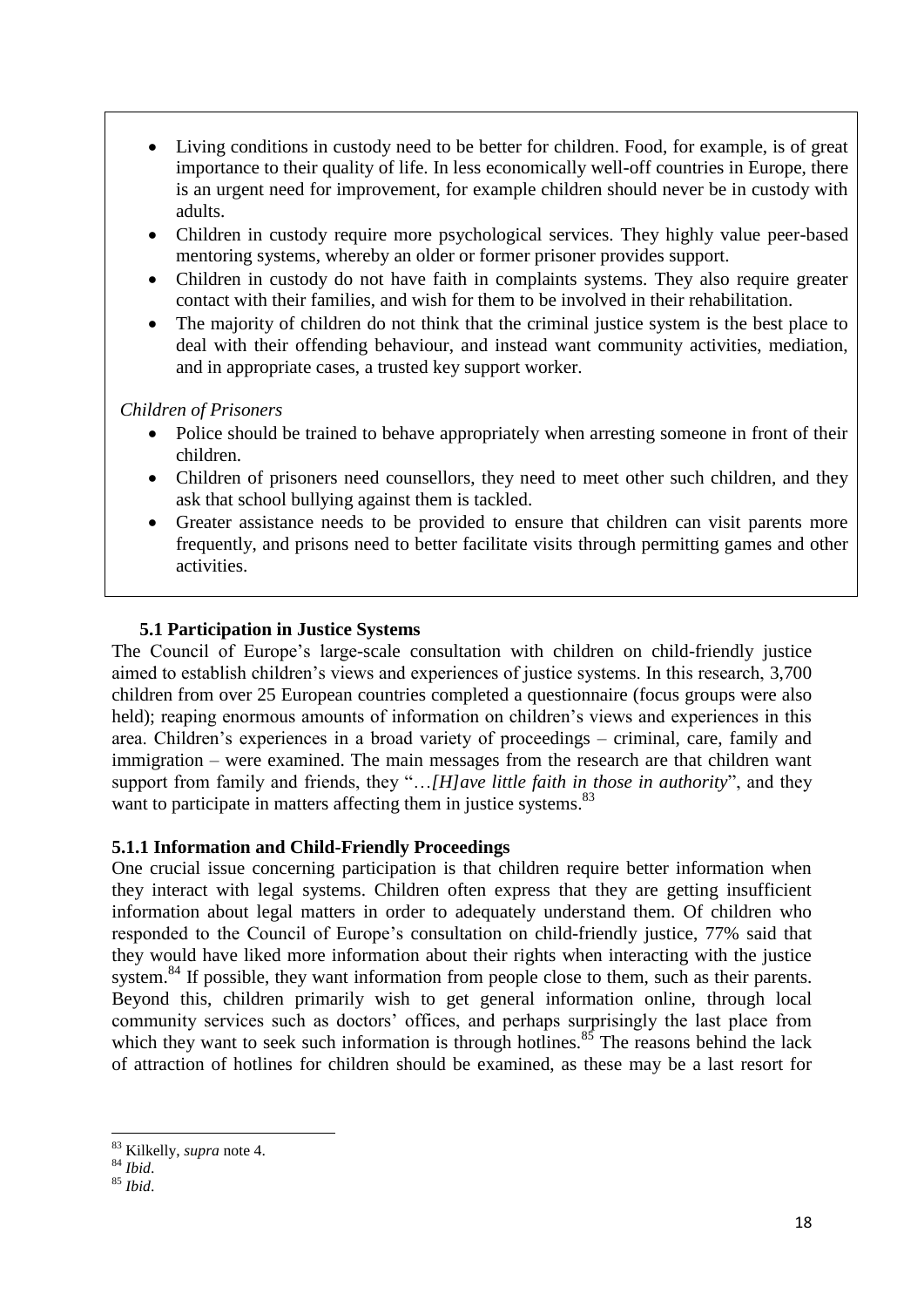children who do not have anywhere else to turn. There may be a need to better publicise such services, as was recommended recently by a report on children's participation in Moldova.<sup>86</sup>

<span id="page-18-0"></span>In Scotland, the children's hearings system is a unique model in which a highly-trained lay panel establishes the welfare needs of children in care cases and some criminal law cases. It is assumed that the child involved will be present at hearings; in fact they have a *duty* to be present. One would assume that children would therefore be well prepared for such hearings. However, in one study, only 30% of those interviewed reported having spoken before the hearing to their social worker about it.<sup>87</sup> Children complain that they have large amounts of paperwork sent to them beforehand which they find it hard to process: *"There is lots of paper* ... *I hate it.*"<sup>88</sup> Even where a document or leaflet is prepared with children in mind, this is no replacement for speaking to someone trusted about the matter in question. Children in Scotland are often left unprepared and uninformed about their hearings, leading to feelings of anxiety and fear at the actual hearing.<sup>89</sup>

<span id="page-18-2"></span><span id="page-18-1"></span>Children overwhelmingly wish for parents and friends to be the ones who they speak to about legal matters concerning them. Yet in Slovakia, children report that they have the impression that their parents do not wish to discuss such matters with them in the belief that this will protect them.<sup>90</sup> This points to the need for authorities to engage better with parents and others close to children in order to ensure that families are open about legal matters to the extent appropriate. Families should be supported to share information with and give explanations to children, as this is what children want,  $91$  and it is clear that being open, rather than secretive, benefits children's well-being.<sup>92</sup>

#### **5.1.2 Mistrust of Authority**

One very striking finding of the Council of Europe's consultation on child-friendly justice is that, whilst most children would tell family or friends if they were being mistreated, most would *not* tell an official like a police officer or health worker. The reasons given by children for their reluctance to speak to officials included fear for their family, fear of not being believed, or fear that confidentiality would not be respected. The Council of Europe report points to the huge challenge for those who aim to provide services to children at risk, in particular concerning the question of how to develop and maintain positive relationships of trust with them. $93$ 

1

<sup>86</sup> Council of Europe, *Child and youth participation in the Republic of Moldova*, *supra* not[e 8.](#page-8-1)

<sup>87</sup> See e.g. Zoie Montgomery, *Let's all make a change for children and young people: A young person's review of research on children's views of the children's hearings system* (Scottish Children's Reporter Administration, 2012).

<sup>88</sup> Children's Hearings Reform Team, *The views of children* (Children's Parliament/ Children's Hearings Reform Team, 2010), at 4, cited in Children's Hearings Scotland, *Children and young people's views and experiences of children's hearings – A summary* (Children's Hearings Scotland, 2013).

<sup>89</sup> Who Cares? Scotland, *Hearing Scotland's children: The expert views of Scotland's children and young people* (Scottish Children's Reporter Administration, 2011), cited in Children's Hearings Scotland, *ibid.*

<sup>90</sup> Council of Europe, *Child and youth participation in the Slovak Republic – A Council of Europe policy review* (Council of Europe, 2012).

<sup>91</sup> Kilkelly, *supra* note [4.](#page-6-1)

<sup>&</sup>lt;sup>92</sup> See e.g. Martynowicz A., *Children of imprisoned parents* (The Danish Institute for Human Rights, Bambinisenzasbarre, Ulster University and European Network for Children of Imprisoned Parents, 2011).

<sup>93</sup> Kilkelly, *supra* note [4.](#page-6-1)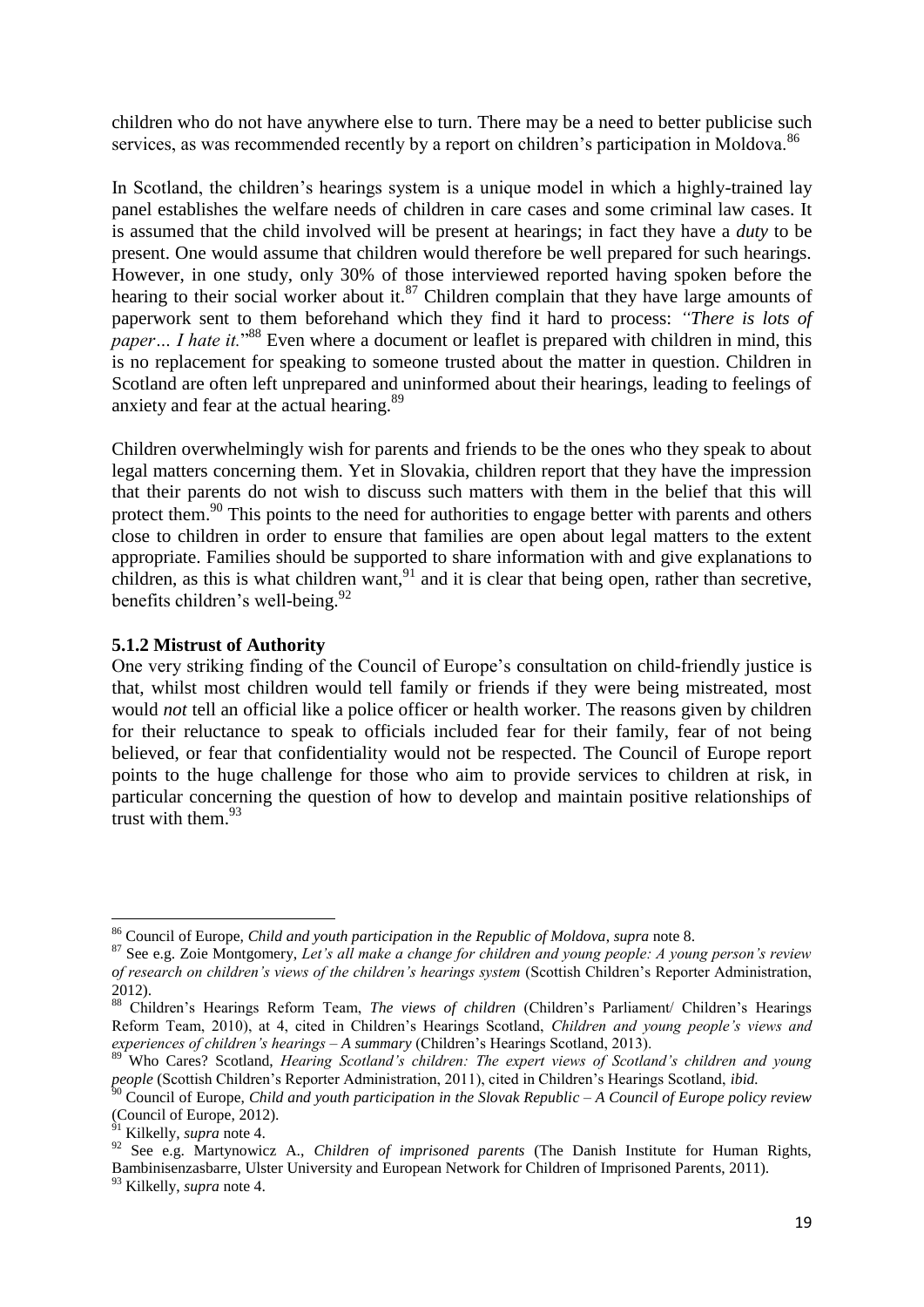#### **5.1.3 Right to be Heard and Presence at Proceedings**

About half of children in the Council of Europe consultation said they were asked their opinion on the legal matter in question, although  $16\%$  could not remember.<sup>94</sup> The vast majority of children express that it is important to them that their views be heard. Children "overwhelmingly" wish to speak directly to the person making the decision.<sup>95</sup> Only 36% of children in that study felt their views had been taken seriously, however, indicating: "*…[A]*  failure to explain to the child the weight attached to his/her views during the process."<sup>96</sup> As noted above, in Scotland the failure to adequately prepare and inform children for their hearings $97$  can lead to children being not only ill-positioned to participate, but actually nervous concerning what the hearing is about. One girl remarked that "…*[M]y first time at a*  hearing I thought they were the Police and if I said anything I would get arrested."<sup>98</sup>

The Council of Europe highlights that children reported being present about half the time when important legal decisions were being made about them, for example in criminal or family law. Children express that proceedings are not conducted in a way that children can understand. Research in Slovakia determined that the few children who had been present at proceedings concerning them had been unable to understand what was going on: "*They just announced a bunch of paragraph numbers, which I didn't understand at all and therefore I*  had no clue what they were talking about."<sup>99</sup> This leaves children with the impression that they were not considered important in those proceedings. Children in Scottish hearings also say that they feel confused and alienated by the complex language used, which they refer to as "*big words*" or "*posh words*".<sup>100</sup> Clearly, better efforts need to be made so that proceedings are conducted in a way that children can attend, understand what is going on, and feel that their participation is both possible and welcome.

#### <span id="page-19-0"></span>5.2 Children in Conflict with the Law

Children in conflict with the law are amongst the most vulnerable in society, particularly those who end up in custody, i.e. being held by police, in prison, or in secure care. Of children in prison, one in three are estimated to have mental health problems, $101$  and the often lonely experience of incarceration can exacerbate this: "*I felt disaffected and separate from the world that the rest of you live in."*<sup>102</sup>

#### 5.2.1 Interactions with Police

The Council of Europe consultation highlights the *"…[I]mportant role that the police play as the principal point of contact between children and the justice system, even for those who never have deeper involvement.*" <sup>103</sup> Children display negative attitudes towards the police in a number of research reports. In Belgium, children state that they are questioned by the police without reason: "*When you ask them why we are being inspected when we didn't do anything,* 

**<sup>.</sup>** <sup>94</sup> *Ibid*.

<sup>95</sup> *Ibid*.

<sup>96</sup> *Ibid*.

<sup>97</sup> See e.g. Montgomery, *supra* note [87.](#page-18-0)

<sup>98</sup> Who Cares? Scotland, *supra* not[e 88.](#page-18-1)

<sup>99</sup> Council of Europe, *Child and youth participation in the Slovak Republic*, *supra* note [90.](#page-18-2)

<sup>100</sup> Children's Hearings Scotland, *supra* not[e 88.](#page-18-1)

<sup>101</sup> Kilkelly, *supra* note [4.](#page-6-1)

<sup>102</sup> National Children's Bureau, *Children and young people in the youth justice system – Report of seminars organised by the All Party Parliamentary Group for Children 2009/10* (National Children's Bureau, 2010).

<sup>103</sup> Kilkelly, *supra* note [4.](#page-6-1)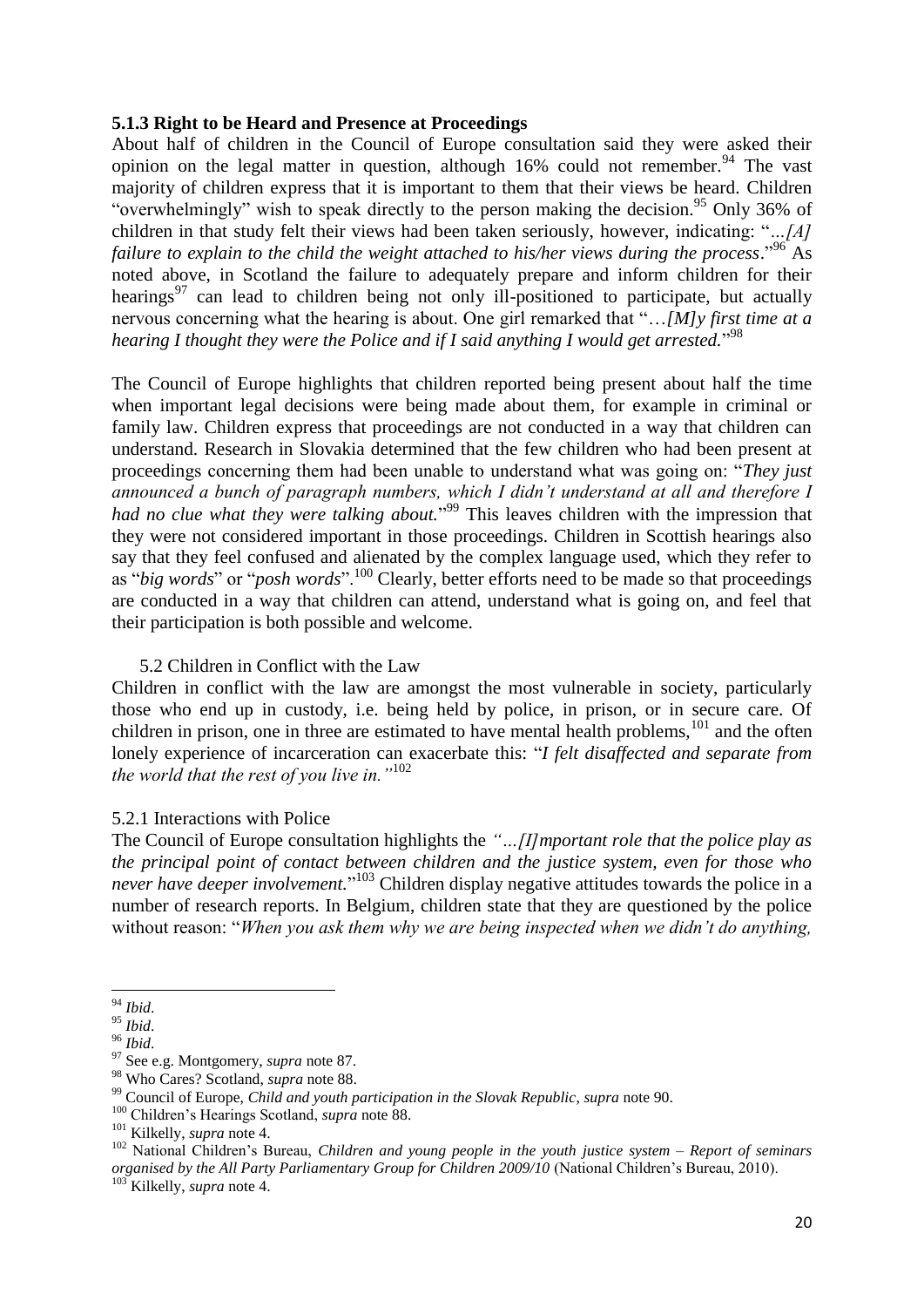<span id="page-20-0"></span>*they just say: 'Shut up.*  $n^{104}$  In the Council of Europe consultation, children also gave numerous examples of perceived unfair treatment by police, such as being stereotyped for wearing a hoodie, or being shouted at.<sup>105</sup> Perceptions of police can be even poorer amongst minority groups. In Scotland, for example, of lesbian, gay, bisexual and transgender (LGBT) young people, "*...*[*J]ust over half (54%) felt safe and supported by the police*."<sup>106</sup> The Council of Europe consultation report refers to an ingrained mistrust of police in many children due to experiences which they have had in their communities and in the justice system.<sup>107</sup> It points to a need, according to the author, for police to communicate more effectively with children and to ensure that they behave respectfully towards them.<sup>108</sup>

#### 5.2.2 Children's Experiences of Lawyers

Some children interviewed as part of the Council of Europe consultation feel that their lawyer was ineffective when they were in conflict with the law. They complain about the lack of meaningful contact with their lawyers while they were in detention. Some children feel that their lawyers failed to prepare them for custody, for example suggesting that they would get bail where ultimately they did not. Others complain of changes of legal representation during their proceedings, or feeling that their lawyer was insufficiently informed about the child's case.<sup>109</sup> Children in Belgium also state that lawyers should better represent them, including by listening better to their young clients and being specially trained to work with them: "*The legal aid counsel often does not know your case and does not defend you at all. He usually*  just agrees with the judge's judgment."<sup>110</sup>

In Scotland, the role of the legal representative at children's hearings can be quite ambiguous, $^{111}$  which is an issue that can arise frequently in domestic law in non-criminal law cases. Often it is unclear whether lawyers represent children's wishes or best interests or both. Children interviewed in Scotland are clear, however, that they want the role of the legal representative to be to represent their wishes, not to represent what the representative believes is in the child's best interest.<sup>112</sup>

In some states, due process appears particularly lacking and children suffer in this context. In Ukraine, young people report significant problems with their legal representation, and generally describe them as disinterested: "*I don't know if he read my case before trial*" or even describing their representative as appearing to be on the side of the prosecutor.<sup>113</sup>

#### 5.2.3 Criminal Proceedings

A strong theme of the voices of children in criminal law proceedings is that they wish to have the opportunity to speak directly to the judge. Children want to be able to speak to the judge before others have done so, otherwise they feel negative and prejudicial things have already

 $\overline{a}$ 

<sup>104</sup> UNICEF Belgium, *This is what we think about it! Second report by the Belgian children to the Committee on the Rights of the Child (*UNICEF Belgium, 2010).

<sup>105</sup> Kilkelly, *supra* note [4.](#page-6-1)

<sup>106</sup> Scottish Government, *Children and young people's experiences of, and views on, issues relating to the implementation of the United Nations Convention on the Rights of the Child* (Scottish Government, 2013). <sup>107</sup> Kilkelly, *supra* note [4.](#page-6-1)

<sup>108</sup> *Ibid*.

<sup>109</sup> *Ibid*.

<sup>110</sup> UNICEF Belgium, *This is what we think about it!*, *supra* note [104.](#page-20-0)

<sup>&</sup>lt;sup>111</sup> Rachel Ormston and Louise Marryat, *Review of the children's legal representation grant scheme: Research report* (Scottish Government, 2009),

<sup>112</sup> *Ibid*

<sup>113</sup> UNICEF, *Torture and ill-treatment of children in conflict with the law in Ukraine*, *supra* not[e 46.](#page-12-1)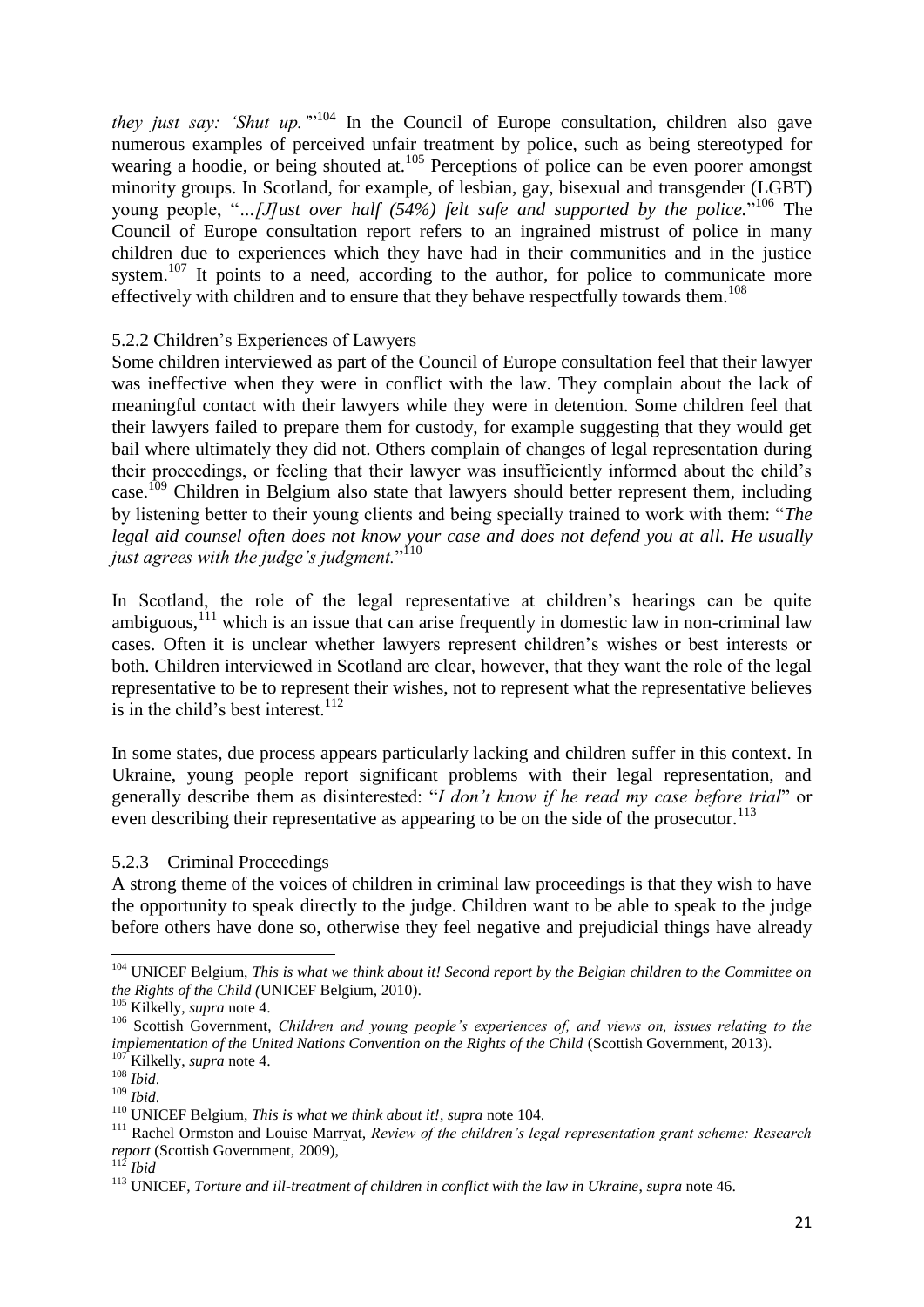been said about them by the time they get to speak. They particularly wish to tell the judge on sentencing that they know they did wrong, and they wish to have a second chance.<sup>114</sup> Belgian young people express that they want to tell the judge their story in their own way: "*Ten minutes after the judgment has been heard, we are already outside and on our way to the juvenile centre. When I started speaking to explain my situation, I had the feeling they did not believe me because of their distrustful looks. I felt my words were not believed, now I don't want to say anything anymore, they don't listen anyway.*" 115

Treatment during the trial is a major issue for children, who describe for example feeling embarrassed by being in handcuffs in front of family. In particular they express distress at having to sit long distances from family during their hearings, as: "*…[T]his frustrated their own need to be close to their family where they would be able to enjoy their support.*" 116

In Ukraine, one urgent rights issue is that criminal trials rarely result in acquittal, as acquittal will result in the judge having to initiate criminal proceedings against the investigator and prosecutor. One child reports having been asked by the judge in his trial: "*What do you think I will choose?*" <sup>117</sup> Judges are often described by children in Ukraine as: "*…[I]ndifferent to the case*".<sup>118</sup>

#### 5.2.4 Children and Custody

Detention is supposed to be a measure of last resort for children. They describe it as "*scary"*<sup>119</sup> and indeed being removed from one's family will likely be a much more upsetting experience for children than it is for adults. As outlined in the previous section on violence, children in custody are for example very susceptible to violence by staff and others. There are also a number of other rights issues which children identify in relation to their custody experiences.

#### 5.2.4.1 Activities and Education

<span id="page-21-0"></span>Activities are described by children as a crucial tool for decreasing violence in custody. In Romania, for example, children report that violence between inmates is most common at weekends, when there are less activities and they are bored.<sup>120</sup> In Austria, children describe sport as something which can build relationships and also "calm everyone down."<sup>121</sup> Creative pastimes such as music and art are also commonly cited by children as crucial to enhancing well-being, creating solidarity between inmates and providing an emotional outlet.<sup>122</sup> However such activities are often not provided for children in custody. In England, in 2012- 13 only 45% of children asked said that it was possible to go outside for exercise every day, and in one institution the number was only  $5\%$ .<sup>123</sup>

<sup>114</sup> Kilkelly, *supra* note [4.](#page-6-1)

<sup>115</sup> UNICEF Belgium, *This is what we think about it!*, *supra* note [104.](#page-20-0)

<sup>116</sup> Kilkelly, *supra* note [4.](#page-6-1)

<sup>117</sup> UNICEF, *Torture and ill-treatment of children in conflict with the law in Ukraine*, *supra* not[e 46.](#page-12-1)

<sup>118</sup> *Ibid*.

<sup>119</sup> Kilkelly, *supra* note [4.](#page-6-1)

<sup>120</sup> Ana Balan, 'Juvenile justice in Romania - From best practices to institutions and procedures' 1-2 *Romanian Journal of Sociology* 51 (2011).

<sup>121</sup> Children's Rights Alliance for England, *supra* note [6.](#page-6-0)

<sup>122</sup> E.g. Children's Rights Alliance for England, *ibid.*

<sup>&</sup>lt;sup>123</sup> Youth Justice Board, *Children and young people in custody survey* (Youth Justice Board, 2012-13).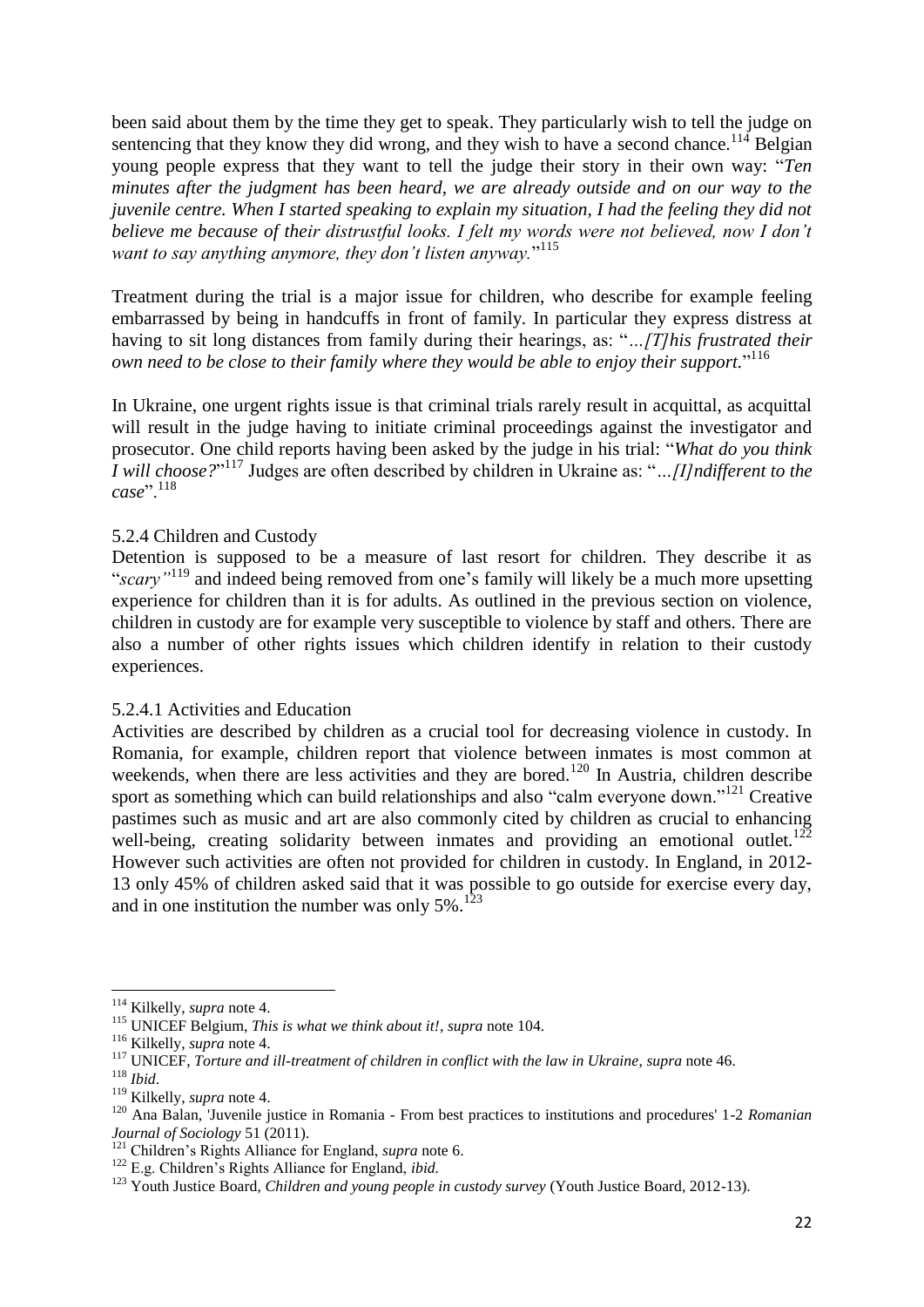<span id="page-22-1"></span><span id="page-22-0"></span>Adequate education and training is seen as crucial rights issue by children in custody, but provision is frequently cited as inadequate.<sup>124</sup> It is an important issue for children in Bosnia and Herzegovina, for example: "*We are wasting our time here, we don't go to school. When we go out we won't be able to find job.*" <sup>125</sup> In England, one in ten children asked reported that they were not in education or training in research in 2012-13, and the numbers were even higher for black and minority ethnic persons.<sup>126</sup> In Romania, children emphasise that education needs to be of higher quality, as it makes them: "*…[F]eel more positive about themselves*" and increases the opportunities of young people to succeed when they leave custody.<sup>127</sup> It is also recommended by Romanian children that pre-trial detention facilities should have education and training, in order not to lose time which could be spent in education.<sup>128</sup>

#### 5.2.4.2 Living Conditions

The living conditions in custodial settings are described by children as key to their rights, and relevant to decreasing inmate violence. Larger cells would make children feel less constrained and therefore less aggressive. Abusive inmates should be identified and kept away from others – children should also be asked their opinions on these matters in order to identify hidden violence, which they report that they experience frequently.<sup>129</sup>

Food also emerges as a prominent issue for children in custody. In Bosnia and Herzegovina, children remark that the food is poor and repetitive: "*…[E]verything is the same, which means the same rice, beans, stewed vegetables…*" <sup>130</sup> In Austria children believe that better food in custodial settings would actually lead to less aggression amongst children in custody. 131

Living conditions are of course worse for children in some European states than others. In Bosnia and Herzegovina, children must hand wash their own clothes in their cells.<sup>132</sup> Temporary detention facilities are described by children in many states as the worst accommodation, for example in Ukraine, in research conducted by UNICEF: "*One of the children reported that in one of the temporary detention facilities the floor was simply concrete and the mattress provided was the only piece of furniture. Children had to take turns sleeping on beds and on the floor, as there were only three sleeping spaces to four or five detainees*." <sup>133</sup> In some states, children are not separated from adults, either in detention facilities or prison,<sup>134</sup> in violation of international law.<sup>135</sup> In Bosnia and Herzegovina, children describe how: *"[I]n the prison yard we are together with them all the time…"<sup>136</sup>* In

<sup>124</sup> See e.g. Include Youth (2009) *Young people's response to the Independent Monitoring Board Annual Report Hydebank Wood YOC and Prison 2007/08* (Include Youth, 2009).

<sup>125</sup> The Institution of Human Rights Ombudsman of Bosnia and Herzegovina, *The juveniles and children in conflict with law* (The Institution of Human Rights Ombudsman of Bosnia and Herzegovina, 2012).

<sup>126</sup> Youth Justice Board, *Children and young people in custody survey* (Youth Justice Board, 2012-13).

<sup>127</sup> E.g. Children's Rights Alliance for England, *supra* note [6.](#page-6-0)

<sup>128</sup> Balan, *supra* not[e 120.](#page-21-0)

<sup>129</sup> Children's Rights Alliance for England, *supra* note [6.](#page-6-0)

<sup>130</sup> The Institution of Human Rights Ombudsman of Bosnia and Herzegovina, *supra* note [125.](#page-22-0)

<sup>131</sup> Children's Rights Alliance for England, *supra* note [6.](#page-6-0)

<sup>132</sup> The Institution of Human Rights Ombudsman of Bosnia and Herzegovina, *supra* note [125.](#page-22-0)

<sup>133</sup> UNICEF, *Torture and ill-treatment of children in conflict with the law in Ukraine*, *supra* not[e 46.](#page-12-1)

<sup>&</sup>lt;sup>134</sup> See e.g. the experience in Cyprus in Children's Rights Alliance for England, *supra* note [6.](#page-6-0) See also The Institution of Human Rights Ombudsman of Bosnia and Herzegovina, *supra* not[e 125.](#page-22-0)

<sup>&</sup>lt;sup>135</sup> E.g. Article 10 ICCPR.

<sup>136</sup> The Institution of Human Rights Ombudsman of Bosnia and Herzegovina, *supra* note [125.](#page-22-0)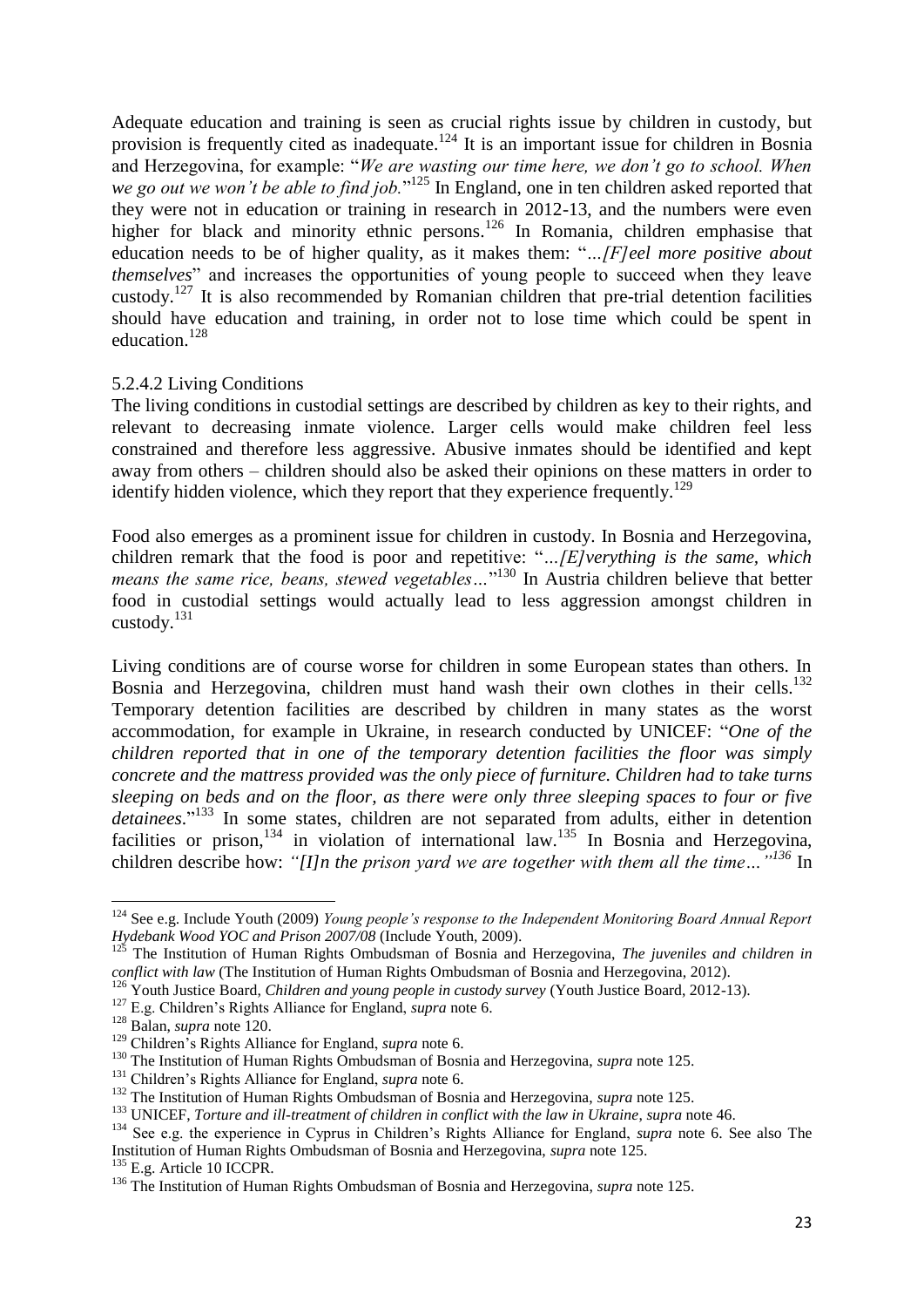Cyprus, one child commented on: "…*[H]ow unsafe and uneasy she felt being locked up with*  adults."<sup>137</sup>

#### 5.2.4.3 Services

Children in custody state that they have a great need for services to assist their mental health and behaviour and they have a number of recommendations for dealing with this. In many states, such as Bosnia and Herzegovina,<sup>138</sup> the need for psychological services for young people in custody is emphasised. Austrian children add that confidence-building exercises and anti-violence training is needed.<sup>139</sup> In Romania, children believe that mediation for disputes between them would be more effective if conducted by individuals from outside the prison, rather than by prison staff.<sup>140</sup> Children consistently emphasise the value of older peers, i.e. older inmates and former prisoners, in order to provide support and advice. A "buddy system"<sup>141</sup> whereby older inmates could mentor younger ones is suggested in order to help children cope in prison. Other types of mentoring systems, whereby people outside the prison build a relationship with them, are also recommended by children.<sup>142</sup>

#### 5.2.4.4 Visits and Complaints

More outside visits and more contact with families is something which children feel that they badly need whilst they are in custody.<sup>143</sup> In Bosnia, children in custody complain that they face high charges to call their families by phone.<sup>144</sup> In Ukraine, restriction of children's contact with their families is very common: "*My mother called me once…[I] was not given*  the chance to talk to my mom."<sup>145</sup> Children in Ukraine report complex procedures to receive permission for family visits, and even report the refusal of such visits as punishment for undesirable behaviour.<sup>146</sup> In the Netherlands, children particularly emphasise the possibility of the involvement of their families in their treatment and support whilst in custody.<sup>147</sup>

Adequate complaints mechanisms are cited by children as an important safeguard against violence in prison. Yet children report feeling like they are not taken seriously when they make complaints: "*It will get thrown out*"<sup>148</sup> and children in the Netherlands report instances where they have not had any response at all after making complaints.<sup>149</sup> Children recommend that they themselves should be involved in the establishment of complaints policies, and they want to see practical changes, such as the setting of time limits within which they would have to hear back about a complaint.<sup>150</sup>

#### 5.2.4.5 Crime Prevention and Alternatives to the Criminal Justice System

Research indicates that the early criminalisation of children fails to tackle criminal behaviour, and that problem behaviour should be dealt with by the welfare system, not the criminal

**<sup>.</sup>** <sup>137</sup> E.g. Cyprus: Children's Rights Alliance for England, *supra* note [6.](#page-6-0)

<sup>&</sup>lt;sup>138</sup> The Institution of Human Rights Ombudsman of Bosnia and Herzegovina, *supra* note [125.](#page-22-0)

<sup>139</sup> Children's Rights Alliance for England, *supra* note [6.](#page-6-0)

<sup>140</sup> Balan, *supra* not[e 120.](#page-21-0)

<sup>141</sup> Children's Rights Alliance for England, *supra* note [6.](#page-6-0)

<sup>&</sup>lt;sup>142</sup> See e.g. recommendations of Cypriot young people in Children's Rights Alliance for England, *supra* note [6.](#page-6-0)

<sup>143</sup> Children's Rights Alliance for England, *supra* note [6.](#page-6-0)

<sup>&</sup>lt;sup>144</sup> The Institution of Human Rights Ombudsman of Bosnia and Herzegovina, *supra* note [125.](#page-22-0)

<sup>145</sup> Children's Rights Alliance for England, *supra* note [6.](#page-6-0).

<sup>146</sup> UNICEF, *Torture and ill-treatment of children in conflict with the law in Ukraine*, *supra* not[e 46.](#page-12-1)

<sup>147</sup> Children's Rights Alliance for England, *supra* note [6.](#page-6-0)

<sup>&</sup>lt;sup>148</sup> National Society for the Prevention of Cruelty to Children, *supra* not[e 39.](#page-11-1)

<sup>149</sup> Children's Rights Alliance for England, *supra* note [6](#page-6-0). See also Include Youth, *supra* note [124.](#page-22-1)

<sup>150</sup> Children's Rights Alliance for England, *supra* note [6.](#page-6-0)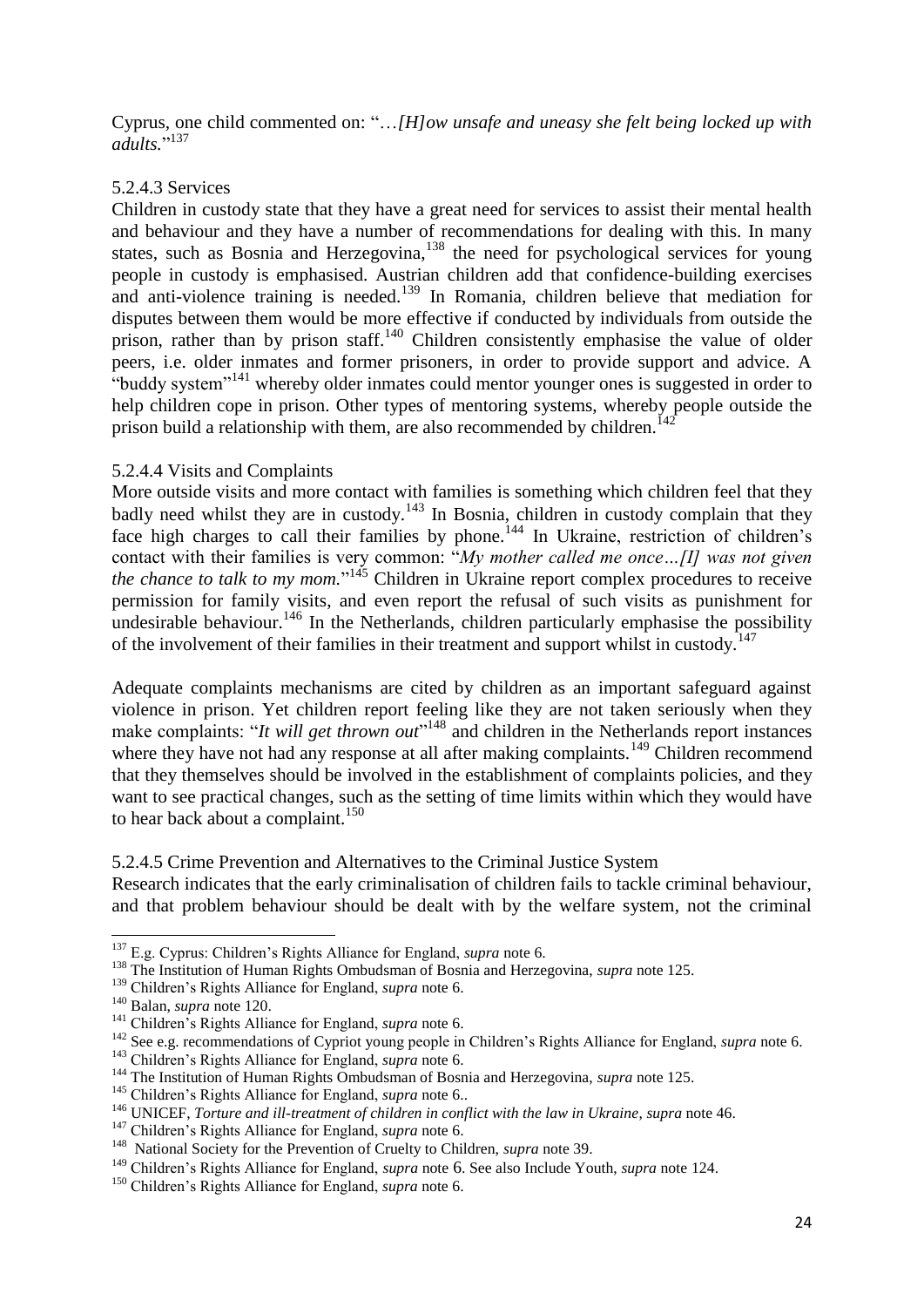justice system.<sup>151</sup> Children agree with this point. In Bosnia and Herzegovina, children: "*[B]elieve that they shall, following release, be only '*worse*' than they were before.*"152 The Council of Europe consultation shows that only 30% of all children involved with the justice system believe that it is the best place to deal with the problems they face. Most children feel that the justice system is beset with problems whereby adults cannot adequately communicate or empathise with children and that: "*[T]hey work too slow while children suffer.*" 153

Children strongly feel that there is a need to prioritise alternatives to custody. In Ukraine, it is necessary to make greater use of bail and house arrest, and to prioritise therapeutic interventions rather than custodial measures.<sup>154</sup> One Belgian child states that: *"If I had to pick my own sentence, I would choose to do community service, or working at a project or something like that. In that way problems are addressed that should be addressed*."<sup>155</sup> Children consulted as part of the Council of Europe research propose mediation and arbitration and "*giving children a chance*" as alternative solutions.<sup>156</sup> Research with children also indicates that they need to have the opportunity to solve their own problems, and to be given more responsibility over how to do that.<sup>157</sup>

Children also believe that there is much that can be done to prevent crime in the first place. In England, children feel that better leisure activities in their local areas would help to prevent them from getting involved in crime.<sup>158</sup> This is particularly of concern at a time when resources for local activities for young people are being withdrawn.<sup>159</sup>

The evidence on children's mistrust of authority points to the need for much work to be done in this area. Children in conflict with the law who may be lacking family and peer support require key persons (e.g. in social work) to develop relationships of trust and support to enable them to get their lives back on track. One young person in the UK who was previously in care and in conflict with the law, but who is now raising his own young family states: "*Before meeting Pete [youth worker] I wasn't doing anything and had been thrown out of my care home. He helped me get into college and start my training as a chef. He helped buy my books and my chefs whites. Now I can focus on looking after my family, keeping a good job and going from there.*" 160

#### **5.3 Children with Parents in Custody**

<span id="page-24-0"></span>One issue which has been given great prominence in the past few years is the views and experiences of children in Europe who have a parent in prison, a group which is estimated to include 800,000 children.<sup>161</sup> One large-scale project which has addressed the information deficiency in this area is the COPING project (*Children of Prisoners, Interventions and Mitigations to Strengthen Mental Health*), which gathered the views of 891 children in four

 $\overline{a}$ 

<sup>151</sup> See e.g. National Children's Bureau, *supra* not[e 102.](#page-19-0)

<sup>&</sup>lt;sup>152</sup> The Institution of Human Rights Ombudsman of Bosnia and Herzegovina, *supra* note [125.](#page-22-0)

<sup>153</sup> Kilkelly, *supra* note [4.](#page-6-1)

<sup>154</sup> See e.g. UNICEF, *Torture and ill-treatment of children in conflict with the law in Ukraine*, *supra* not[e 46.](#page-12-1)

<sup>155</sup> UNICEF Belgium, *This is what we think about it!*, *supra* note [104.](#page-20-0)

<sup>156</sup> Kilkelly, *supra* note [4.](#page-6-1)

<sup>157</sup> National Children's Bureau, *supra* note [102.](#page-19-0)

<sup>158</sup> Davey, C., *What do they know? Investigating the human rights concerns of children and young people living in England* (Children's Rights Alliance for England, 2008).

<sup>159</sup> See e.g. Beckett *et. al.*, *supra* not[e 67.](#page-14-1)

<sup>160</sup> National Children's Bureau, *supra* note [102.](#page-19-0)

<sup>161</sup> Jones, A., *et. al.*, *Children of Prisoners: Interventions and mitigations to strengthen mental health* (University of Huddersfield, 2013).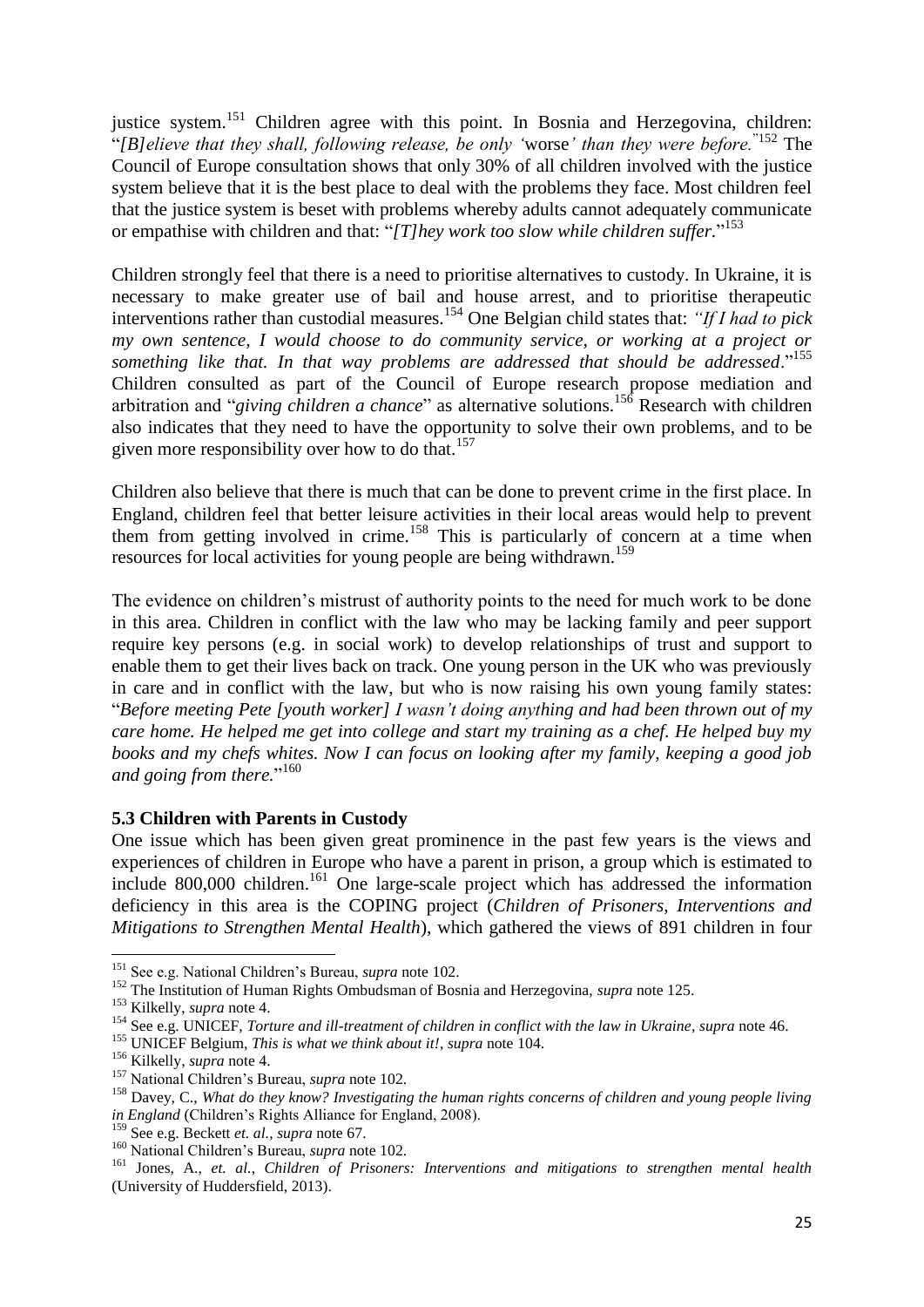countries: The UK (England and Wales), Germany, Romania and Sweden.<sup>162</sup> As noted in the Council of Europe consultation, this is an aspect of justice systems in which decisions which heavily affect children are taken without any requirement that children's needs are considered: "*Children are virtually silent from decisions to send their parents to prison…*" and often there are no services to support children who experience this life-changing event.<sup>163</sup> The COPING research indicates that children with a parent or carer in prison, particularly those aged 11 and over, are at far greater risk of mental health problems than the general population. They also express that they experience decreased well-being and quality of life compared to others, and in the COPING research, Romanian children were found to be doing worst amongst the four countries examined, with Swedish children doing best.<sup>164</sup>

<span id="page-25-1"></span>The point at which parents are arrested is often a disturbing experience for children who witness it, and often little or no regard is had by police for children's presence. As one child in Denmark described: "*Mum was frying meatballs when they came and she was given just three minutes to clear it away and then they handcuffed her.*" <sup>165</sup> He was left with no idea where he would be taken after this event. The UK was found in the COPING research to perform particularly badly in the area of the treatment of parents in front of children. It is recommended that police require training on identifying whether a person being arrested has children, on refraining from using violence in front of children, and on permitting parents adequate time to say goodbye to children.<sup>166</sup>

The distress experienced by children with a parent in prison can be severe, and yet they often feel they must hide the fact that it has happened because of the stigma attached to it, for example children express that they had: "*no one to talk to*" when a relative went to prison.<sup>167</sup> In the COPING research, Romanian children report experiencing the greatest levels of stigma where they have a parent in prison. With few or no services available compared to those in other countries, they have to rely more on their own strengths to survive.<sup>168</sup> Another important issue for children is that they receive adequate information on the situation, <sup>169</sup> as often the imprisonment or some details are hidden from them in a misplaced effort to protect them. This causes them significantly more anxiety than receiving adequate information.<sup>170</sup>

<span id="page-25-0"></span>Many children wish to speak to a counsellor when they experience having a parent in prison.<sup>171</sup> One child in the UK remarks: "*[I would like] for my sister to have like a counsellor, someone she could talk to because she seems to keep all her feelings inside…*" 172 Children of prisoners in Sweden are supported with such services by Bryggan, an NGO which works specifically with children of prisoners through an explicit children's perspective. Through Bryggan children can meet others with parents in prison, $173$  something which children find invaluable. There are few services (either statutory or NGO) on the other

 $\overline{a}$ <sup>162</sup> *Ibid*.

<sup>163</sup> Kilkelly, *supra* note [4.](#page-6-1)

<sup>164</sup> Jones, A., *et. al.*, *supra* not[e 161.](#page-24-0)

<sup>165</sup> Martynowicz A., *Children of imprisoned parents* (The Danish Institute for Human Rights, Bambinisenzasbarre, Ulster University and European Network for Children of Imprisoned Parents, 2011).

<sup>166</sup> Jones, A., *et. al.*, *supra* not[e 161.](#page-24-0)

<sup>167</sup> Kilkelly, *supra* note [4.](#page-6-1)

<sup>168</sup> Jones, A., *et. al.*, *supra* not[e 161.](#page-24-0)

<sup>169</sup> Kilkelly, *supra* note [4.](#page-6-1)

<sup>170</sup> Jones, A., *et. al.*, *supra* not[e 161.](#page-24-0)

<sup>171</sup> *Ibid*.

<sup>172</sup> Glover, J., *Every night you cry: The realities of having a parent in prison* (Barnardos, 2009).

<sup>173</sup> Jones, A., *et. al.*, *supra* not[e 161.](#page-24-0)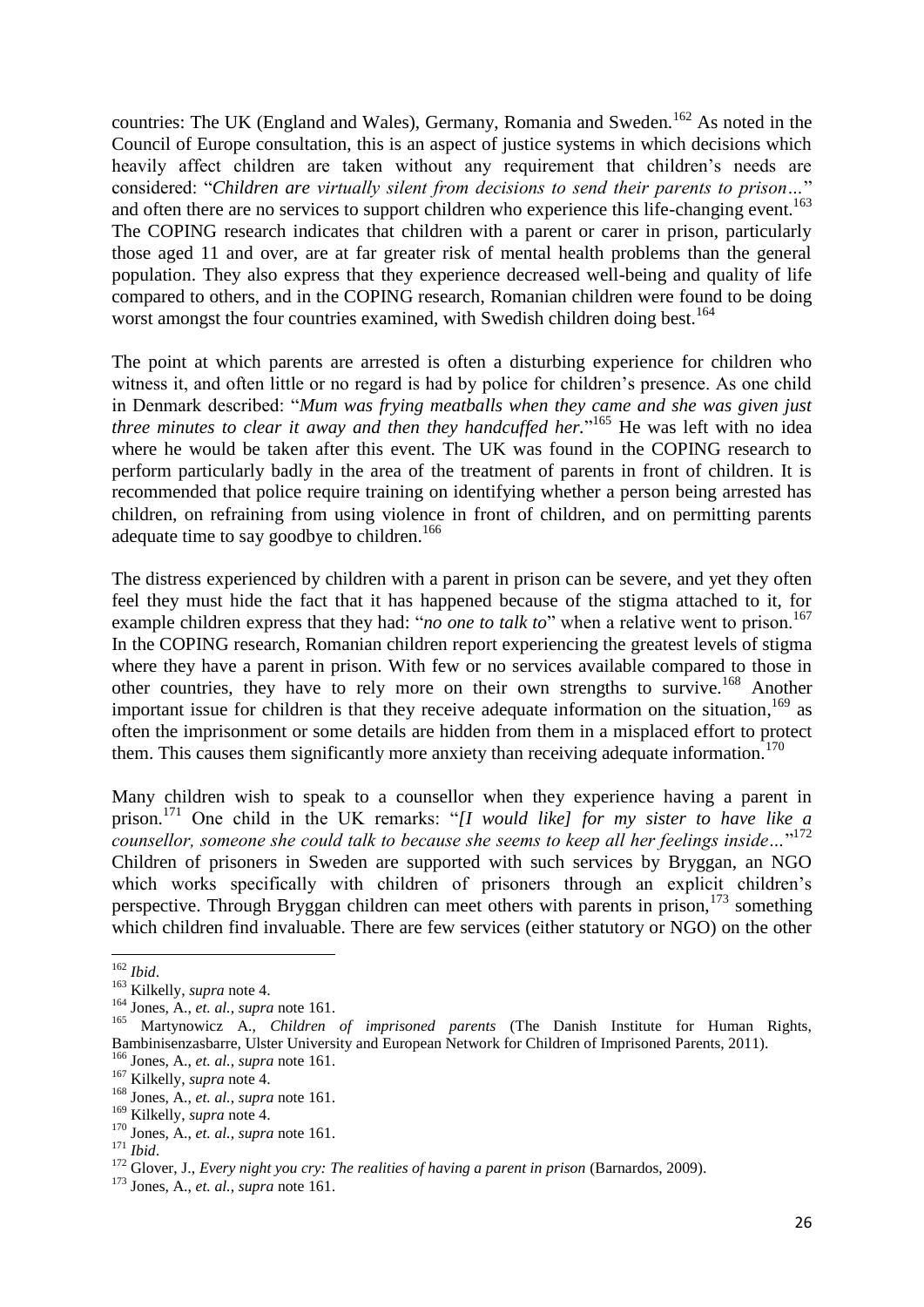hand for children of prisoners and their families in Romania,<sup>174</sup> which could at least in part explain the more difficult experiences of children in that country.

Children of prisoners can experience ostracisation and bullying in school: "*[H]e said they were calling him burglar and stuff like that. "Mummy, it upsetted me," he said.' (mother).*" 175 The COPING research emphasises that in the UK school bullying is particularly severe for children of prisoners, and in Romania there is evidence of bullying even by teachers. All four countries examined, however, need to tackle school bullying of children of prisoners.

As imprisonment of a parent often means a lost wage in the household, and financial hardship ensues: "[There is] no pocket money at the moment."<sup>176</sup> This is compounded by having to afford visits to prisons which are often far from home.<sup>177</sup> Such visits can involve processes such as searches in which children are made to: "[F]eel like they were prisoners as well."<sup>178</sup> One child in Denmark describes: "*Once, I had a gift with me for Dad, they destroyed it because they had to see what was inside*."<sup>179</sup> Another important issue for children is that they wish to spend more time with parents and to be able to play games and other activities, rather than just sitting talking. $180$ 

**<sup>.</sup>** <sup>174</sup> *Ibid*.

<sup>175</sup> Glover, J., *supra* not[e 172.](#page-25-0)

<sup>176</sup> *Ibid*.

<sup>177</sup> *Ibid*.

<sup>178</sup> Kilkelly, *supra* note [4.](#page-6-1)

<sup>179</sup> Martynowicz, *supra* note [165.](#page-25-1)

<sup>180</sup> Kilkelly, *supra* note [4.](#page-6-1)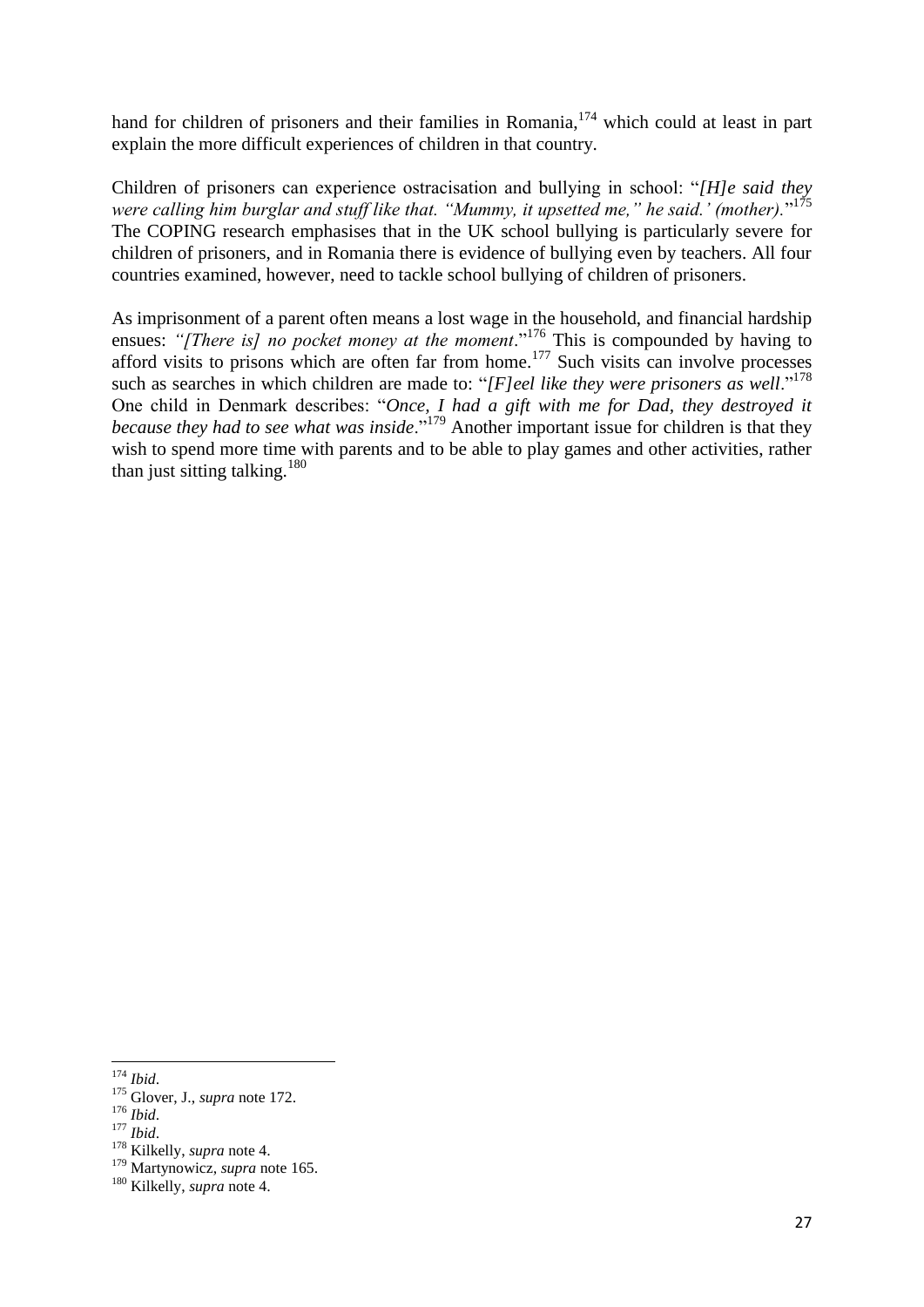## <span id="page-27-0"></span>**6. Children's Participation**

Article 12 of the UNCRC requires that a child who is capable of forming his or her own views has: "*[T]he right to express those views freely in all matters affecting the child, the views of the child being given due weight in accordance with the age and maturity of the child.*" Article 12 therefore highlights the role of the child as an active participant in the promotion, protection, and monitoring of his or her rights.

## **Summary Points – In general, children's views are that:**

- Although children strongly believe that they should have a say in the key decisions that affect their lives, they are often denied opportunities to influence matters affecting them.
- Children face a range of obstacles in enacting their right to participation. These include adult indifference, tokenism, over-complex procedures, and practical barriers (e.g. lack of time for proper participation, language difficulties and insecure living conditions).
- Children generally feel they are able to voice opinions within the family, but experiences vary significantly. They believe that parents should listen more to their opinions, and allow them to have a greater say in decisions on both minor issues (e.g punishments, clothes) and major issues (e.g. residence, school).
- Children often argue that opportunities and structures to enable them to participate more fully in their local community and in service provision should be improved.
- Many children feel politically disengaged and do not believe that politicians represent their interests.
- The awareness of both children and adults about children's rights, including their right to participate, should be improved.
- A wide range of mechanisms should be developed to allow children to express their views creatively in ways that suit their capacities and interests.
- Professionals working directly with children should be trained to listen to children and support their participation rights.
- Honesty, trust, and good relationships are key to improving relations and communication between children and adults, and to facilitation of children's participation.
- Children should be informed in advance about processes and decisions that may affect them, so they have a reasonable amount of time to consider properly the issues involved and have their say.
- Children should be made aware of how their opinions have impacted on decisionmaking processes.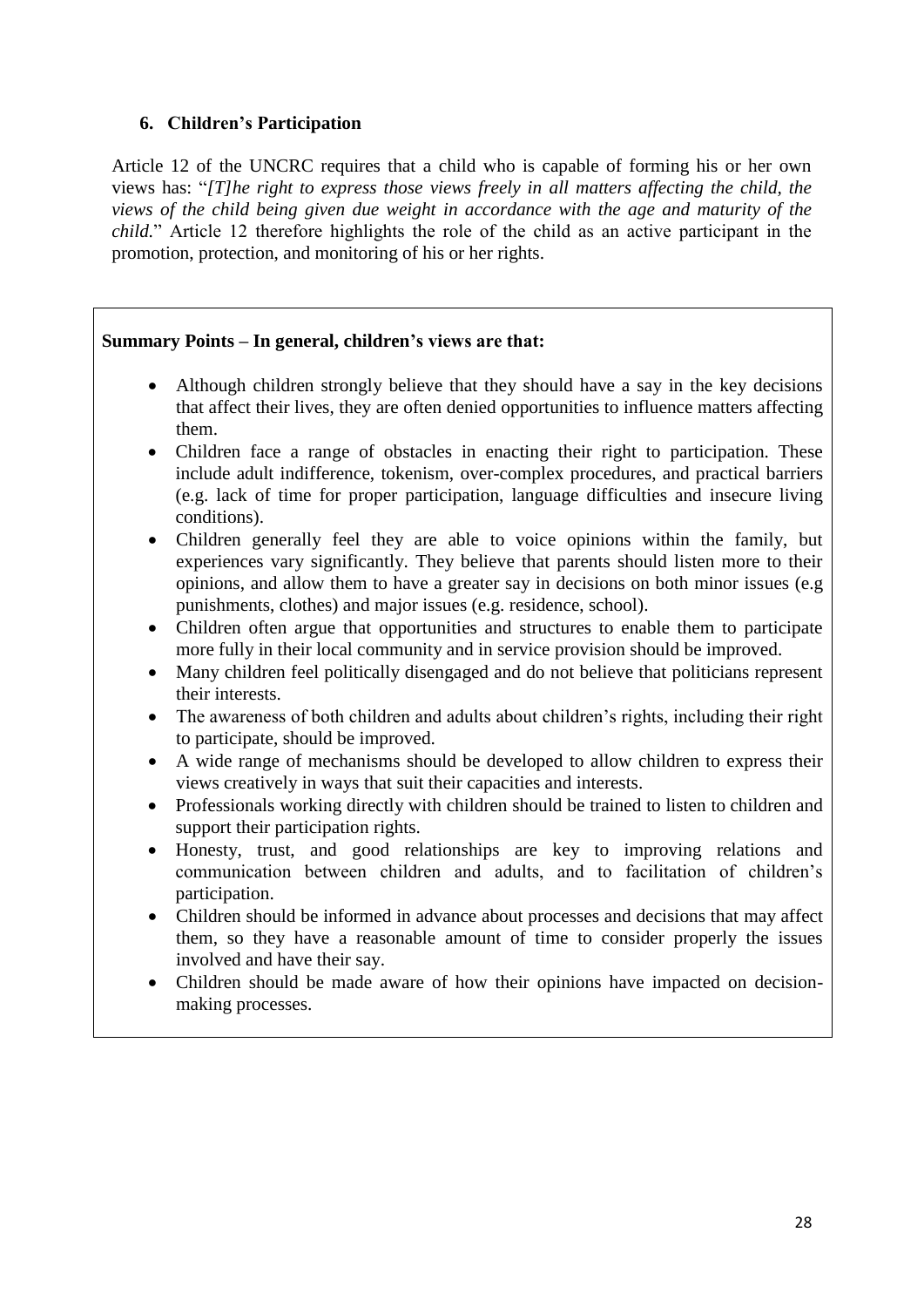#### **6.1 General issues**

Children strongly believe that they should have a say in the key decisions that affect their lives. They want to be consulted, to be listened to and to have their views taken seriously.<sup>181</sup> Although there is no consensus on the meaning of 'participation', it is: "*[N]early always experienced as being most tangible and meaningful when viewed in the context of everyday interactions, whether at home, in school, or in the community*." 182

<span id="page-28-0"></span>The extent to which the expectations of children are met vary widely in practice. In some European states, children are not often listened to, even if there is legislation in place in some policy areas to ensure this. Results from Council of Europe consultations in Moldova<sup>183</sup> and Slovakia<sup>184</sup>, for example, showed that many children feel that their voices are not being heard. Moreover, adults and children are not aware of what children's participation means and how to implement this right. More positively, in a focus group based study for the Children's Rights Alliance for England, 50% of children reported that adults listened to what they had to say 'always' or 'most of the time' with a further 36% stating that they were listened to 'sometimes'.<sup>185</sup> Only 5% thought adults 'hardly ever' or 'never' listened to them. Almost all of these children (96%) reported having been told, often by their parents/carers, teachers or their peers, that they had a right to be listened to, and to have their views taken seriously.<sup>186</sup>

<span id="page-28-2"></span>Nevertheless, the research available suggests that it remains very common for children to be routinely denied opportunities to influence matters affecting their lives, and at best the situation is patchy. As the English report above goes on to say: "*National surveys about healthcare, quality of local service provision and civic activity often fail to ask children and young people about their experiences. In the most personal decisions affecting them – individual healthcare, private law proceedings, child protection investigations, the immigration and asylum seeking process and school exclusion – children's views are often not sought, and where they do appear, they often have little impact.*" <sup>187</sup> Similar findings have been reported in other countries. For instance, of children consulted for a Council of Europe review in Finland the majority of children felt that their views are listened to and taken seriously when they are participating in informal structures, such as the family and dealings with school staff, doctors and health workers.<sup>188</sup> They were less likely, however, to be listened to in other settings, such as local and national administration; in dealings with lawyers and judges; by child care workers in residential institutions, and by the media. Research also indicates that experiences of participation vary for individual children, depending on their living circumstances, location, and individual factors (e.g. age, gender, ethnic background, disability).<sup>189</sup> This is considered further in section 8, *discrimination*.

<span id="page-28-1"></span> $\overline{a}$ 

<sup>&</sup>lt;sup>181</sup> Schuurman, *supra* note [20.](#page-9-1) This Eurochild research involved projects in Bulgaria, Greece, Hungary, Ireland, Netherlands, Poland, Sweden, and UK.

<sup>182</sup> Ecorys/University of West of England/Child-to-Child, *Evaluation of legislation, policy and practice on child participation in the EU* (European Commission, 2015). This evaluation involved the establishment of 11 'childled' projects in five European countries (Croatia, Greece, Netherlands, Poland, and England).

<sup>183</sup> Council of Europe, *Child and youth participation in the Republic of Moldova*, *supra* not[e 8.](#page-8-1)

<sup>184</sup> Council of Europe, *Child and youth participation in the Slovak Republic*, *supra* not[e 90.](#page-18-2)

<sup>185</sup> Davey, C., *Children's participation in decision-making – A summary report* (Children's Rights Alliance for England/Children's Commissioner, 2010).

<sup>186</sup> *Ibid*.

<sup>187</sup> *Ibid*.

<sup>&</sup>lt;sup>188</sup> Council of Europe, *Child and youth participation in Finland* (Council of Europe, 2011).

<sup>189</sup> Ecorys/University of West of England/Child-to-Child, *supra* note [182.](#page-28-0)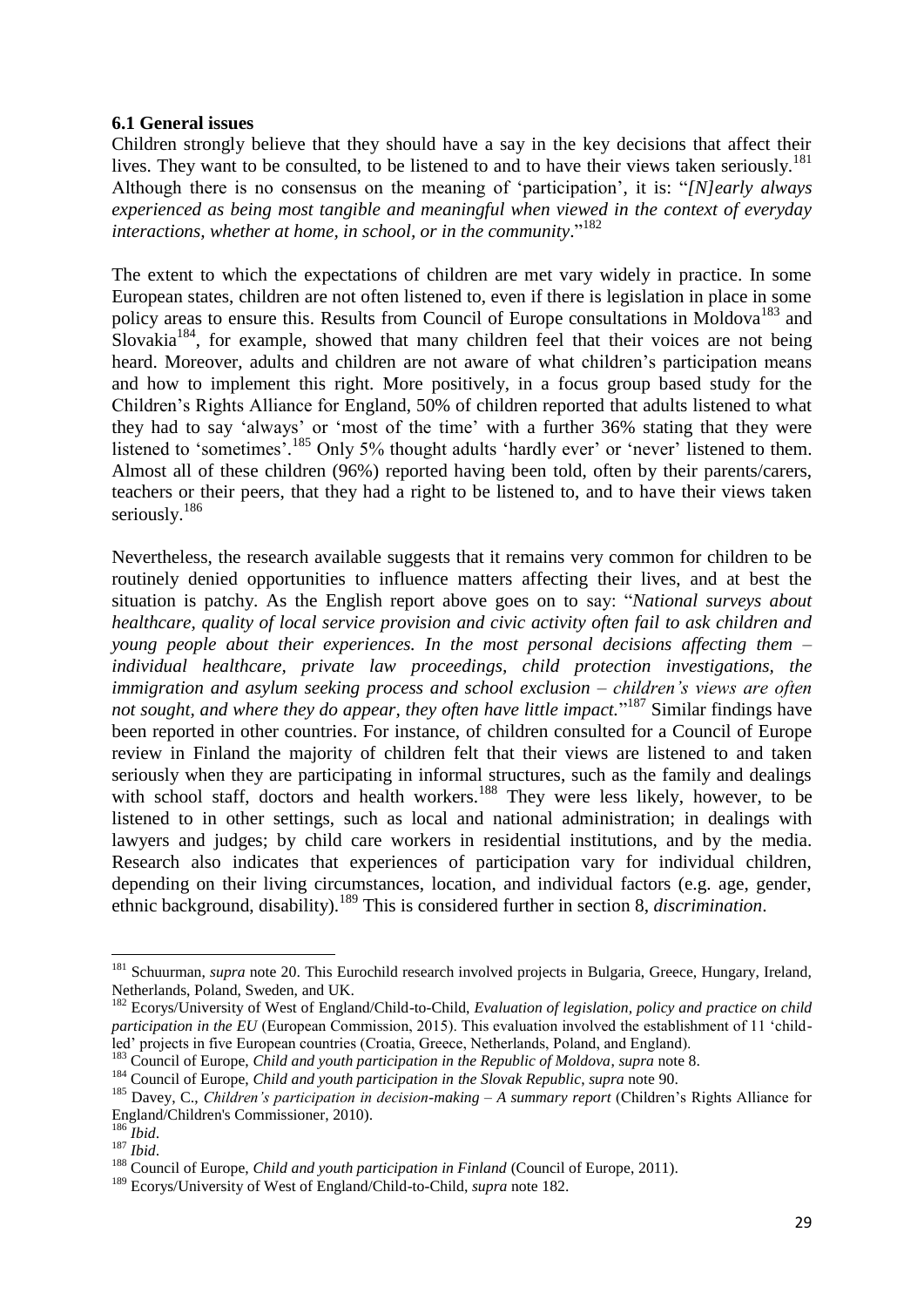<span id="page-29-0"></span>A range of obstacles to children's participation can be identified in the literature on children's views. Participation is likely to be less effective for various reasons. Adults often assume they know what is best for children; they may treat participation in a tokenistic way; or children are given little or no feedback on the outcomes of their projects.<sup>190</sup> Children also indicate that practical barriers – insufficient time for proper participation; language difficulties; cultural and religious factors; or insecure living conditions – can also be problematic.<sup>191</sup> Procedures may be too lengthy or too complicated to enable children to defend their rights.<sup>192</sup> Conversely, it has been found that positive experiences are more likely where: "*[T]here is a culture of honesty and respect; everyone understands why it is important for children and young people to participate; extra support is provided; children and young people can take part in ways that suit them and are optional; and children and young people are supported.*" 193

Children indicate that formal structures established for children's participation must function effectively and must not be tokenistic, as this leads to disillusionment. A report of the Children's Ombudsman in Greece, involving consultations with 48 young people aged 13 to 18, concluded that initiatives such as youth councils can "*create a feeling of frustration.*" 194 Instead children feel that participation in teams, projects and other activities reinforces the feeling of their participation and empowers them. Children also report feeling that the Children's Ombudsman is an institution that helps them express themselves and resolve their problems.<sup>195</sup> Likewise, in Scotland children describe seeing genuine commitment to child participation in some areas, while in other areas they perceive involvement to be: *"tokenistic, indirect, sporadic or non-existent*."<sup>196</sup>

#### **6.2 Participation in the Family**

Generally speaking, children and young people do feel that they are able to voice opinions within the family. In one Scottish survey of 11 to 16 year olds children express that they feel listened to most by their parents and least by politicians.<sup>197</sup> Ninety percent of children thought that parents took account of their views a 'great deal' or a 'fair amount', compared to friends – who also fared very well at 87% – teachers (68%), and politicians (24%). Experiences vary significantly, however. In a report to the Committee on the Rights of the Child, Belgian children state that they want parents to have more confidence in them: "*At home, a lot depends on what mom and dad say and decide. We are allowed to make or help make decisions about a few things, but our freedom to choose friends, to spend our pocket money, to choose which clothes we wear, is limited. Parents act like this because of their concern,*  which we do understand, but still we would like to feel more trusted."<sup>198</sup> They conclude that parents should listen to their opinions, and allow them to have a greater say in decisions on

1

<sup>190</sup> Elsley, S., Tisdall, K., Davidson, E., *Children and Young People's Experiences of, and Views on, Issues relating to the Implementation of the UNCRC* (Scottish Government, 2013).

<sup>191</sup> Ecorys/University of West of England/Child-to-Child, *supra* note [182.](#page-28-0)

<sup>192</sup> European Commission, *Flash Eurobarometer – The rights of the child*, *supra* note [7.](#page-7-0) The Eurobarometer survey was carried out among 10.000 young people aged 15-18.

<sup>193</sup> Elsley, S., Tisdall, K., Davidson, E., *supra* not[e 190.](#page-29-0)

<sup>194</sup> Report cited in Ecorys/University of West of England/Child-to-Child, *supra* note [182.](#page-28-0)

<sup>195</sup> *Ibid*.

<sup>196</sup> Scottish Youth Parliament, *Community Empowerment and Renewal Bill: Response from the SYP* (Scottish Youth Parliament, 2012).

<sup>197</sup> YouthLink Scotland, *Being young in Scotland* (YouthLink Scotland, 2009).

<sup>198</sup> UNICEF Belgium, *This is what we think about it!*, *supra* note [104.](#page-20-0)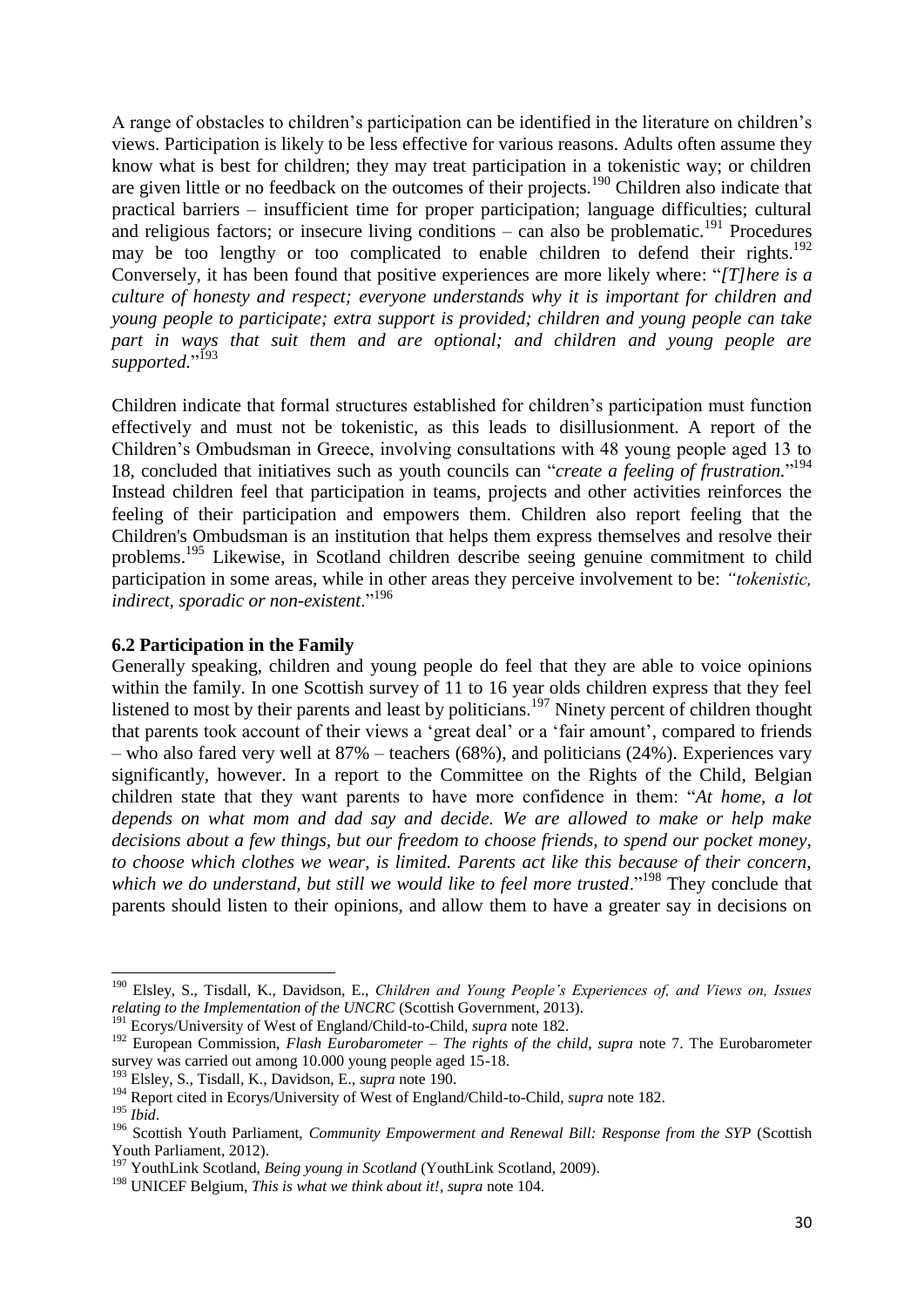both minor issues (e.g punishments, clothes) and major issues (residence, school) affecting their lives.<sup>199</sup>

Comparable views are expressed by children in Norway.<sup>200</sup> They say that adults must take time to listen to children: "*[E]ven though they might think that it is a waste of time*." Children do not just want to be heard, however. They express that their views must also be taken seriously, and they should be able to make some decisions. They go on to criticise the fact that: "*[A]dults tend to listen when they are in a good mood, when something is wrong, when the topic is homework, when children are sad and when children speak in an adult manner – then they 'believe' that they are speaking to an adult*."<sup>201</sup>

These views are echoed in research conducted by the Children's Ombudsman in Greece.<sup>202</sup> It was found that in general children do express themselves in the family, but when parents disagree with them, children usually have to give in. Although some children are able to discuss issues with their parents and believe that their opinion is always heard, others say their opinion is not asked and is not taken into consideration, even about issues which concern them directly: "*They consider me immature and young. Because they are adults, their opinion is superior to mine. My opinion does not count for my parents. Power decides.*" 203

<span id="page-30-0"></span>Similarly, in an Estonian survey, many of those asked were found to agree that children must always be heard in matters affecting the children themselves (89% of adults and 97% of children) or the entire family (79% of adults and 86% of children).<sup>204</sup> In practice, however, not all children actually report that they have a say in these matters. For example, 24% of children say they are usually or always unable to have a say in the family's holiday plans and 12% state that they have no say in what the family eats at home. $205$ 

The extent to which children are able to participate within the family is affected by a range of identity issues. For instance, in peer-led research among children from the *Somali*  Development Group in England,<sup>206</sup> most reported feeling that they have some voice within the family, but significant gender differences were found to exist. Boys comment that they have more of a say in decisions than girls. Girls note a tension between their lives outside the home, and the restrictions they face when at home: *"I cannot go out on my own like my brothers*." They reflect in the study on traditional notions of appropriate roles for girls and women, a downgrading of the importance of education for girls, and over-protective parenting.<sup>207</sup> Age is also a key factor in the extent to which children and young people can

**<sup>.</sup>** <sup>199</sup> *Ibid*.

<sup>200</sup> Redd Barna/Barneombudet/LNU, *The Children's Hearing 2009: Children in Norway had their say* (Redd Barna/Barneombudet/LNU, 2009).

<sup>201</sup> *Ibid*.

<sup>202</sup> Report cited in Ecorys/University of West of England/Child-to-Child, *supra* note [182.](#page-28-0)

<sup>203</sup> *Ibid*.

<sup>204</sup> Government Office Estonia, *Monitoring of the rights of the child and parenting* (Government Office Estonia, 2012).

<sup>205</sup> *Ibid*.

<sup>206</sup> Report cited in Ecorys/University of West of England/Child-to-Child, *supra* note [182.](#page-28-0)

<sup>207</sup> *Ibid*.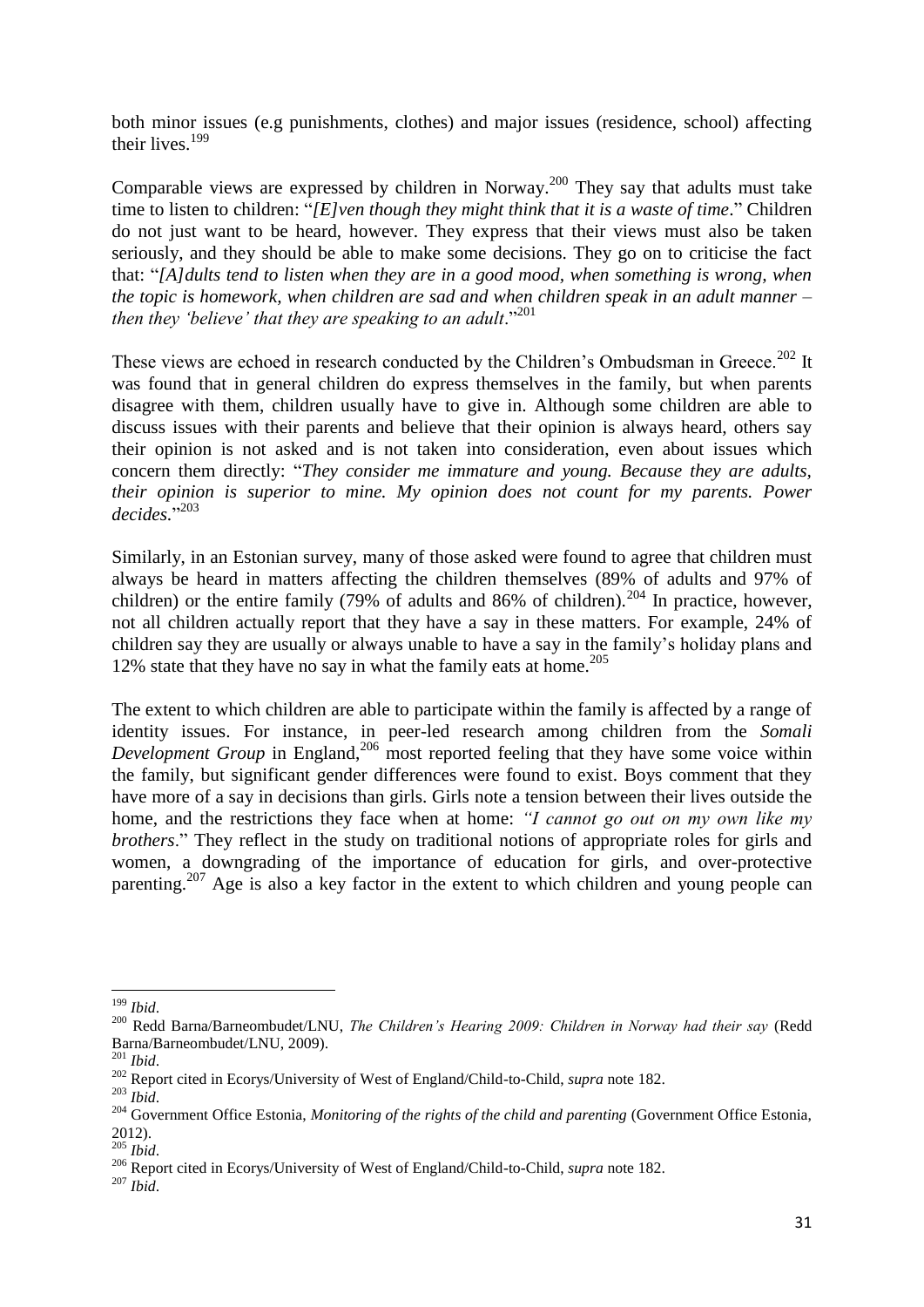participate in the family, and a number of projects highlight the capacity of very young children to have opinions about the things that matter to them.<sup>208</sup>

#### **6.3 Participation in the Local Community**

<span id="page-31-0"></span>Children often argue that there should be greater opportunities and structures to enable them to participate more fully in their local community and in service provision. For instance, four out of five young people responding to a Scottish Youth Parliament Manifesto Consultation agreed that: *"All young people should be involved in the services that affect them and should have the opportunity to get involved in local decision making opportunities*." <sup>209</sup> According to surveys commissioned by the government in Estonia, 65% of adults and 76% of children strongly agree or tend to agree that children should have a say in matters concerning local life. $^{210}$ 

This is not just a wish voiced by older children. Young children aged 6-11 in 21 research projects among primary schools and community groups in Wales highlight a wide range of issues they are concerned about in relation to their local communities.<sup>211</sup> The highest priorities for them are issues relating to play, and to safety: "*More leisure opportunities such as swimming, more parks, football fields, youth clubs, places to play, better play equipment, better school yard and making the local area more exciting for children; environmental issues such as litter, pollution, composting; behaviour such as bullying, fighting and people being mean; and speeding and road safety*." Belgian children concur that younger people should be included in participation exercises and structures, and that youth councils are often composed only of older children.<sup>212</sup>

A number of structures to facilitate children's participation exist, including school councils, children's parliaments, and city-based forums. But the evidence suggests that children's experiences of these mechanisms are mixed. A positive example is provided by the *Children's City Council* in Opatija, Croatia.<sup>213</sup> This forum provides opportunities for children aged 10-13 to question the mayor and the chairman of the City Council, and enables children to present the results of projects and annual consultations. They are also able to make proposals in relation to the city budget, and have their own small budget to conduct a competition for projects for children. Whilst the children involved are concerned that some officials are not informed about children's issues, they primarily feel that adults from the City Council do take them seriously. $^{214}$ 

In contrast, a French survey of children's attitudes indicated that being able to participate was not as widespread as one might have thought.<sup>215</sup> Only 48% said they are able to give their opinion on the operation of their leisure centre or youth centre and only 41% stated that they can say what they think to elected members of the local Council. Only 40% of children

<sup>208</sup> See Report cited in Ecorys/University of West of England/Child-to-Child, *supra* note [182,](#page-28-0) and Harcourt, D. and Mazzoni, V. 'Standpoints on quality: Listening to children in Verona, Italy' 37 *Australasian Journal of Early Childhood* 2 (2012).

<sup>209</sup> Scottish Youth Parliament, *Change the picture: SYP youth manifesto* (Scottish Youth Parliament, 2011).

<sup>210</sup> Government Office Estonia, *supra* note [204.](#page-30-0)

<sup>211</sup> Funky Dragon, *Little voices big choices* (Funky Dragon, 2014).

<sup>212</sup> UNICEF Belgium, *This is what we think about it!*, *supra* note [104.](#page-20-0)

<sup>213</sup> Report cited in Ecorys/University of West of England/Child-to-Child, *supra* note [182.](#page-28-0)

<sup>214</sup> *Ibid*.

<sup>215</sup> UNICEF France, *Ecoutons ce que les enfants ont a nous dire* (UNICEF France, 2014).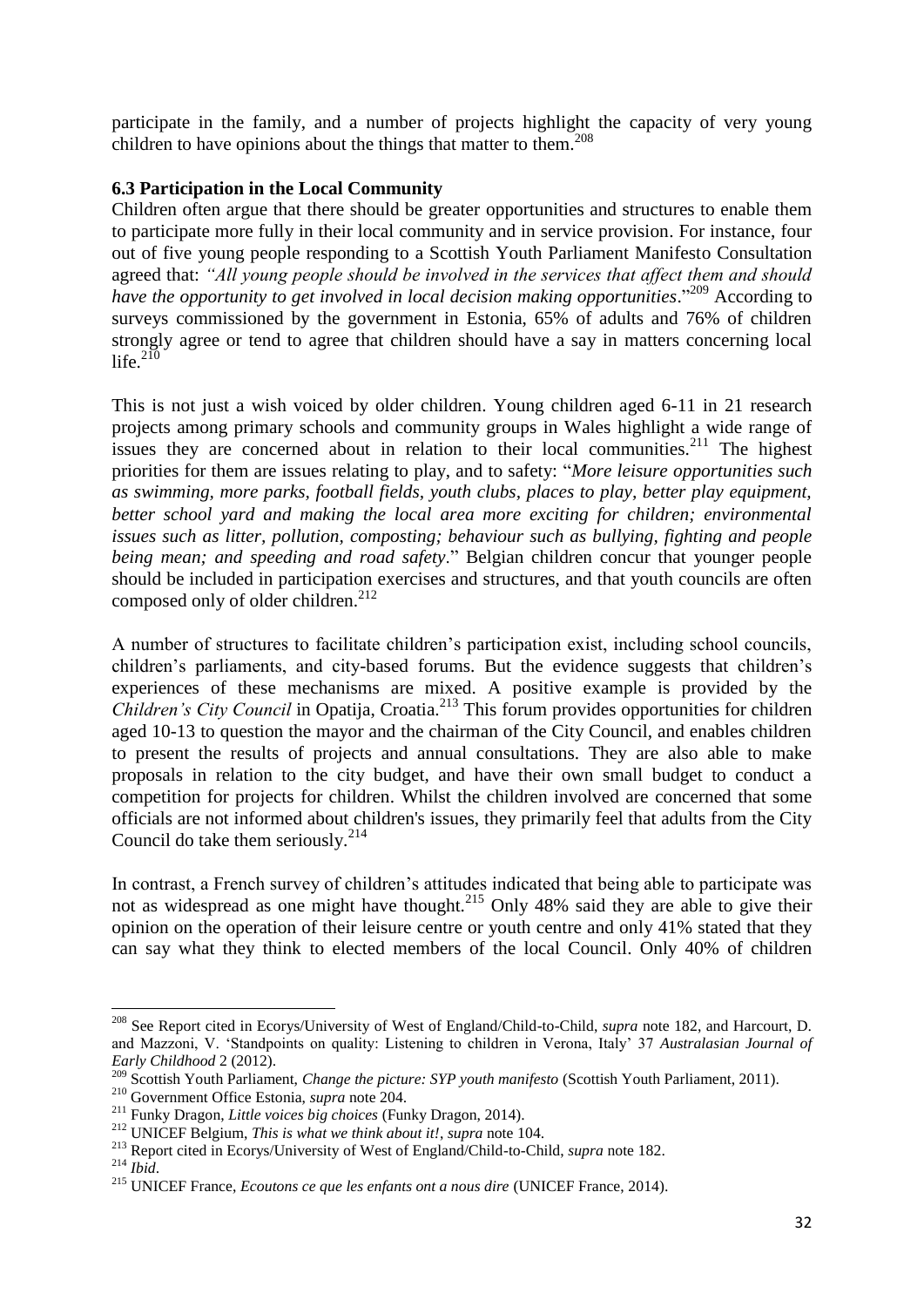report having a *Children's Town Council* – a forum through which children can give their views on local matters – in their area*.* 216

## **6.4 Participation in Service Provision**

Children's direct experiences of service provision, for example of health services, tend to be fairly limited outside the area of education. Opinions on the extent to which children and young people are able to participate in such services appear to vary. The report of the Children's Ombudsman in Greece (mentioned above) states that the right of participation in fields such as these was "extremely deficient" and that: "*[I]n the few cases young people have the opportunity to express their opinion it is not taken into consideration.*" 217

Medical issues are an obvious concern for children. Although some say that their doctors explain health issues of concern to them, most say that doctors usually talk to their parents and ignore them.<sup>218</sup> By contrast, the *Off the Record* project in England which includes the views of those aged 13-21 with experience of mental health difficulties, establishes that this group tends to feel that opportunities to participate in relevant services are good.<sup>219</sup>

There is a high level of agreement on the need to improve access for children to more and better information about available services. As a report by children in the *Black Young Carers* project (England) puts it: "*[T]he research shows that young people are often not aware of what support and activities are on offer or how to access them, let alone how to have a say in what services should be provided or how.*" 220

## **6.5 Participation in Regional/National Government**

At regional and national levels, children and young people argue that politicians should pay greater attention to their views. A report by Belgian children to the Committee on the Rights of the Child states, for instance, that Ministers should listen to children's views before taking decisions that affect them.<sup>221</sup> They suggest however that this is not sufficient in itself, and that: *"Ministers should come to see us and talk with us*.*"* They also propose that children could create a website on which they could post their opinions, to which ministers and political decision-makers would have ready access.<sup>222</sup> Recent research with young Russians shows that young people are politically disengaged. Only one-fourth report being interested in politics or even knowing what the state is for. Young Russians fear the authorities and over 90% believe there is no political party that expresses their interests.  $223$ 

In an online survey of children in Finland,  $224$  half say the Children's Ombudsman, the Children's Parliament, the municipal youth councils and the local children's parliaments do a lot to ensure their views were heard. However, almost a third did not know what these bodies were and were unable to answer the question. According to the children, the Finnish Parliament and its members do less than other formal and informal bodies to listen to their

**<sup>.</sup>** <sup>216</sup> *Ibid*.

<sup>217</sup> Report cited in Ecorys/University of West of England/Child-to-Child, *supra* note [182.](#page-28-0)

<sup>218</sup> *Ibid*.

<sup>219</sup> *Ibid*.

<sup>220</sup> *Ibid*.

<sup>221</sup> UNICEF Belgium, *This is what we think about it!*, *supra* note [104.](#page-20-0)

<sup>222</sup> *Ibid*.

<sup>223</sup> Kryshtanovskaya, O., *Attitudes of young Russians in 26 large cities* (2013). Information available at: http://imrussia.org/en/analysis/nation/449-putins-lost-children. Original language Russian.

<sup>224</sup> Council of Europe, *Child and youth participation in Finland*, *supra* not[e 188.](#page-28-1)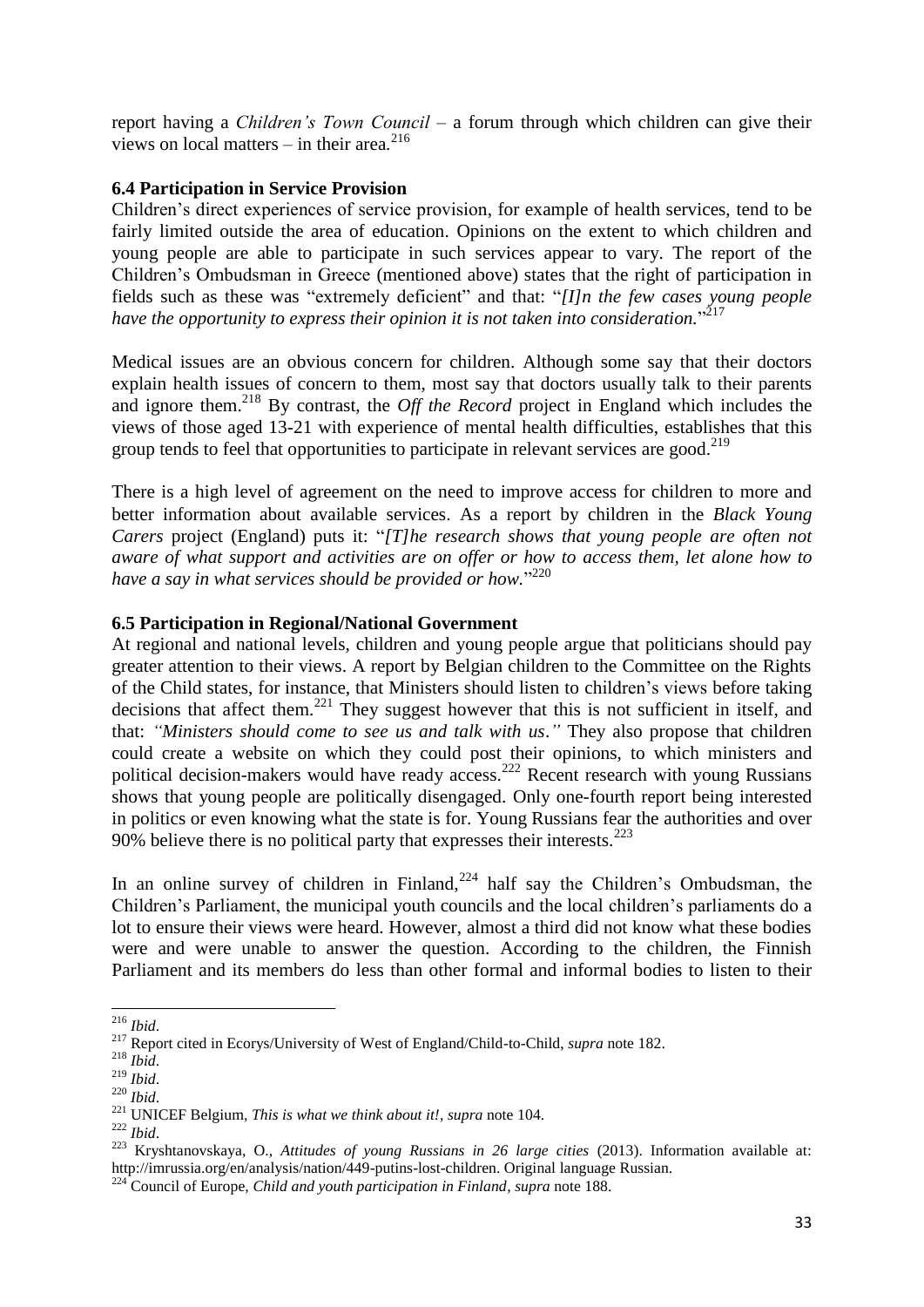views. Similar views are expressed in a large-scale survey of young people in Wales.<sup>225</sup> They argue that the Assembly Government should not just engage with them in relation to specific policies. Individual members should take an active role in listening to the young people they represent through structures such as youth fora or school councils.

Evidence from research conducted by the Children's Rights Alliance for England suggests some differences in the attitudes of children at different ages towards governments.<sup>226</sup> Focus groups with English primary school children reveal that they are particularly keen to highlight the role government can play in prioritising the importance of listening to children; they also believe government structures are the most powerful and influential mechanisms for making change happen. But findings from a broader survey show that as children get older, they become more sceptical of the power of government to initiate change: Forty-one per cent of children thought they had 'a little' or 'no influence' on decisions made by the government and a further 21 per cent of children thought that the government 'never' or 'hardly ever' took children's views seriously.<sup>227</sup>

Children in some countries express that they wish for voting ages to be lowered. Welsh young people express the wish that consideration is given to lowering the voting age to 16. In the Scottish Young People's Manifesto, over two-thirds (65%) of the 42,804 responses support lowering the voting age to 16, and one-quarter (25%) disagreed.<sup>228</sup> Reflecting this endorsement, young people were able to vote at age 16 in the referendum on Scottish independence in 2014.

<sup>225</sup> Funky Dragon, *Our rights our story* (Funky Dragon, 2008).

<sup>226</sup> Davey, *supra* note [185.](#page-28-2)

<sup>227</sup> *Ibid*.

<sup>228</sup> Scottish Youth Parliament, *supra* note [209.](#page-31-0)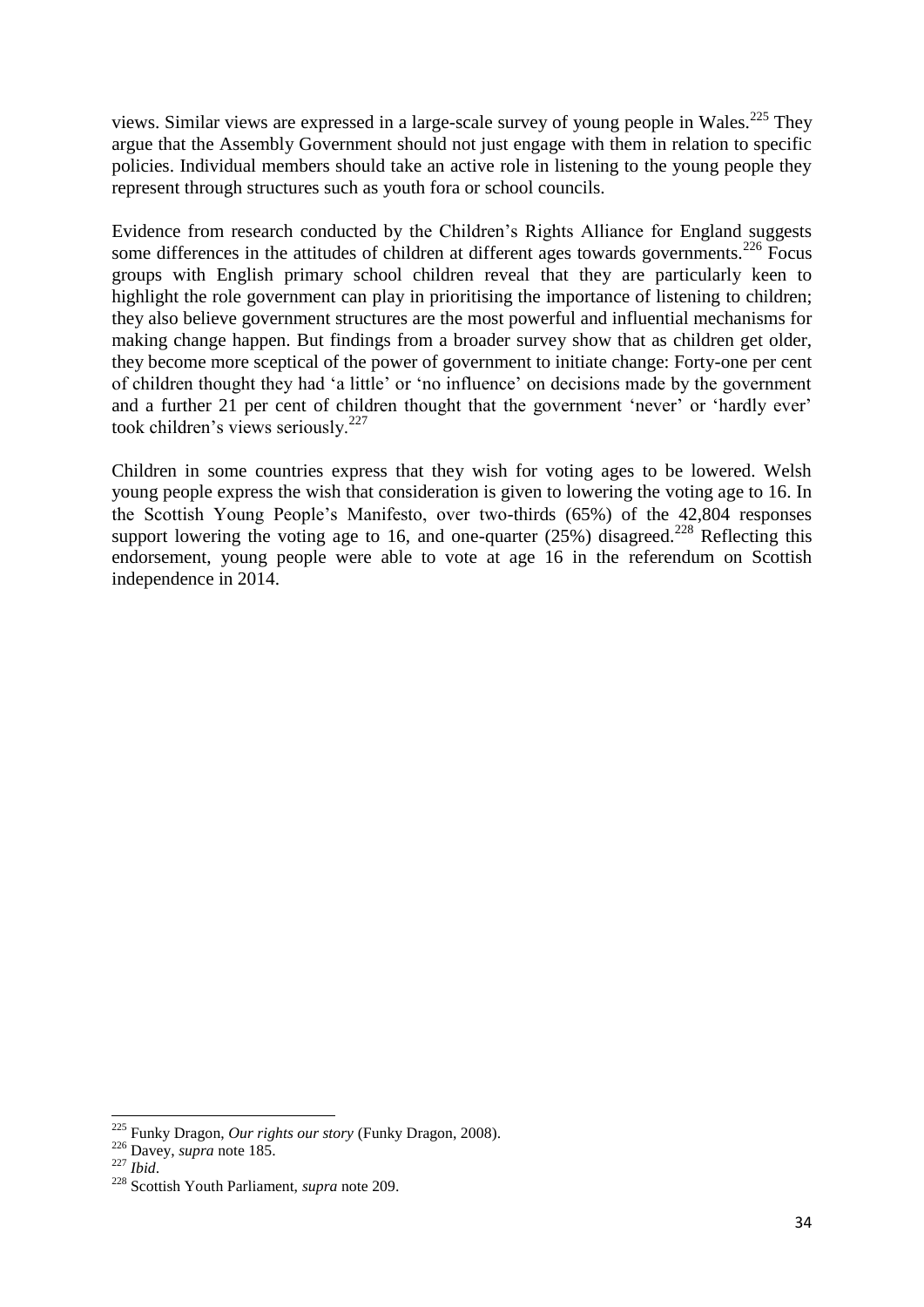## <span id="page-34-0"></span>**7. Children in Care**

Children whose families are not able to care for them are particularly vulnerable. Such children may live in alternative care, including residential institutions, foster care and other forms of care. Much research has been conducted on children's views in this area. There are a number of provisions in the UNCRC related to the rights of children in care, such as Article 3, the right of children to have decisions made in their best interests and Article 7, the right of children to know and be cared for by his or her parents.

## **Summary Points – In general, children's views are that:**

- Being heard is of huge importance to children in care, but many feel that they are not listened to. This is particularly so for children living in Eastern European countries.
- Children think that better supports and interventions are necessary to avoid children being taken into care and to ensure the best care experience possible.
- Children in care place great emphasis on the quality of their placement.. Greater efforts should be made to find fostering and adoption placements for children, and to ensure that children's experiences of care homes are the best possible.
- Children in care place enormous importance on retaining family links. Children's views should be taken seriously where they wish to have more contact with birth families.
- Children require adequate support when in care and when leaving care, and where the age for leaving care is low, it should be raised.
- In some countries child abuse is a major concern for children in care. There is an urgent need in some countries to put in place adequate child protection systems for children in care, as well as the need for children's rights education for children and their carers.

## **7.2 Hearing Children in Care**

Having a say in matters that affect them is of enormous importance to children in care. Consultations carried out with English children in care aged four to 14 found that at all ages, they wish to be given the opportunity to be involved in decision-making processes.<sup>229</sup> It is important for their well-being and for the development of resilience.<sup>230</sup> Research conducted with very young children in care (aged four to seven) also found that they wish to express their views and are capable of doing so. Seeking the views of this group should be on the basis of the principles of transparency and respect. $^{231}$ 

<span id="page-34-1"></span>Children in care, however, often feel that they are not listened to. As part of a review of the child protection system in England, $^{232}$  children in care were asked about the extent to which they feel they are heard on matters affecting them. The majority of children (63%) express that their wishes and feelings have not made much difference or no difference at all. Likewise, in Wales, many children express frustrations about not being listened to by those in

**<sup>.</sup>** <sup>229</sup> Leeson, C., *The involvement of looked after children in making decisions about their present and future care needs*, Thesis submitted to the University of Plymouth, 2009.

<sup>230</sup> *Ibid*.

<sup>&</sup>lt;sup>231</sup> Winter, K., 'Ascertaining the perspectives of young children in care: case studies in the use of reality boxes' 26 *Children and Society* 5 (2010).

<sup>&</sup>lt;sup>232</sup> Munro, E., *The Munro review of child protection: Final report* (Department for Education, 2011). The review was commissioned by the UK government in 2011.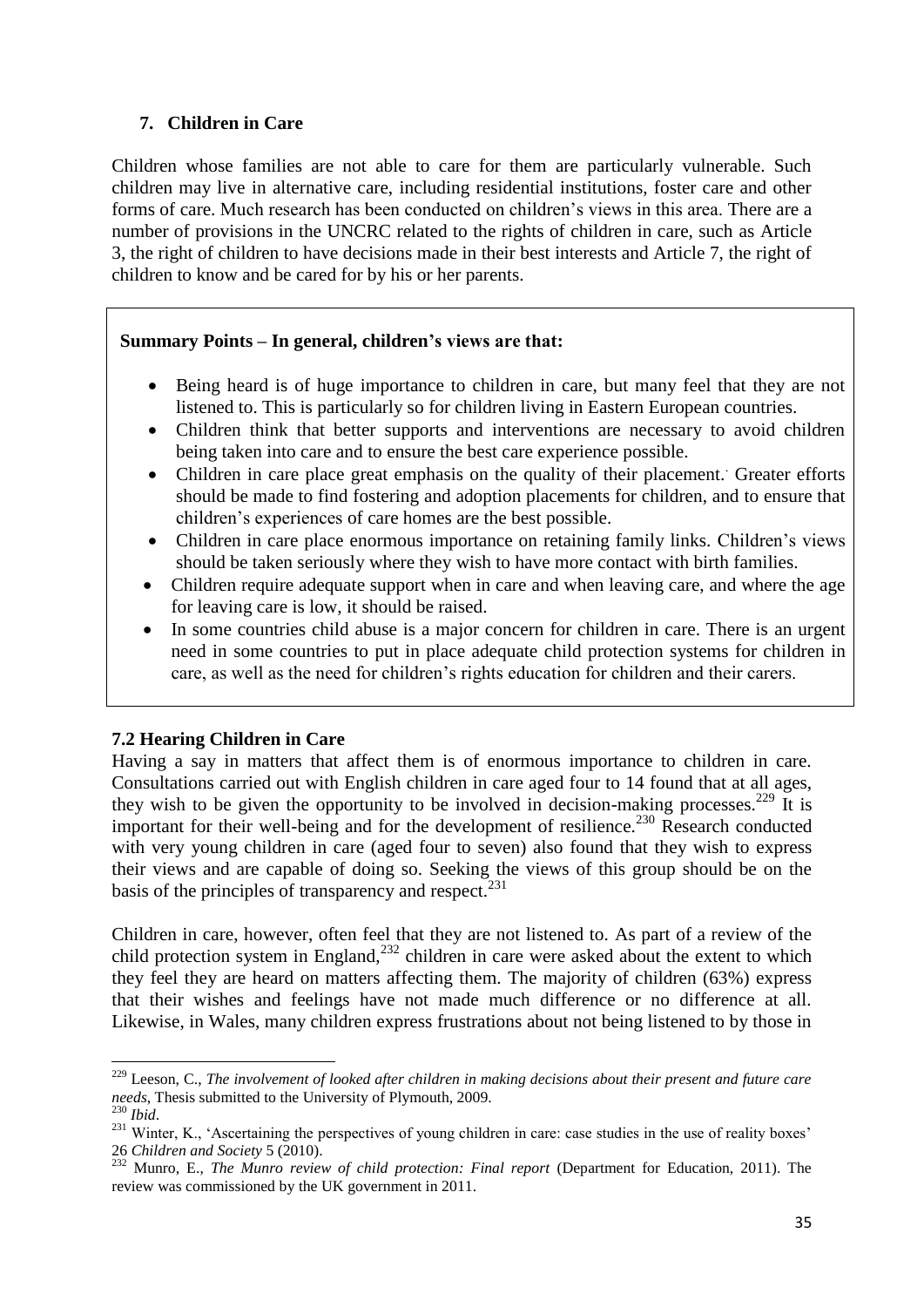<span id="page-35-0"></span>services purporting to help them.<sup>233</sup> In Slovakia, Moldova and Finland, children's views on the extent to which they are heard by child care workers in residential care institutions are mixed. The majority of Finnish and Slovak children feel they are listened to seriously 'most of the time' or 'always', but only a third of the Moldovan children give the same answer. A considerable group of Moldovan children in care feel they are only listened to 'sometimes'.<sup>234</sup> Clearly the overall conclusion is that, whilst children feel that they are heard to some extent, there is much more work to be done in order for children in care to feel that they are given the opportunity to be heard, and that their views are taken seriously.

The adults around them have much responsibility in ensuring that children in care enjoy the right to be heard. As one girl from Latvia expresses in research by Quality4Children on children in care throughout Europe: "*I am very thankful to my foster parents…They taught me not to be afraid to express my feelings and to tell if something is weighing on my mind.*" 235 Social workers and other service providers are of course crucial for transmitting children's views. Children do wish, however, to express their views directly to the decision-maker when decisions are being made on their best interests.<sup>236</sup>

#### **7.3 Important Issues for Children in Care**

A majority of the children in the England review (mentioned above) understand why they were taken into care, and the majority of children perceive that it was the best place for them: "*I have had a better life than I ever would have got at home with my family*." This is linked by many children to the need for adequate services, such as a good social worker.<sup>237</sup> Almost half of the children consulted, however, feel that more support for themselves and their families would have kept them out of care.<sup>238</sup> Several children in Wales are concerned that there are not enough foster carers and placements available to them.<sup>239</sup> This points to a perception by children that better supports and interventions are necessary to avoid children being taken into care and to ensure the best care experience possible.

Children in care place great emphasis on the quality of their placement: "*Being in care can be*  OK, even a good experience if you have the right placement..."<sup>240</sup> Far more foster children feel that they are in the right placement compared to those in care homes.<sup>241</sup> Children across Europe state that greater efforts should be made to facilitate fostering and adoption for children. This will make them feel more as though they are part of mainstream society and hence have a "good future".<sup>242</sup>

<span id="page-35-1"></span>Greater efforts should also be made to ensure that children's experiences of care homes are the best possible. Children's everyday living conditions in care homes are obviously very important to them. Some states provide examples of good practice in how children can participate in how institutions are run. Care institutions in the Netherlands*,* for example, are

1

<sup>233</sup> Children's Commissioner for Wales, *It's my life* (Children's Commissioner for Wales, 2015).

<sup>234</sup> *Ibid*.

<sup>&</sup>lt;sup>235</sup> Quality4Children, *Standards for out of home child care in Europe* (Quality4Children, undated).

<sup>236</sup> Munro, *supra* note [232.](#page-34-1)

<sup>237</sup> *Ibid*.

<sup>238</sup> *Ibid.*

<sup>239</sup> Children's Commissioner for Wales, *supra* note [233.](#page-35-0)

<sup>240</sup> Munro, *supra* note [232.](#page-34-1)

<sup>241</sup> Ofsted, *supra* note [13.](#page-8-2)

<sup>242</sup> European Commission, *Eurobarometer qualitative study – The rights of the child: Aggregate report* (European Commission, 2010); Timms, J.E. and Thoburn, J., *Your Shout! A survey of the views of 706 children and young people in public care* (National Society for the Prevention of Cruelty to Children, 2003).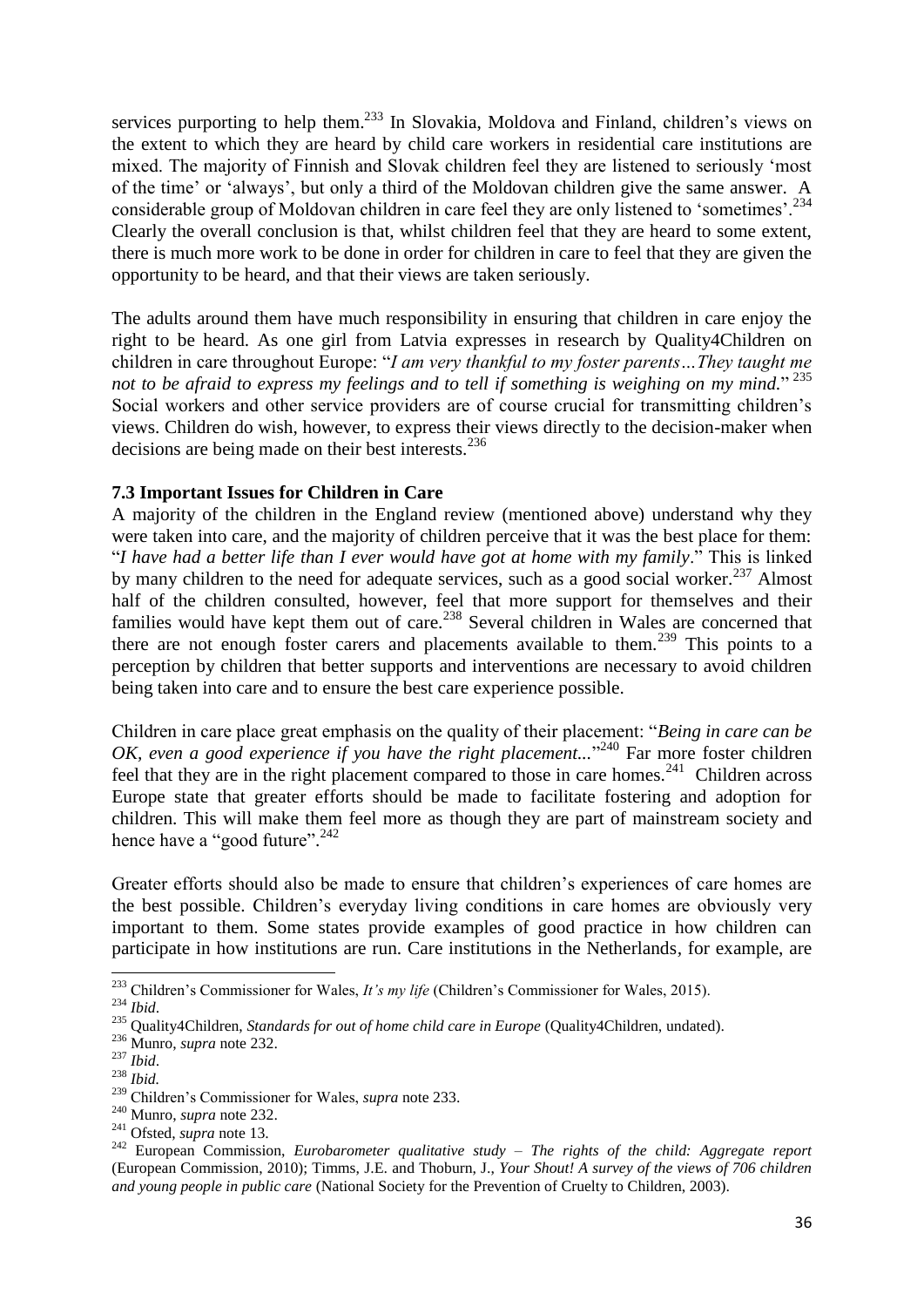<span id="page-36-3"></span>legally obliged to establish youth councils through which children in care can contribute to decisions about the institution and their care.<sup>243</sup> Children are trained by their peers from the Dutch National Youth Council on how to run the councils, something which children highly value: *"The children feel more comfortable when training is given by young people.*" Children feel they are making changes in their living conditions*:* "*We have achieved several things, such as an internet cafe, where we can have internet access for a few hours per day*." It has been found that staff in these institutions are taking children's views seriously, providing feedback on recommendations and implementing them where possible.<sup>244</sup>

<span id="page-36-0"></span>Children living in care raise in various consultations the importance of retaining family links where possible.<sup>245</sup> Research in Ireland with 211 children in care demonstrates the importance of this matter to children, concluding that: "*With limited exception, most young people living in foster care still had contact, or aspired to have contact and/or further contact, with their birth family.*" <sup>246</sup> As a social worker in Malta remarks of one child: "*Contact has been strongly encouraged by the social worker…It has been of tremendous help to him to know that his mother and foster mother are on good terms.*<sup>"247</sup> Yet there is evidence that, despite how important it is to children, their views are not sufficiently respected by courts and others where they wish to have more contact with birth families. $248$ 

<span id="page-36-1"></span>Another crucial matter for children is stability in care. In Wales, for example, children in care express that they face disruption in their lives when they are moved around a lot.<sup>249</sup> Children describe the impact on their well-being moving can have; as one child in Ireland expressed: "*You can't settle if you keep moving.*"<sup>250</sup> As well as affecting mental health, repeated changes in care can also affect children's educational outcomes. Consequently, it is recommended that in key moments in the education of children in care, stability and continuity of care placements should be enhanced.<sup>251</sup>

<span id="page-36-2"></span>Leaving care is a significant issue for children. Children in care in France express that they need to have a say in such decisions and that they need to be supported to take informed choices.<sup>252</sup> As one boy from Greece describes, children feel they are capable of making decisions on this matter: "*When my mom […] found a place to live, my father told me I could go home, but I didn't want to because I liked both, the school and the activities […] I went*  home after my 18th birthday [...] I am pleased with my choices.<sup>"253</sup> In some countries the age

1

<sup>249</sup> Children's Commissioner for Wales, *supra* note [233.](#page-35-0)

<sup>243</sup> Schuurman, M. (ed.), *Valuing children's potential: How children's participation contributes to fighting poverty and social exclusion* (Eurochild, 2010).

<sup>244</sup> *Ibid*.

<sup>245</sup> European Commission, *Eurobarometer qualitative study – The rights of the child: Aggregate report, supra* not[e 242;](#page-35-1) Timms and Thoburn, *supra* note [242.](#page-35-1)

<sup>246</sup> Department of Children and Youth Affairs, *Listen to our voices: A report of consultations with children and young people living in the care of the state* (Department of Children and Youth Affairs, 2011).

<sup>247</sup> Quality4Children, *Standards for out of home child care in Europe* (Quality4Children, undated).

<sup>&</sup>lt;sup>248</sup> See e.g. Vis, S. and Fossum, S., 'Representation of children's views in court hearings about custody and parental visitations — A comparison between what children wanted and what the courts ruled' 35 *Children and Youth Services* 2101 (2013). See also Department of Children and Youth Affairs, *supra* note [246.](#page-36-0)

<sup>250</sup> Department of Children and Youth Affairs, *supra* note [246.](#page-36-0)

<sup>251</sup> Darmody, M., McMahon, L. and Banks, J., *Education of children in care in Ireland: An exploratory study*, (Ombudsman for Children Ireland, 2013).

<sup>252</sup> Robin, P., *et. al.*, *Des jeunes sortant de la protection de l'enfance font des recherches sur leur monde: Une recherché par les pairs sur la transition à l'âge adulte au sortir de la protection de l'enfance* (Observatoire Universitaire International Education et Prevention, 2014).

<sup>253</sup> Quality4Children, *supra* note [247.](#page-36-1)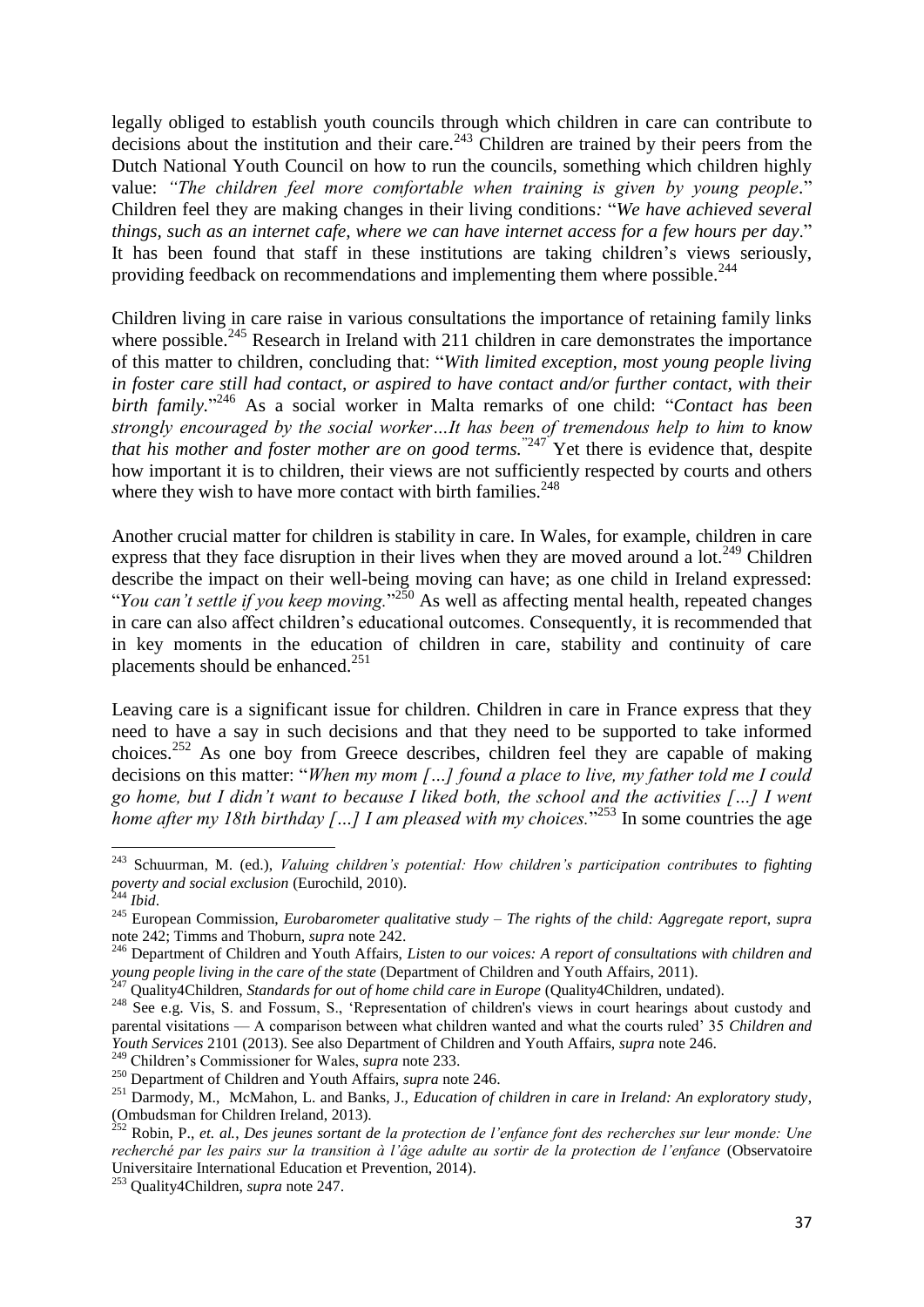of leaving care is much lower than 18, for example in Albania this happens when the child is 14. Children in Albania, Finland, Czech Republic and Poland are of the opinion that the age for leaving care should be  $20.<sup>254</sup>$  Children across Europe agree that children require significant supports when leaving care.<sup>255</sup>

Children in care can be more susceptible to abuse and violence than children in the general population. In certain countries, children are more likely to experience poor or even dangerous care situations. Research conducted in Hungary with children in care highlights that children had very little knowledge about their rights.<sup>256</sup> They discussed their experiences of abuse, degradation and humiliation by the staff in the residential home. They felt that this was due to a hierarchical and punitive culture within institutions. Some children in this research who had previously lived in foster care also referred to incidences of abuse within families with which they had been placed.<sup>257</sup>

<sup>254</sup> Stein, M. and Verweijen-Slamnescu, R., *When care ends: lessons from peer research, insights from young people on leaving care in Albania, the Czech Republic, Finland and Poland* (SOS Children's Villages, 2012). <sup>255</sup> Robin, P, *et. al.*, *supra* not[e 252;](#page-36-2) Stein and Verweijen-Slamnescu, *ibid*.

<sup>256</sup> Schuurman, *supra* note [20.](#page-9-1)

<sup>257</sup> *Ibid*.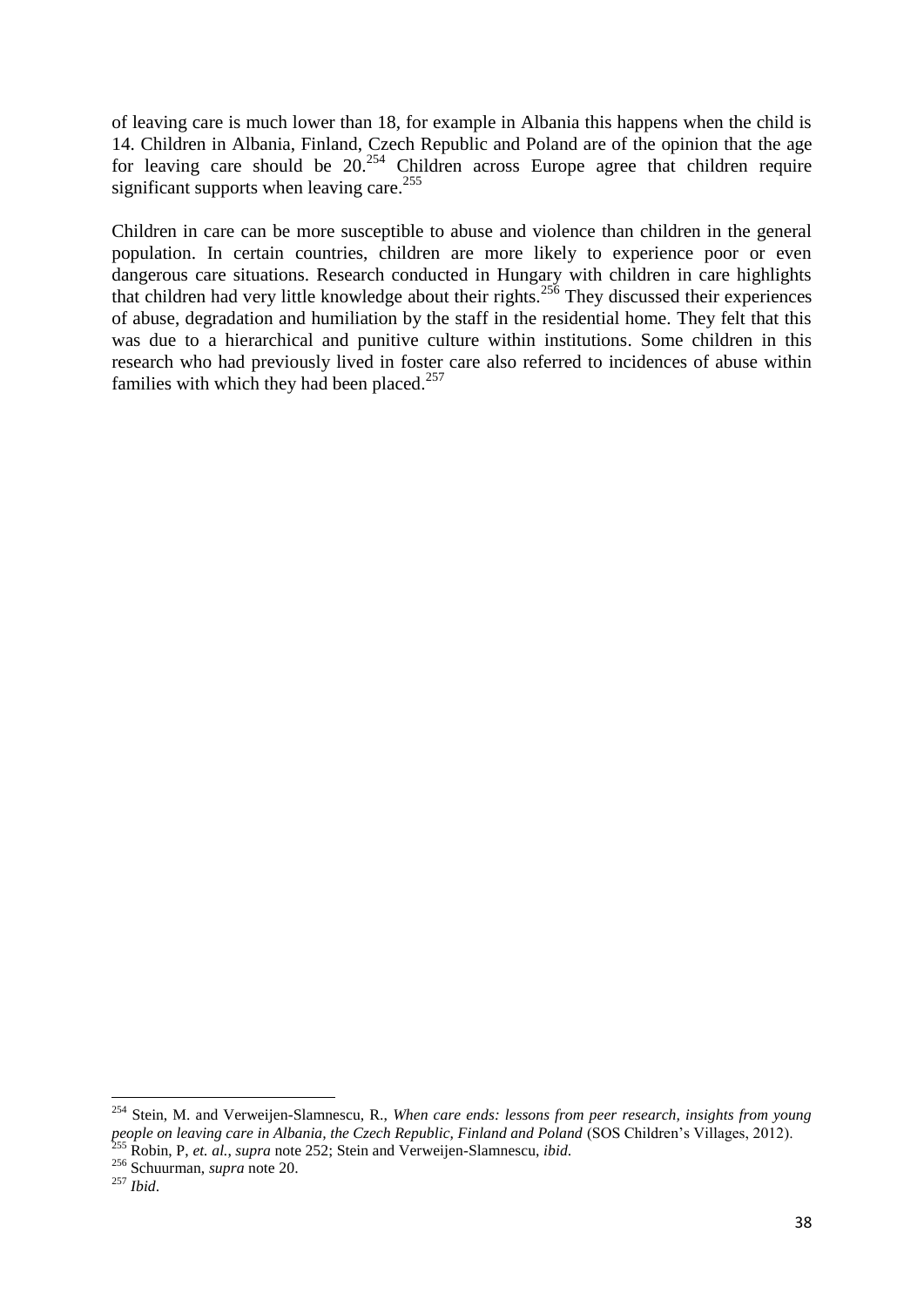## <span id="page-38-0"></span>**8. Discrimination**

Children have the right to freedom from discrimination under a number of international legal standards, for example Article 2 of the UNCRC. Such international instruments stipulate that children (and others) should be protected against discrimination on various grounds, such as race, ethnic origin, disability, sex, language, gender, or the status of their parents or legal guardians. However children can also experience discrimination on the basis of their age. Non-discrimination is a key rights issue for children.

## **Summary Points – In general, children's views are that:**

- A large group of children across Europe feel discriminated against and identify discrimination as a key rights issue to be dealt with.
- Age discrimination is a particular problem for children, and it should be tackled through awareness-raising and legislation.
- Children suffer discrimination on the basis of gender and sexuality and they wish to have more opportunities to talk freely about such issues.
- Children from particularly vulnerable groups such as those from ethic and racial minorities can suffer 'double discrimination' – i.e. on the basis of childhood and their other status.
- Greater efforts must be made to facilitate the participation of children with disabilities in decision-making and in society.
- Children from particularly vulnerable groups stress that, in order to tackle the discrimination they experience, they wish to be better facilitated to access services such as education, and they wish for greater awareness of their cultures and experiences amongst the general population.

Children place a high priority on the right to freedom from discrimination. When a group of children living away from home were asked about their top 10 priority rights within the UNCRC, not suffering discrimination was one of them.<sup>258</sup> In a Eurobarometer survey on children's rights, 27 % of the responding children stated that non-discrimination is a problem that should be addressed as a priority within their country, with children from vulnerable groups expressing this as a particularly important issue for them.<sup>259</sup> Children express that those in authority should raise awareness of discrimination and tackle discriminatory attitudes.<sup>260</sup>

## **8.1 Discrimination on the Basis of Age**

Children will not always see themselves as vulnerable,<sup>261</sup> and indeed their power as active agents in their lives and the lives of others must be recognised. However children can be far more at risk than adults because of their lack of experience and dependent status. This is linked to the fact that those under 18 years can experience discrimination on the basis of childhood, i.e. because they are children.

**<sup>.</sup>** <sup>258</sup> Ofsted, *supra* note [13.](#page-8-2)

<sup>259</sup> European Commission, *Eurobarometer qualitative study – The rights of the child: Aggregate report, supra* not[e 242.](#page-35-1)

<sup>260</sup> *Ibid*.

<sup>261</sup> See e.g. Coy *et. al.*, *supra* note [64,](#page-13-2) and Schuurman, *supra* note [243.](#page-36-3)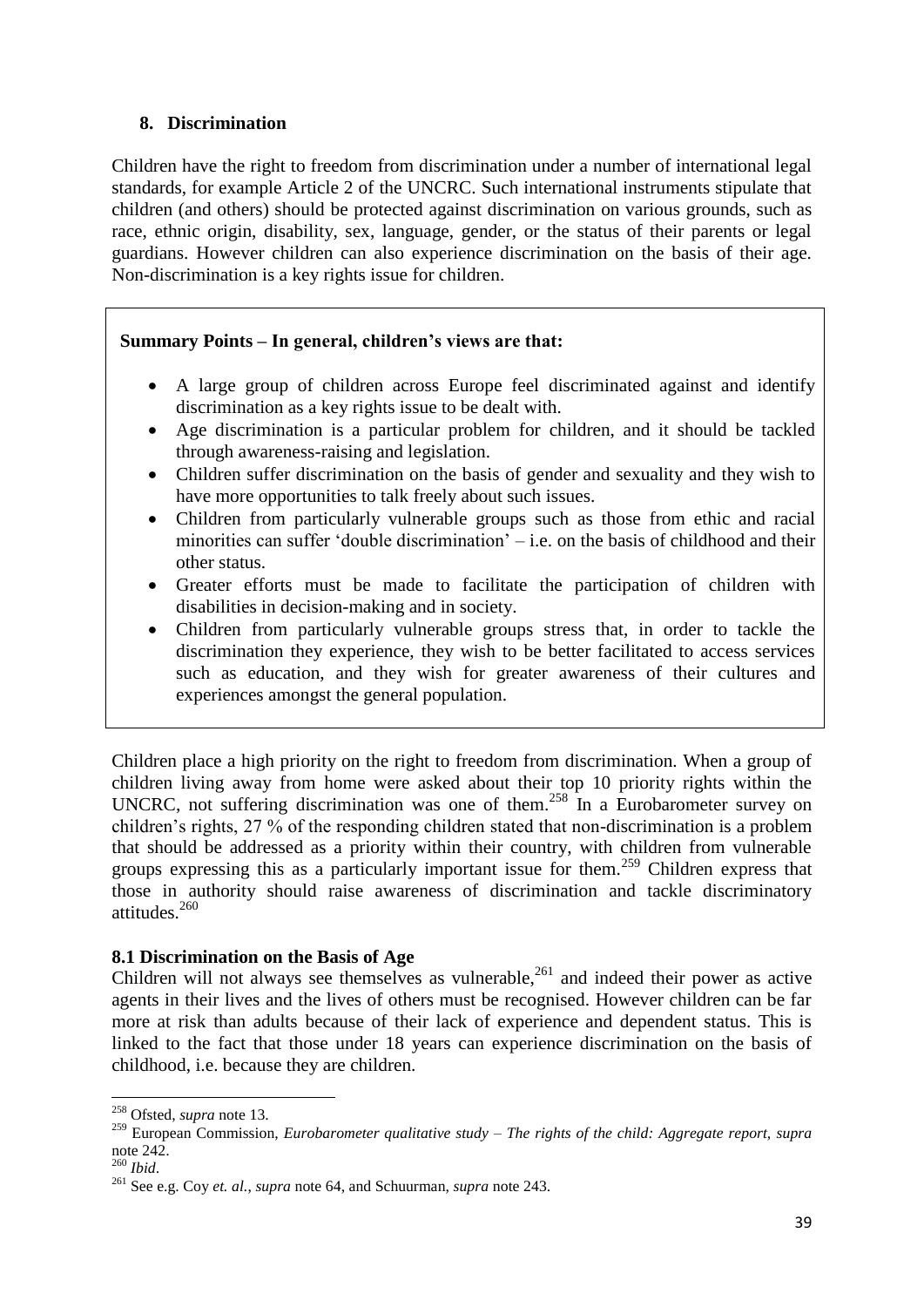<span id="page-39-0"></span>Many research studies point to negative stereotyping of children and poor treatment on the basis of childhood.<sup>262</sup> A study by Eurochild (which gathers the views of children from eight European countries)<sup>263</sup> emphasises that children are acutely aware of discrimination against them on this basis. As one boy from the UK stated: "*Some adults these days don't listen to what us kids say. Am I right or wrong?*" Research of the Children's Rights Alliance for England provides numerous examples of discrimination against children.<sup>264</sup> Children often describe being moved on from shops and other areas. As one Northern Ireland girl observes: "[W]e get chucked out of the food court."<sup>265</sup> Children are also regularly denied access to medical services; because, for example at age 16 they are too old for children's wards yet too young for adults wards.<sup>266</sup> Yet there is little recognition or understanding of age discrimination against children, and there are few policies to address it.<sup>267</sup>

On the basis of extensive consultation with children, Eurochild recommends that there is a need to increase awareness of age-discrimination against children and its impact, both within countries and at EU level. Anti-discrimination legislation at EU level should also be used to protect children.<sup>268</sup> The Children's Rights Alliance for England argues strongly that children should have legislative protection against age discrimination at domestic level.<sup>269</sup>

#### **8.2 Gender and Sexuality**

<span id="page-39-1"></span>Children express that they experience discrimination on the basis of gender and sexuality. Women and girls face many specific prejudices and dangers due to their gender, something which is considered in more detail in section 3 (*Violence*). In Welsh research examining the views of younger children on gender, sexual identity and relationships, children were often able to identify what they felt was 'sexist': *"I feel pushed to be a girl"*. <sup>270</sup> Many children express anger with the discriminatory attitudes towards women and, as the authors in the Welsh research summarise, with: "*[H]aving to live in a sexist peer culture and society*."<sup>271</sup> In Scotland, LGBT young people state that the direct discrimination they experience comes primarily from their peers. They ask that adults create safe environments for children and young people and that they provide the appropriate support.<sup>272</sup> In the Welsh study, most

**<sup>.</sup>** <sup>262</sup> See e.g. Northern Ireland Commissioner for Children and Young People, *Young people's thoughts about and experiences of age-related negative stereotyping, An analysis of questions from the Young Life and Times Survey* (Northern Ireland Commissioner for Children and Young People, 2010) and Children's Rights Alliance for England, *Making the case: why children should be protected from age discrimination and how it can be done. Proposals for the Equality Bill* (Children's Rights Alliance for England, 2009).

<sup>&</sup>lt;sup>263</sup> Schuurman, *supra* note [20.](#page-9-1) The countries included were Bulgaria, Greece, Hungary, Ireland, the Netherlands, Poland, Sweden and the UK.

<sup>264</sup> Children's Rights Alliance for England, *supra* note [262.](#page-39-0)

<sup>265</sup> Northern Ireland Youth Forum, *What we want* (Northern Ireland Youth Forum, 2009).

<sup>266</sup> Children's Rights Alliance for England, *supra* note [262.](#page-39-0)

<sup>267</sup> Schuurman, *supra* note [20.](#page-9-1)

<sup>268</sup> *Ibid*.

<sup>269</sup> Children's Rights Alliance for England, *supra* note [262.](#page-39-0)

<sup>270</sup> Cardiff University/National Society for the Prevention of Cruelty to Children, *Boys and girls speak out: A qualitative study of children's gender and sexual cultures* (Cardiff University/National Society for the Prevention of Cruelty to Children, 2013).

<sup>&</sup>lt;sup>271</sup> See e.g. Beckett *et. al., supra* note [67](#page-14-1) and Cardiff University/National Society for the Prevention of Cruelty to Children, *ibid*.

<sup>272</sup> Children in Scotland, *What's the difference? Views and experiences of young people in Dumfries and Galloway concerning equality and diversity*, (Children in Scotland, 2006).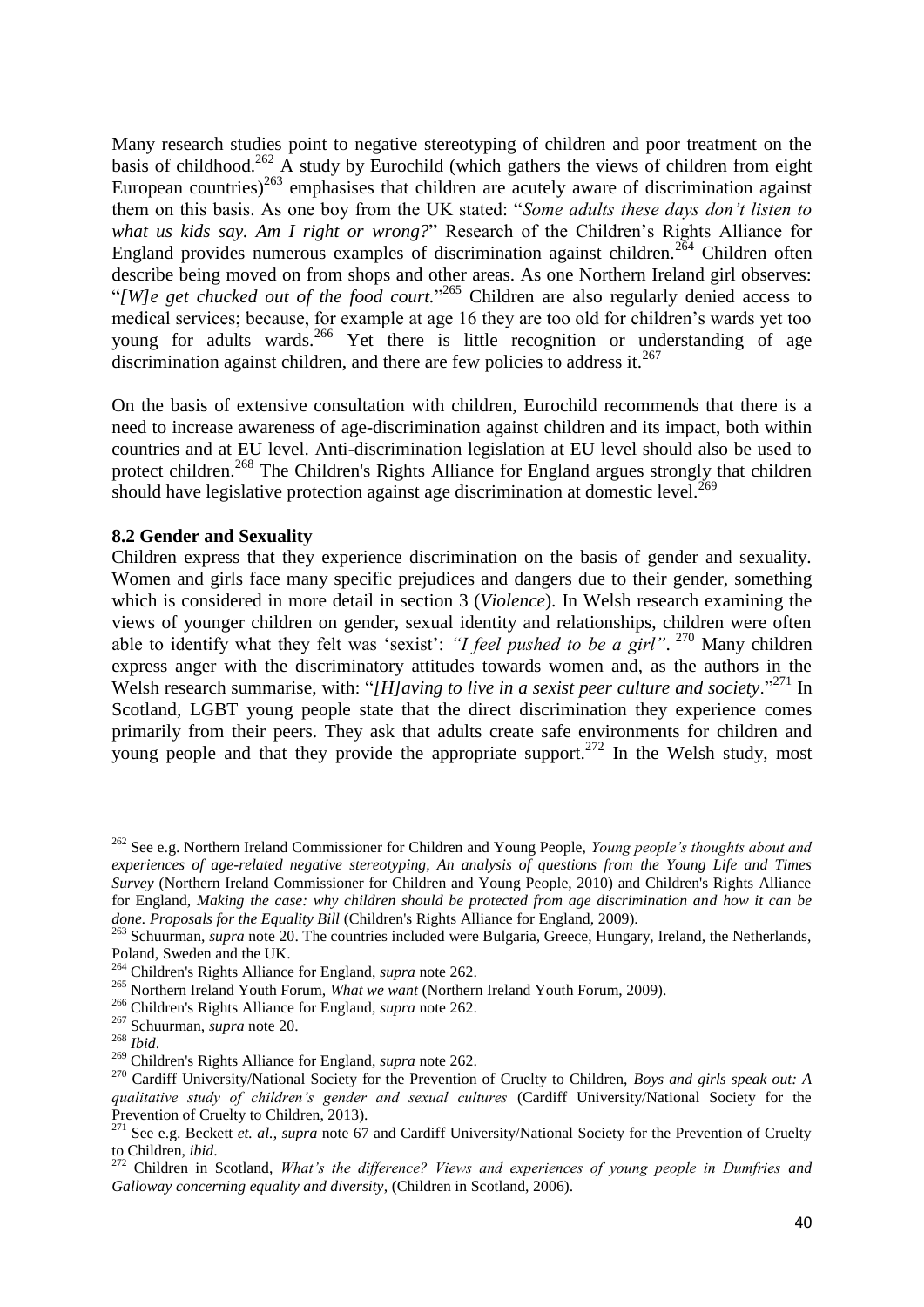children express that they wish to have the space to talk freely about gender and sexuality issues in ways that are relevant to their current lives, not just their futures.<sup>273</sup>

## **8.3 Particularly Vulnerable Groups**

Children from particularly vulnerable groups such as children from ethic and racial minorities, children living in poverty and children with disabilities express that they can be at greater risk of discrimination. Such children often face 'double discrimination' because of their age and other status. $274$ 

## **8.3.1 Race and Ethnicity**

In the Eurochild research some children describe facing racial discrimination, for example a girl in the Netherlands expresses how she was bullied because her father was Moroccan: "*Children would suddenly start talking like foreigners, with weird grammar… Primary school was actually hell for me and I cried at night*."<sup>275</sup> Irish Traveller children describe widespread abuse and discrimination including derogatory name-calling and not being allowed into some schools.<sup>276</sup> Children of Roma origin in the Eurochild study talk about experiences of: "*[R]acial discrimination, prejudice, pain and humiliation.*" They are very eager to express opinions and to speak freely about the discrimination they face.<sup>277</sup>

Many children speak passionately in this study about their beliefs in equality. As one asylumseeking child in the Netherlands stated: "*Some children are from Spain and others come from other countries. We aren't all the same, but it's essential that we are all treated as equally*  important."<sup>278</sup> In the Eurobarometer research, Roma children from Hungary, Romania, Spain, and the UK provide a number of recommendations for tackling discrimination.<sup>279</sup> One suggestion is that more information and positive messages about Roma culture should be disseminated. As one Roma young person from the UK expresses: "*I would let Romany culture be known. Let people know about what we do, how we do it, so all the stereotypes*  would be gone. Show people that we are a strong community...<sup>280</sup> Another point made is that Roma children should have equal educational opportunities so that they can have greater participation in the broader community. Where necessary, this should include incentives for parents who send children to school.<sup>281</sup>

## **8.3.2 Poverty**

Unequal access to services by vulnerable groups of children is a key issue for children, in particular access to education for children experiencing poverty (see further section on education).<sup>282</sup> One boy in the UK states: "*I think the rich people they go to high school and start getting a better education than lower people who don't get higher education so then that gives them more opportunities for them to get better jobs, better qualifications, better everything. On the other hand the people who are poor, they're more likely to sell drugs and* 

1

<sup>273</sup> Cardiff University/National Society for the Prevention of Cruelty to Children, *supra* note [271.](#page-39-1)

<sup>274</sup> Schuurman, *supra* note [20.](#page-9-1)

<sup>275</sup> *Ibid*.

<sup>276</sup> *Ibid*.

<sup>277</sup> *Ibid*.

<sup>278</sup> *Ibid*.

<sup>279</sup> European Commission, *Eurobarometer qualitative study – The rights of the child: Aggregate report, supra* not[e 242.](#page-35-1)

<sup>280</sup> *Ibid*.

<sup>281</sup> *Ibid*.

<sup>282</sup> Larkins, A. *et. al.*, *We want to help people see things our way: A rights-based analysis of disabled children's experience living with low income* (Children's Commissioner for England, 2013).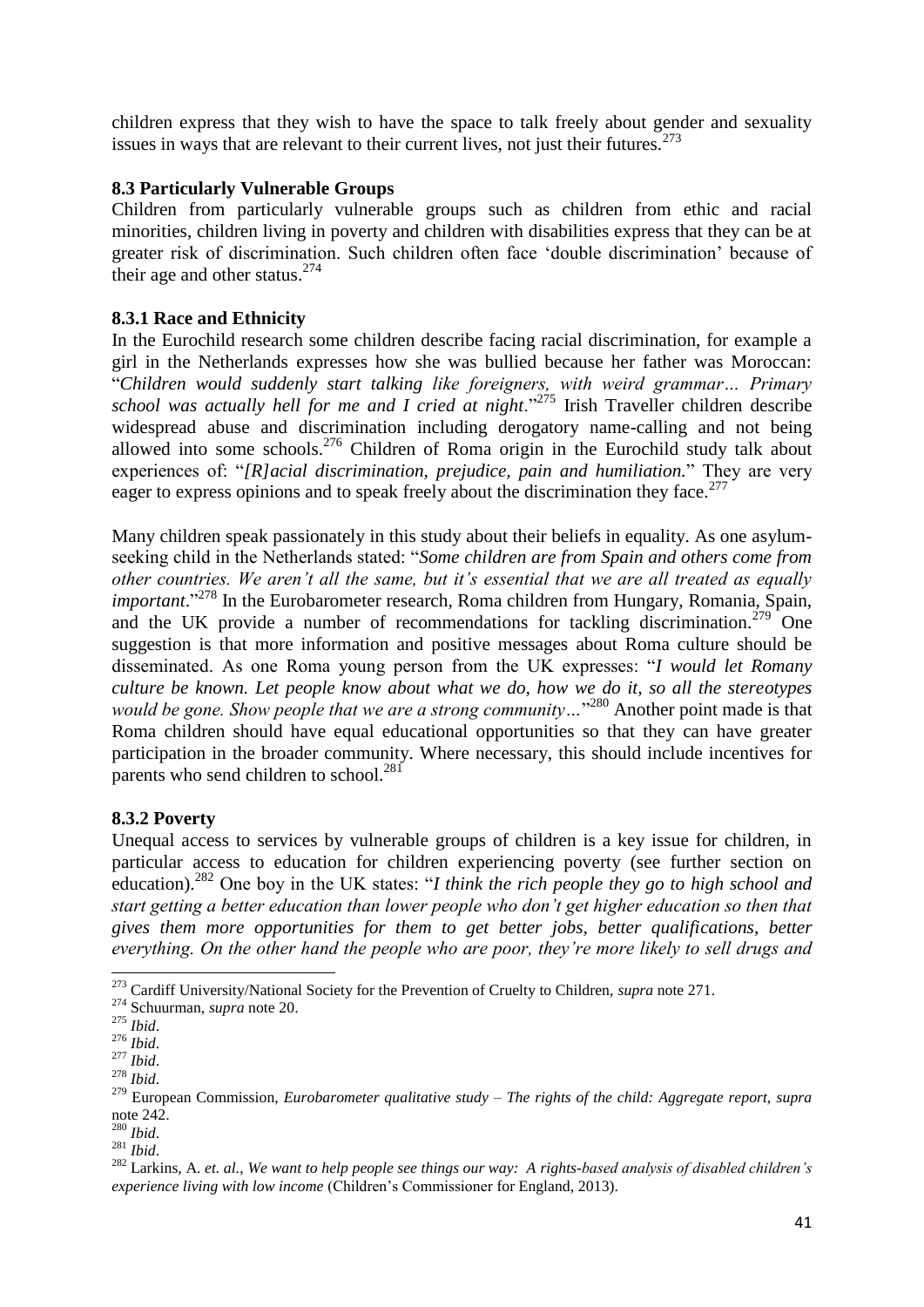stuff like that...<sup>283</sup> Children experiencing poverty face significant discrimination in society and children have a number of recommendations on what should be done to tackle this (see further section 10, *Poverty and Austerity*).

#### **8.3.3 Children with Disabilities**

Children with disabilities, for example those in Belgium, emphasise that they are first and foremost individuals who can and want to actively participate in society.<sup>284</sup> It should be understood that it is society that needs to change for children with disabilities, not the other way around. For example Swedish deaf and hard-of-hearing children express the dream that all teachers be fully proficient in sign language: "*All deaf and hard-of-hearing are entitled to receive education in their language. Everyone has the right to use sign language*."<sup>285</sup> Children who do not have disabilities generally agree with the right of children with disabilities to accommodation of their needs – research on children's views in Spain and Italy found that the majority of children agree that a blind girl, for example, should be able to go to a regular school if she so wishes.<sup>286</sup>

Indeed education and training are very important issues for children with disabilities, and children feel it is necessary to have more special measures for children with disabilities to achieve equality in education. In recent research conducted in England, children express that their needs are often not being met, including where they are placed in special schools: "*My special school only taught me baking.*" The recommendations in this report include mandatory teacher training in the area of disability, and education plans that have greater focus on future careers.<sup>287</sup>

<span id="page-41-0"></span>Children with disabilities particularly struggle to enjoy the right to participation in education. In England they express that they struggle to have an influence in shaping key decisions, and are often left feeling as if their voice has not been heard. This is particularly so when it comes to key personal decisions about school placements or arrangements for care and work experience once school comes to an end. $2^{88}$  Only one third of the children with disabilities consulted in Wales expressed feeling that their opinion always counts when decisions are being made about them.<sup>289</sup> Children with disabilities can also struggle to engage with complaints mechanisms, in part because of lack of knowledge. The majority of children in the Welsh study had information on how to complain on a matter concerning their education, but one third of learners did not have information on this.<sup>290</sup>

Children with disabilities in England perceive that society in general holds unhelpful, negative stereotypes of them, and that their abilities are underestimated. They also suggest

<sup>283</sup> Schuurman, *supra* note [20.](#page-9-1)

<sup>284</sup> UNICEF Belgium, *We are above all young people* (UNICEF Belgium, 2007).

<sup>285</sup> Schuurman, *supra* note [20.](#page-9-1)

<sup>&</sup>lt;sup>286</sup> Casas, F., et. al., 'Children's rights from the point of view of children, their parents and their teachers: A comparative study between Catalonia (Spain) and Il Molise (Italy)' 14 *The International Journal of Children's Rights* 1 (2006). The children were given a hypothetical scenario on which they were asked to give their views.

<sup>&</sup>lt;sup>287</sup> Children's Commissioner for England, "*They still need to listen to more*", A report about disabled children *and young people's rights in England* (Children's Commissioner for England, 2014).

<sup>288</sup> Pellicano, E. *et. al.* with Wac Arts, *My life at school: Understanding the experiences of children and young people with special educational needs in residential special schools* (Office of the Children's Commissioner for England, 2014).

<sup>289</sup> Children's Commissioner for Wales, *The right to learn, supporting children and young people at pupil referral units to reach their potential* (Children's Commissioner for Wales, 2014).

<sup>290</sup> *Ibid*.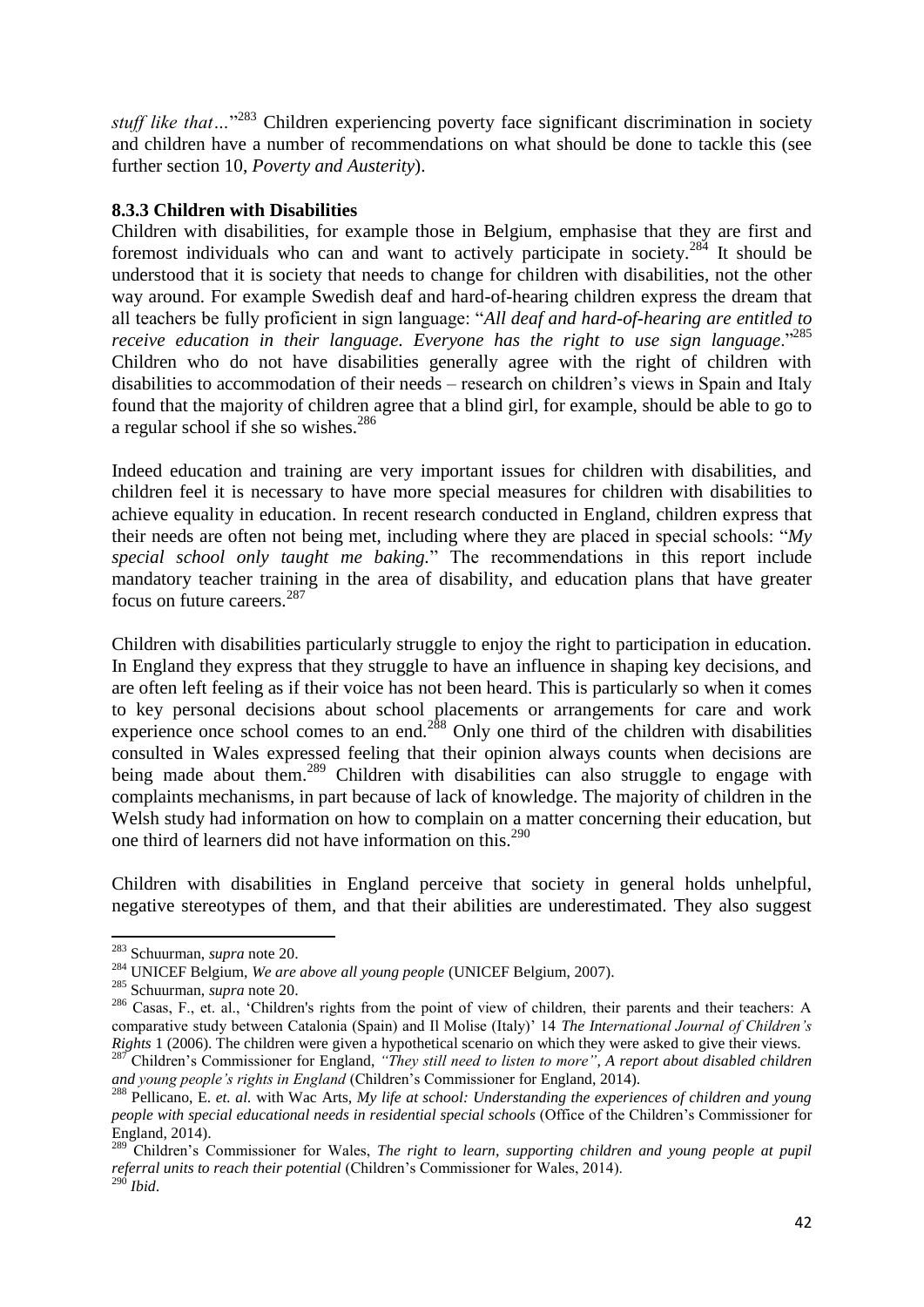<span id="page-42-0"></span>that the media portrays negative images of people with disabilities, often linking disability with benefit dependency.<sup>291</sup> Children with disabilities recommend that efforts are made to change attitudes towards them.<sup>292</sup> This would be helped by greater efforts to ensure that they can attend mainstream schools, and more opportunities for them to meet and spend time with children without disabilities: "*I want more clubs for disabled and non-disabled young people so we can play together*."<sup>293</sup>

Children with disabilities value highly the ability to participate in decision-making, they particularly enjoy methods which are creative and fun; and they wish to have more opportunities to participate and to be kept informed of what happens.<sup>294</sup> Yet research indicates that children with disabilities are less likely to be involved in decision-making than children generally.<sup>295</sup> Reasons given for exclusion of children with disabilities include a lack of staff time to facilitate communication and assumptions by parents, carers and staff about the ability of children with disabilities to participate.<sup>296</sup> Children with disabilities recommend that they should be better facilitated to participate effectively, and children with profound disability require particular assistance in this regard: "*It's hard for disabled children who are non-verbal. They still have an opinion but express it in a different way.*" 297

 $\overline{\phantom{a}}$ <sup>291</sup> *Ibid*.

<sup>292</sup> Every Disabled Child Matters, *Disabled children's manifesto for change* (Every Disabled Child Matters, 2009), available at: http://www.edcm.org.uk/young-campaigners/manifesto-for-change.

<sup>293</sup> Children's Commissioner for England, *supra* note [287.](#page-41-0)

<sup>294</sup> Franklin, A. and Sloper. P., 'The right of disabled children to participate in decision-making' 23 *Children in Society* 3 (2009).

<sup>295</sup> *Ibid*.

<sup>296</sup> Children's Commissioner for England, *supra* note [287.](#page-41-0)

<sup>297</sup> Every Disabled Child Matters, *supra* note [292.](#page-42-0)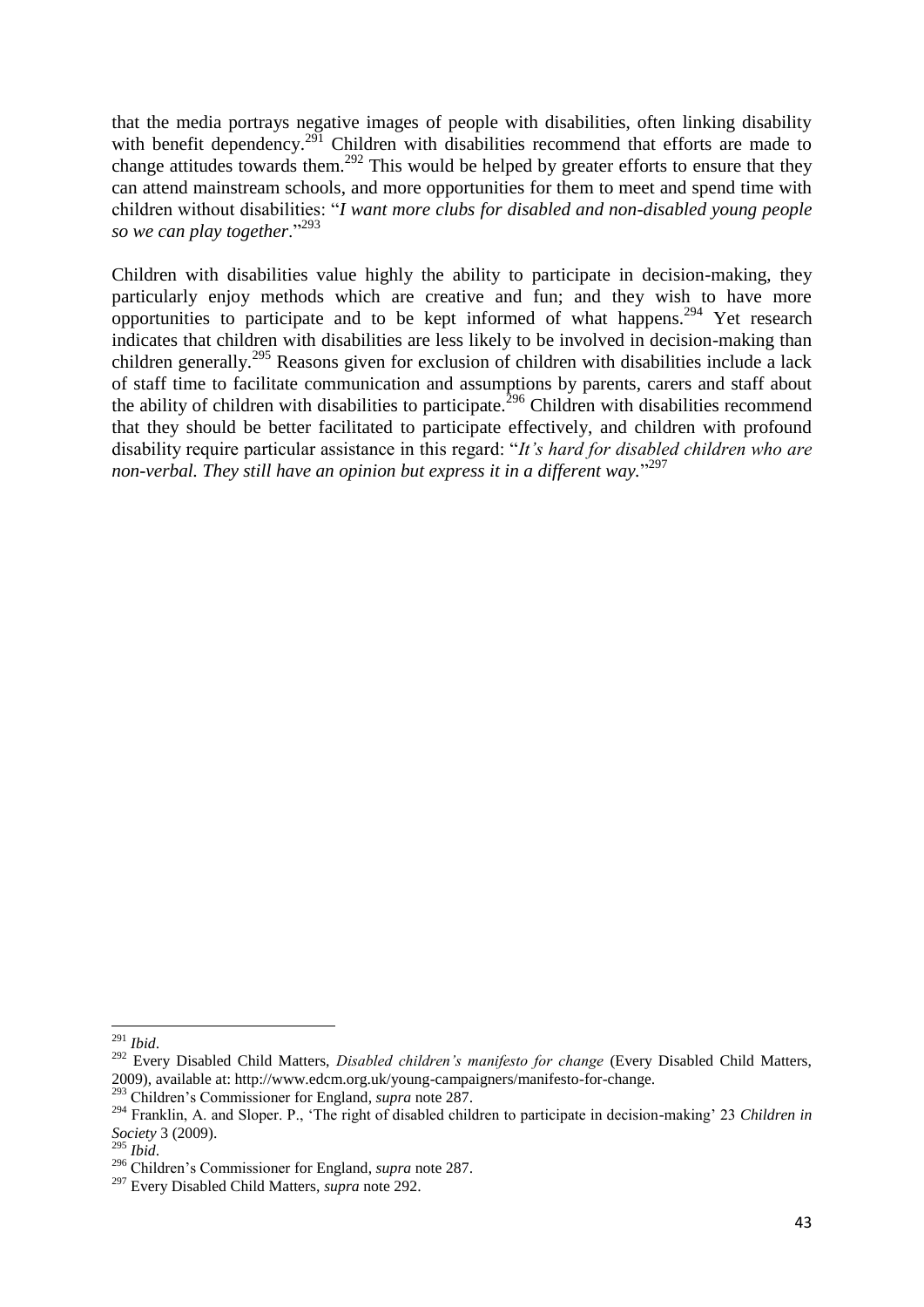## <span id="page-43-0"></span>**9. Education**

The right of children to education is enshrined in the UNCRC. Article 28 stipulates the child's right to education on the basis of equal opportunities and Article 29 lays down the aims of education, indicating that education should be, amongst other things, directed at developing the child's personality and talents.

## **Summary Points – In general, children's views are that:**

- The right to education is a key right for children across Europe.
- Children often feel that they do not have not enough opportunities to participate at school.
- In particular, school councils need to be improved and teachers require training in the area, especially on following-up where children have been consulted. Children themselves feel they need more training on how to participate in school.
- Children from disadvantaged groups such as those with disabilities and those from ethnic and racial minorities are especially concerned about education and require special measures to assist in their participation.
- Bullying at school is an issue of huge concern to many children. It could be tackled better through more spaces for children to discuss it and better responses from teachers. The reasons why children do not trust officials and NGOs to assist should be examined.
- Children also wish to input into the type of learning in which they engage. Young children appreciate the authority of teachers, but want more positive engagement and think that teachers should not shout at them.

## **9.1 Education as a Key Right**

Children across Europe were asked their opinions in a Eurobarometer poll on the most important area in which governments should take the particular interests of children into account. Education was the primary area of concern for children, with 77% of the respondents indicating that they consider it the most important area.<sup>298</sup> It is also significant that children tend to think most immediately about their rights in the context of family and school. 299

## **9.2 Participation and Education**

**.** 

In the European Commission's recent evaluation of children's participation in the EU, schools and early education settings are noted as a key point of engagement in social learning with adults.<sup>300</sup> However there are wide variations in the quality of participatory practices within educational settings. In 'democratic schools' children's participation is embedded in everyday practice. Examples of these are the *Transparent and Participative School* programme (Poland) and the *Escola da Ponte* school (Portugal), which follow alternative curriculums based on 'mutual learning' between students and teachers. On the other hand,

<sup>298</sup> European Commission, *Flash Eurobarometer – The rights of the child*, *supra* note [7.](#page-7-0)

<sup>299</sup> European Commission, *Eurobarometer qualitative study – The rights of the child: Aggregate report, supra* not[e 242.](#page-35-1)

<sup>300</sup> Ecorys/University of West of England/Child-to-Child, *supra* note [182.](#page-28-0)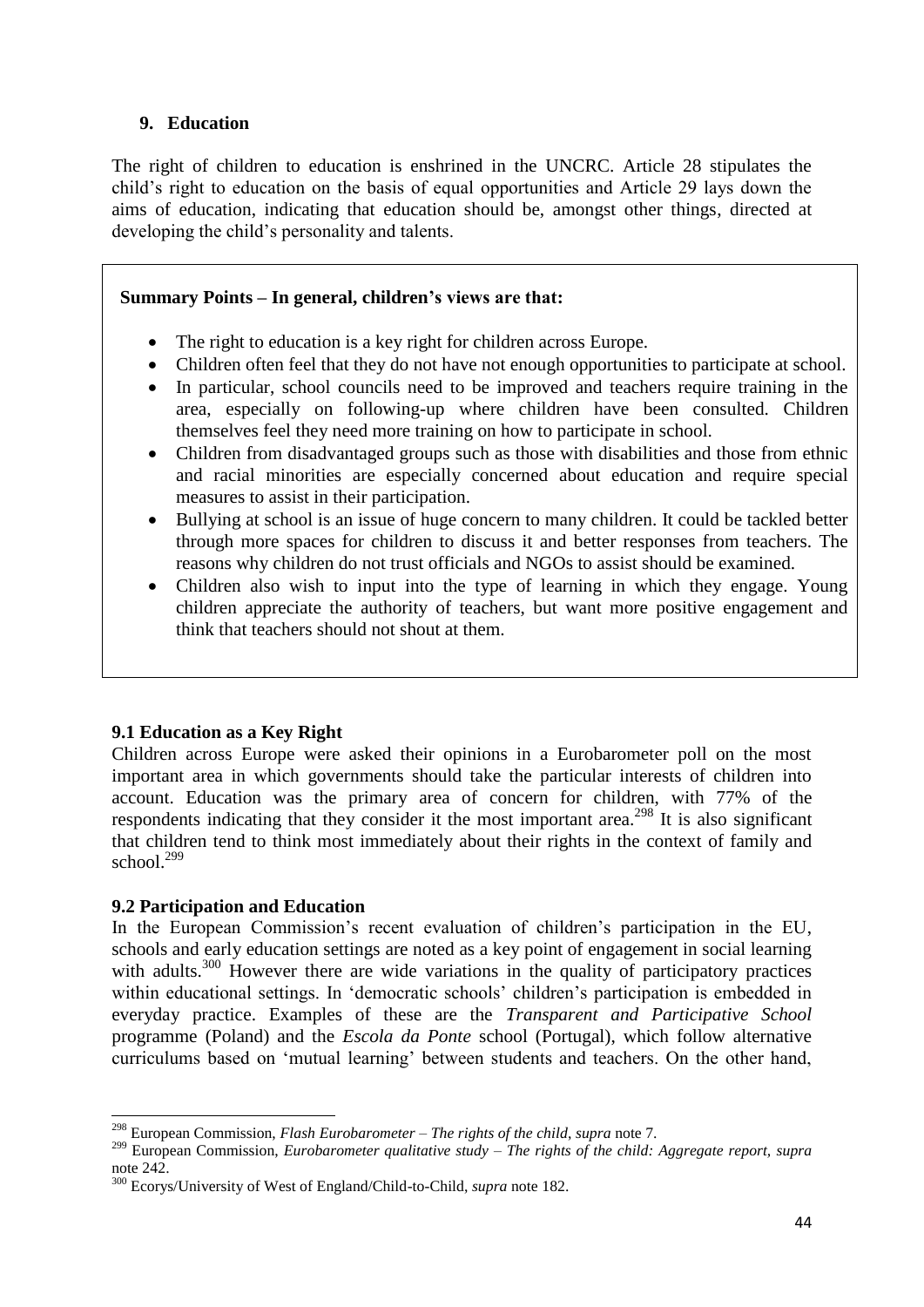however, many schools across Europe engage children's participation in formal school structures and committees, limiting and formalising participation.<sup>301</sup>

Children, for example those in Finland and Moldova, state that school councils are an important method for facilitating children to be heard in school.<sup>302</sup> However children are sometimes very dissatisfied with school councils; for example where they feel that they do not adequately represent all children. Research in Slovakia shows that children feel that: "*[I]n practice children will select their school representatives from among the more articulate children who are able to represent their views, and it is not often that minority or disadvantaged children will be among them.*" <sup>303</sup> It is also sometimes felt that school councils do not tackle significant issues. In Scotland, children identified a lack of financial resources and "*being let down by schools*" as the main reasons for failing to achieve real change.<sup>304</sup> Indeed the success of school councils can be very much dependent on whether or not they are supported by schools and by national policy generally. In Wales, legal obligations are in place which compel schools to ensure school councils are established. $30\overline{5}$ 

In spite of increasing efforts in schools around Europe, for example supporting student councils, children express in the European Commission study that they nevertheless encounter great difficulties in participating in decisions at schools. Numerous positive examples are given in this study of teacher's engagement with children. In a Scottish study, for example, an impressive 94% of the five-year-olds felt that adults at school did listen to them.<sup>306</sup> Council of Europe research indicates that most children in Finland feel that their views are taken seriously 'most of the time' or 'always' by teachers.<sup>307</sup>

Many studies, however, provide numerous examples of children who perceive that teachers do not listen to them; using discipline as a substitute for debate. Council of Europe research indicates, for example, that less than half of Moldovan children and only one third of children from the Slovak Republic feel that teachers listen to them.<sup>308</sup> The key reasons identified by children for this failure include age discrimination; a lack of awareness of children's rights; a fear on the part of teachers that it will erode their authority; and a perceived lack of time to engage in participation.<sup>309</sup> One English child in the Eurochild research states that teachers don't listen: "*[B]ecause they don't care, they don't like you.*" 310

Children also complain that teachers may ask for students' opinions but then do not take them into account. Children quickly become disillusioned if they do not observe changes following

**<sup>.</sup>** <sup>301</sup> *Ibid*.

<sup>302</sup> Council of Europe, *Child and youth participation in Finland*, *supra* note [188;](#page-28-1) Council of Europe, *Child and youth participation in the Republic of Moldova*, *supra* note [8.](#page-8-1)

<sup>303</sup> Council of Europe, *Child and youth participation in the Slovak Republic*, *supra* not[e 90.](#page-18-2)

<sup>304</sup> Children in Scotland/University of Edinburgh, *Having a say at school: Research on pupil councils in Scotland* (Children in Scotland/University of Edinburgh, 2010).

<sup>305</sup> School Councils (Wales) Regulations 2005. See Children in Scotland/University of Edinburgh, *Having a say at school: Research briefing paper 1: Local authorities and pupil councils* (Children in Scotland/University of Edinburgh, 2010).

<sup>306</sup> Children in Scotland, *What I think matters* (Children in Scotland). Interestingly in the same study a high proportion of older children felt that they were not heard– 50%.

<sup>307</sup> Council of Europe, *Child and youth participation in Finland*, *supra* not[e 188.](#page-28-1)

<sup>308</sup> Council of Europe, *Child and youth participation in the Republic of Moldova*, *supra* note [8;](#page-8-1) Council of Europe, *Child and youth participation in the Slovak Republic*, *supra* note [90.](#page-18-2)

<sup>309</sup> Schuurman, *supra* note [20.](#page-9-1)

<sup>310</sup> *Ibid*.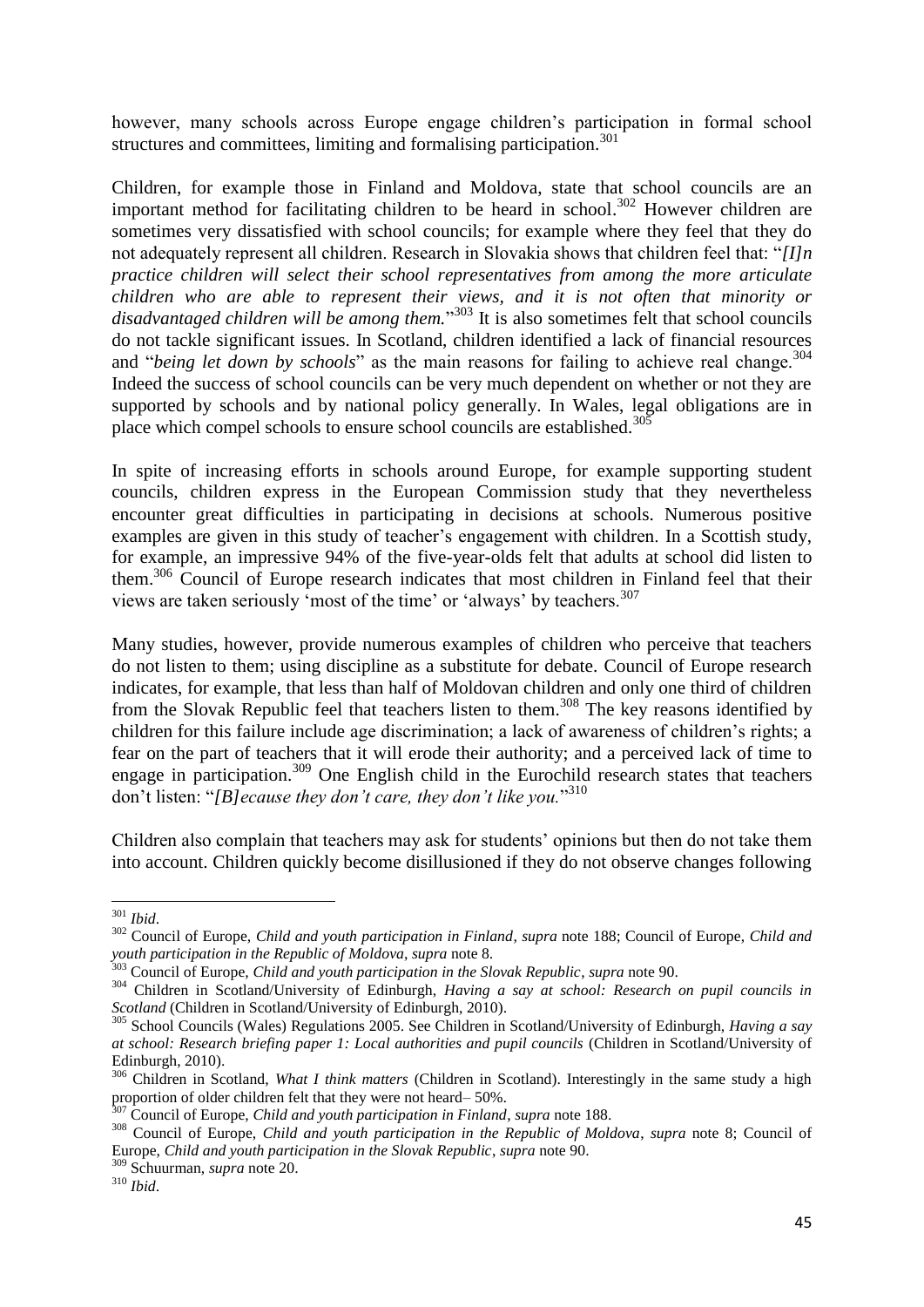their consultations. $311$  It is therefore crucial that efforts are made to ensure that there is always follow-up where children have been consulted in school. If their suggestions cannot be followed, then reasons for this should be provided. $312$ 

To address these obstacles to participation in education, children provide a number of different solutions. They feel there is much they can do themselves: They should have the courage to give their views, they should change any negative attitudes they may have towards school, and they should behave better. $313$  However they also feel that schools and policymakers have significant changes to make. School councils which are not functioning well should be improved. <sup>314</sup> Professional skills on child participation should be developed by teachers. 315

Even very young children can contribute views on the education they receive. Research with Italian children aged three to five years in an early years setting found that their perceptions were "profound."<sup>316</sup> The children acknowledge the authority of their teachers, and their responsibility to behave well. However children do not think that they should be shouted at: "*When the teacher shouts at me I feel sad and also I will start to cry*." They express that the right kind of teacher would be firm when necessary, but would also offer kind words: "*This is the teacher and me. We are holding hands and sometimes we embrace. The teacher says 'thank you' to me. This is what I would like the teacher to do.*" The researchers state that sharing the views of children with their teachers enabled teachers to better understand the perspectives of children, the misunderstandings that can arise when trying to guide children's behaviour, and better ways to establish positive environments for their growth.<sup>317</sup>

#### **9.3 Education and Equality**

As indicated in the previous section (*Discrimination*), vulnerable groups place particular importance on education as a rights issue. When children in care in England were asked about their top 10 priority rights within the UNCRC, having an education was one of them. $318$ Children, for example those in Belgium, express that the education system should ensure equal treatment for all children; and that each child should be supported to reach his or her full potential. Children should be judged on individual qualities, and not on what the child is not good at.<sup>319</sup> School is an important place for children from disadvantaged groups to socialise. Immigrant children in Italy, for example describe school: "*as a place where children in immigrant families are able to build positive relationships.*" 320

<span id="page-45-0"></span><sup>311</sup> Ecorys/University of West of England/Child-to-Child, *supra* note [182,](#page-28-0) and Schuurman, *supra* not[e 20.](#page-9-1) <sup>312</sup> *Ibid*.

<sup>313</sup> Council of Europe, *Child and youth participation in Finland*, *supra* note [188;](#page-28-1) Council of Europe, *Child and youth participation in the Republic of Moldova*, *supra* note [8;](#page-8-1) Council of Europe, *Child and youth participation in the Slovak Republic*, *supra* not[e 90.](#page-18-2)

<sup>314</sup> *Ibid*.

<sup>315</sup> Ecorys/University of West of England/Child-to-Child, *supra* note [182.](#page-28-0)

<sup>316</sup> Harcourt, D. and Mazzoni, V. 'Standpoints on quality: Listening to children in Verona, Italy' 37 *Australasian Journal of Early Childhood* 2 (2012).

<sup>317</sup> *Ibid*.

<sup>318</sup> Ofsted, *supra* note [13.](#page-8-2)

<sup>319</sup> UNICEF Belgium, *'Iedereen gelijke kansen op school? Dat denken zij ervan. Het perspectief van maatschappelijk kwestbare kinderen en jongeren in het onderwijsdebat' (Equal chances for all at school? This is what they think. The perspective of socially vulnerable children and young people in the educational debate)* (UNICEF Belgium, 2012).

<sup>320</sup> UNICEF, *The situation of children in immigrant families in Italy: changes and challenges* (UNICEF, 2009).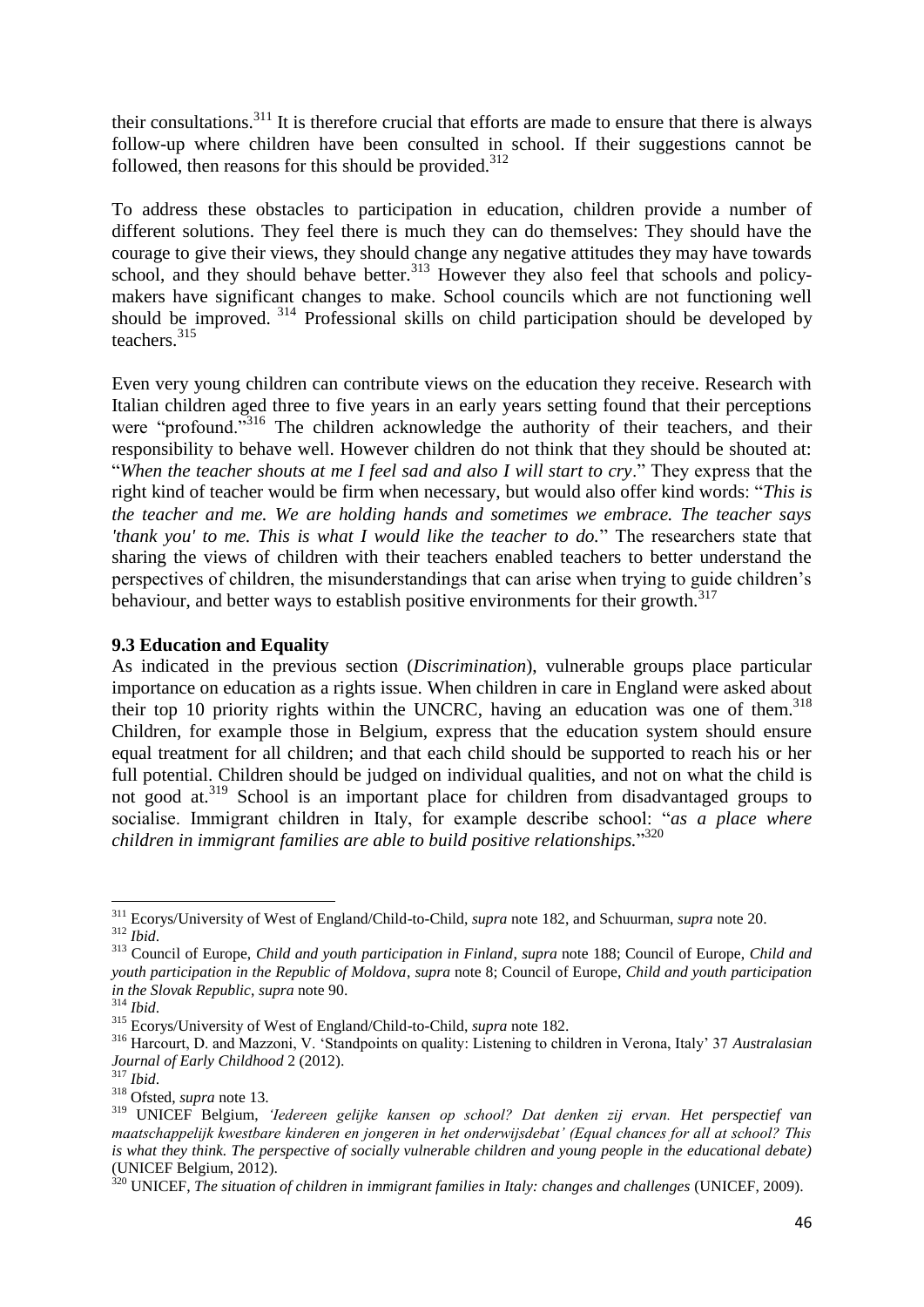In the Eurochild study, children from vulnerable backgrounds often describe that they are unable to attend school because of working to support their families financially. This is despite the fact that they feel that it is important to be able to attend school, in order to acquire the skills necessary for survival in their world.<sup>321</sup> This phenomenon is even worse for children experiencing multiple disadvantages, such as for children with disabilities living in 'urban poverty pockets'.<sup>322</sup> Other studies show that disadvantaged children may miss substantial periods of education, due to a variety of reasons. These can include family breakup due to domestic violence, moving to seek asylum, and placement in temporary institutional care. Such children are frequently let down by inflexible education systems, and they can also experience further problems which affect their education, such as bullying and racism.<sup>323</sup> Children recommend that teachers are better trained to be able to support socially disadvantaged children.<sup>324</sup>

#### <span id="page-46-0"></span>**9.4 School Bullying**

Although the majority of children feel safe in the classroom and the school environment.<sup>325</sup> the Eurobarometer study indicates that children are very concerned with school bullying. $326$ Recent European Commission research with 16,227 children across six EU countries indicates the widespread nature of the phenomenon.<sup>327</sup> One third of children in Greece, for example, state that they experience school bullying.<sup>328</sup> In all countries examined, children state that name-calling is the most frequent form of school bullying, with one exception: In Bulgaria, children state that physical violence is the most frequent form.<sup>329</sup>

Children can be bullied for many reasons related to personal factors – children in Estonia, for example, reference body weight as the most common reason for bullying.<sup>330</sup> However children from particularly vulnerable groups can also be at greater risk of bullying. Research in England indicates that children experiencing poverty, for example, are at greater risk of being bullied: "*Kids will pick on you at school – it's unbelievable – if you don't have the*  same lunch bag as them, or you haven't got a new jacket, or a new bag."<sup>331</sup> This issue appears to be acute in England rather than generalisable everywhere, however, as research in Spain and Sweden shows that children do not place the same level of importance on material symbols of status.<sup>332</sup> Other sections of this desktop report demonstrate other bases on which children can be bullied such as race and ethnicity (see discrimination section); or having a parent in prison (see child-friendly justice section).

<sup>321</sup> Schuurman, *supra* note [20.](#page-9-1)

<sup>322</sup> Grotowska-Leder, J, Dytrych, J., *Disability in a childhood as a particular threat of poverty and social exclusion in adulthood* (Original Polish language, 2010).

<sup>&</sup>lt;sup>323</sup> Save the Children UK, *Missing out on education: Children and young people speak out* (Save the Children UK, 2003).

<sup>324</sup> UNICEF Belgium, *supra* note [319.](#page-45-0)

<sup>325</sup> European Commission, *European bullying research: Final report* (European Commission, 2012).

<sup>326</sup> European Commission, *Eurobarometer qualitative study – The rights of the child: Aggregate report, supra* not[e 242.](#page-35-1)

<sup>327</sup> European Commission, *European bullying research, supra* note [325.](#page-46-0)

<sup>328</sup> *Ibid*.

<sup>329</sup> *Ibid*.

<sup>330</sup> *Ibid*.

<sup>331</sup> Martin K. and Hart R., *"Trying to get by": consulting with children and young people on child poverty*  (Office of the Children's Commissioner for England, 2011).

<sup>332</sup> Ipsos MORI and Nairn, A., *supra* note [14.](#page-9-2)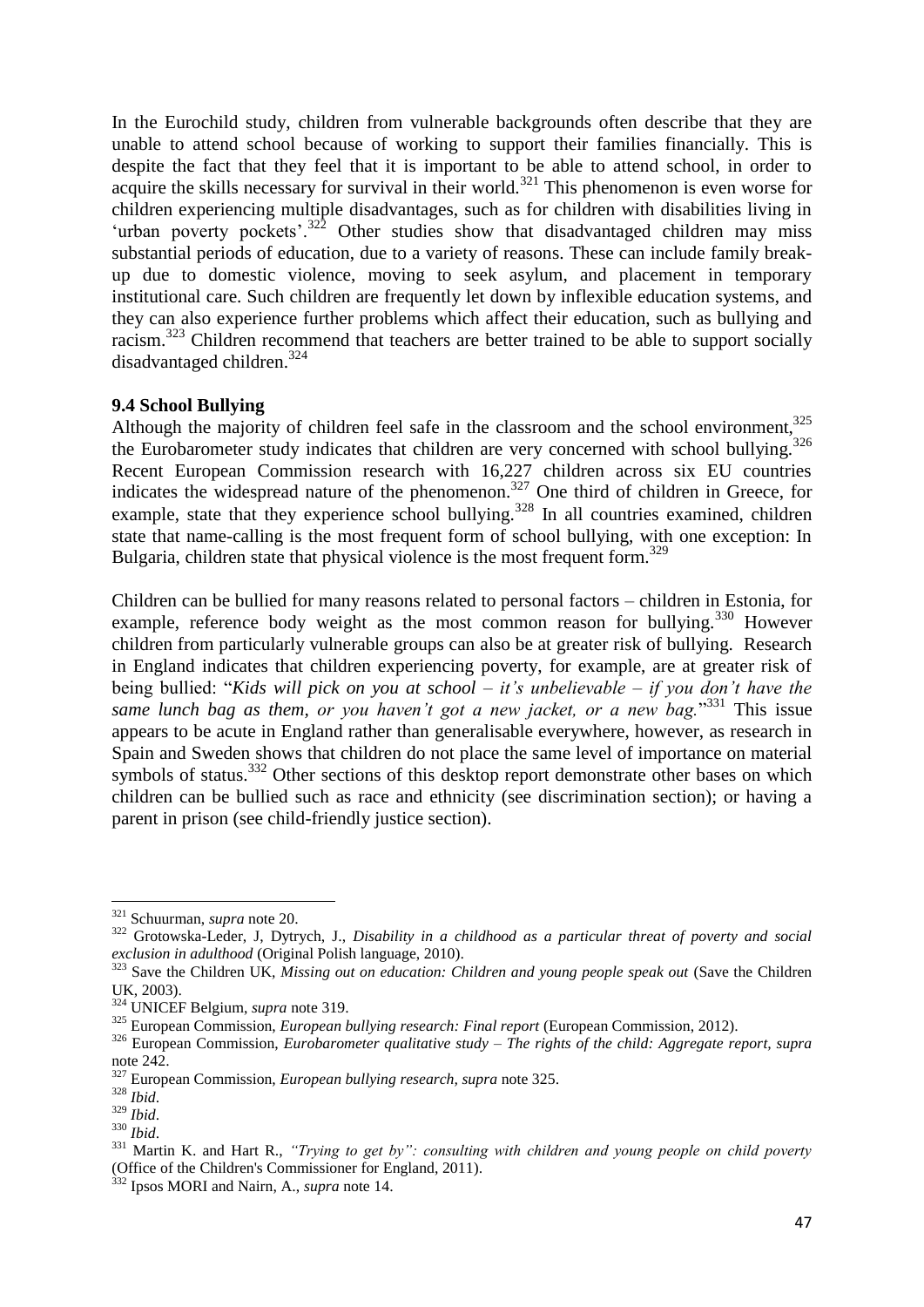Children who are bullied have a higher risk of emotional distress and health problems which can prevent them from attending school or lead to a lower school performance.<sup>333</sup> It was found in the European Commission bullying research (mentioned above) that most children who are bullied talk about it with their families. Similar to findings in other areas such as justice, children express a lack of faith in officials such as those in social services, and NGOs to assist them where they are bullied.<sup>334</sup> It was also found that children who bully are more likely to be from families in which violence is used, "*or where the opinion of the strongest prevails*" indicating that dealing with family violence, and encouraging child participation in families, will have a positive effect on bullying rates.<sup>335</sup> Children have many ideas on tackling bullying. Norwegian children express that teachers should be trained to notice and respond better to bullying.<sup>336</sup> Children across Europe state that they would like space to discuss issues relating to bullying.<sup>337</sup>

#### **9.5 Other Issues**

There are a number of other varied issues which are important to children regarding the vindication of their right to education. Children of course wish to have input on the manner in which they are taught. Children in Tajikistan state that, whilst they are generally happy with the quality of the education they receive, they would prefer education methods which are more participatory.<sup>338</sup> Children across Europe also express that do not like to be put under pressure by teachers expecting them to engage in unrealistic amounts of work and study.<sup>339</sup> Some children also wish that adults close to them, such as parents and teachers, would play more of a role in preventing violations or breaches of their rights such as bullying or lack of participation.<sup>340</sup>

1

<sup>&</sup>lt;sup>333</sup> See website of the UK Anti-Bullying Alliance, available at:

[http://www.anti-bullyingalliance.org.uk/research/sen-disabilities.aspx](http://www.antibullyingalliance.org.uk/research/sendisabilities.aspx)

<sup>334</sup> European Commission, *European bullying research, supra* note [325.](#page-46-0)

<sup>335</sup> *Ibid*.

<sup>336</sup> Save the Children, *The Children's Hearing 2009: Children in Norway had their say*, (Save the Children, 2009).

<sup>337</sup> European Commission, *European bullying research, supra* note [325.](#page-46-0)

<sup>338</sup> UNICEF CEECIS and UNICEF Tajikistan, *Youth perspectives of education quality in Tajikistan: A case study of education quality for youth in the CEECIS region* (UNICEF, 2011).

<sup>339</sup> European Commission, *Eurobarometer qualitative study – The rights of the child: Aggregate report, supra* not[e 242.](#page-35-1)

<sup>340</sup> *Ibid*.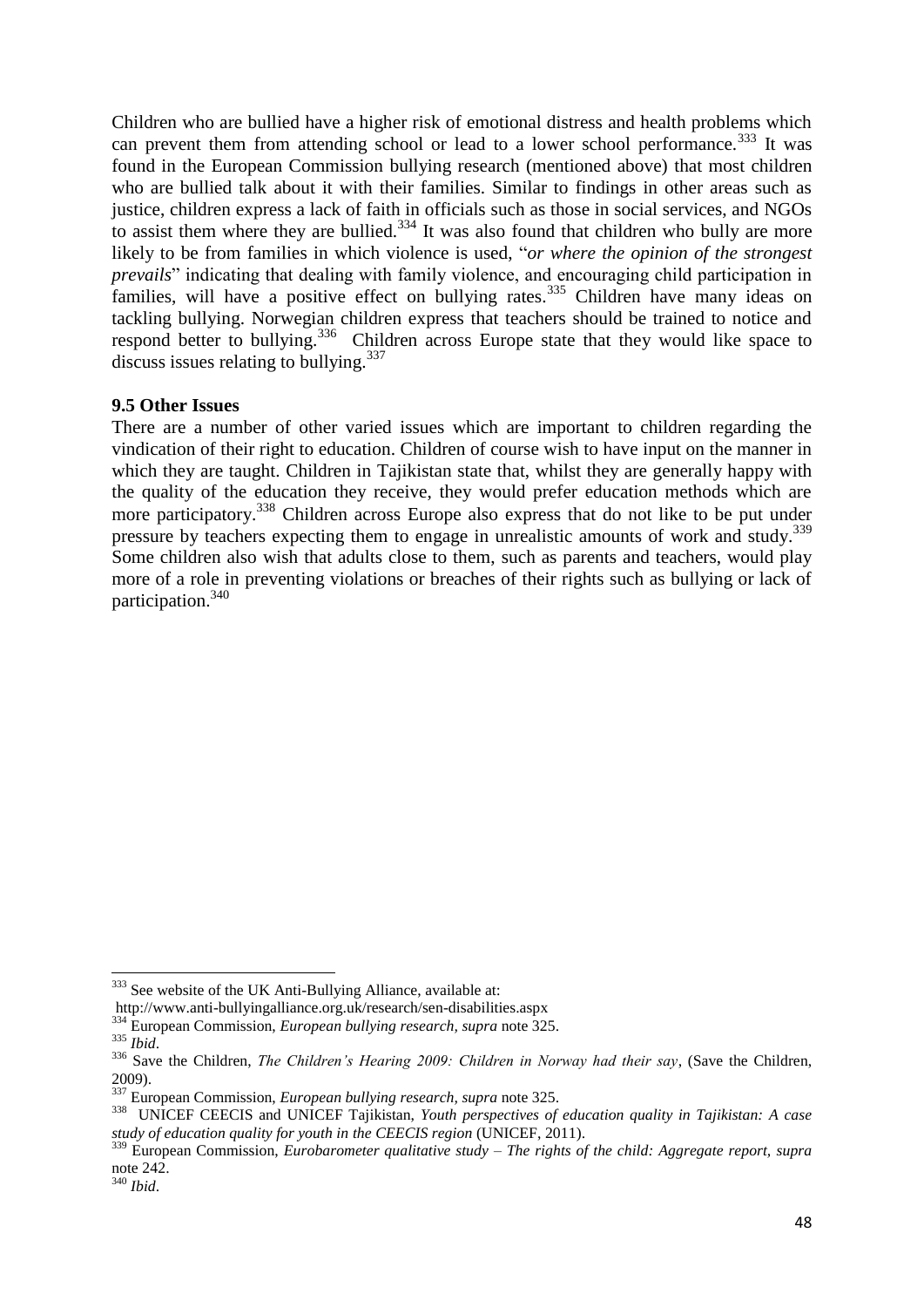## <span id="page-48-0"></span>**10 Child Poverty and Austerity**

**.** 

Children's enjoyment of a wide range of rights set out in the UNCRC (for example Article 2, the right to life, survival and development) is seriously undermined by poverty and austerity. The effects of recession since 2008 – including rising living costs, job losses, and cuts to social benefits and public services – has had a hugely negative impact on the lives of children and families, worsening the circumstances of growing numbers who were already struggling to cope. The evidence suggests that children have suffered most from the economic and financial crisis, and will bear the consequences longest, especially in countries where the recession has hit hardest.<sup>341</sup> However the available statistical data does not fully capture the impact of poverty and austerity on children and young people, and how their views of their lives have changed. The research identified in this section provides a deeper insight into the perspectives of children and young people.

#### **Summary Points – In general, children's views are that:**

- Children are concerned about the current economic climate and the impact it may have on their own financial situation and that of their families. They also fear that poverty puts additional strain on their family relationships.
- Children worry about becoming trapped in a cycle of poverty due to high rates of unemployment, low paid jobs, and low incomes, and believe that governments should address these issues as a priority.
- Work-based training and employment opportunities should be extended for young people, and welfare systems should ensure adequate incomes and security for those who are unable to find work
- All children should have free access to services such as youth and leisure centres and free or subsidised travel.
- Children experiencing poverty are willing and able to be involved in the issues that affect them, and this can contribute to new understandings of child poverty and social exclusion and can help to identify more effective responses.
- In order to fully participate in key decisions about their lives, children including those experiencing poverty – need the support of their family, friends, youth workers and teachers.
- Children experiencing poverty feel that they have the right to be treated equally. Professionals should be trained in participative methodologies, in particular so that children experiencing poverty are able to participate.
- Children want to be included in decision-making about government expenditure, and they consider that their insight would help governments to make better decisions about investment.

<sup>341</sup> UNICEF, *Children of the recession: the impact of the economic crisis on child well-being in rich countries, Innocenti Report Card 12* (UNICEF Office of Research, 2014).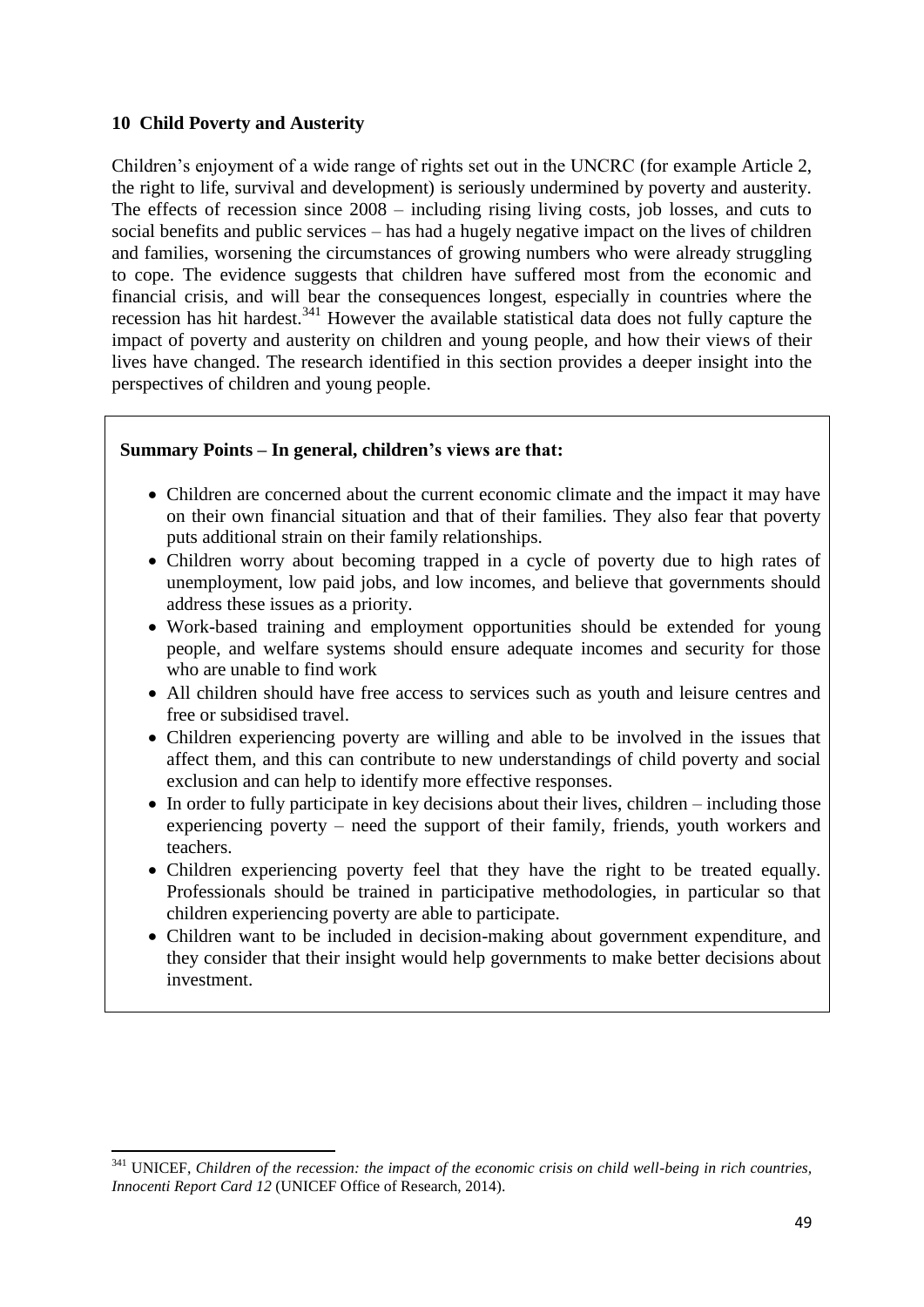#### **10.1 How Children View Poverty**

Children report that poverty is a significant issue for them. In German research where children were asked about rights concerns, one in eight of children's comments relate to rights limitations due to financial constraints.<sup>342</sup> Furthermore, 18% of children's suggestions to improve their rights situations involve calling for financial support, for example as transfer payments for families or as free services such as free school meals or advice services: "*Children who only have one parent should be given more support, since they often don't have the money they need because only one parent is working*." "*Clubs (sports clubs) should be cheaper.*" This desire to see greater economic equality included many children who were themselves "better off".<sup>343</sup>

<span id="page-49-0"></span>Despite the obstacles they face, research indicates that children who are experiencing poverty tend to value similar things to other children. They have a great deal of respect and loyalty for their family, and friends are important to them.<sup>344</sup> One young person in England states that such families: "*[M]ight be closer together and more of a family than some other people are...they have had to scrape everything and they have had to be together, whereas other*  families [haven't]."<sup>345</sup> Children experiencing poverty in Belgium express that education is very important, as are leisure activities such as music and sport. The local neighbourhood is an important place in young people's lives: the place where they feel "at home". They also express that they are willing and able to be involved in the issues that affect them, but in order to fully participate they need the support of their family, friends, youth workers and teachers.<sup>346</sup>

Children living in poverty describe feeling excluded and stigmatised however, due to negative societal images and lack of opportunity.<sup>347</sup> The majority of young people from a study of urban, interface or disadvantaged communities in Northern Ireland, for example, describe themselves positively, but express negative views about their experiences.<sup>348</sup> They are more likely than other young people to highlight difficulties at home and school as an issue. They also believe there is not enough information and support for them, and that there is a lack of facilities in their areas.

In Belgium, the effect of poverty on the well-being of young people, specifically on their self-esteem, is largely illustrated by the young people themselves. Their lack of selfconfidence acts as a barrier to them taking control of their lives and escaping poverty. Although some have a clear vision of their future (work, family, money), most realise how difficult it is to continue studying, to be ambitious or to have dreams: "*Limited access to education and training is a recurring problem for the young people questioned.*"349

**<sup>.</sup>** <sup>342</sup> Child and Youth Welfare Association, *supra* note [16.](#page-9-3)

<sup>343</sup> *Ibid.*

<sup>344</sup> See e.g. UNICEF Belgium, *This is what we think: Young people experiencing poverty talk about their lives* (UNICEF Belgium, 2010) and Martin K. and Hart R., *"Trying to get by": consulting with children and young people on child poverty* (Office of the Children's Commissioner for England, 2011).

<sup>345</sup> Martin and Hart, *ibid*.

<sup>346</sup> UNICEF Belgium, *supra* note [344.](#page-49-0)

<sup>347</sup> See e.g. UNICEF Belgium, *supra* note [344](#page-49-0) and Northern Ireland Youth Forum, *What we want* (Northern Ireland Youth Forum, 2009).

<sup>348</sup> Northern Ireland Youth Forum, *ibid.*

<sup>349</sup> UNICEF Belgium, *supra* note [344.](#page-49-0)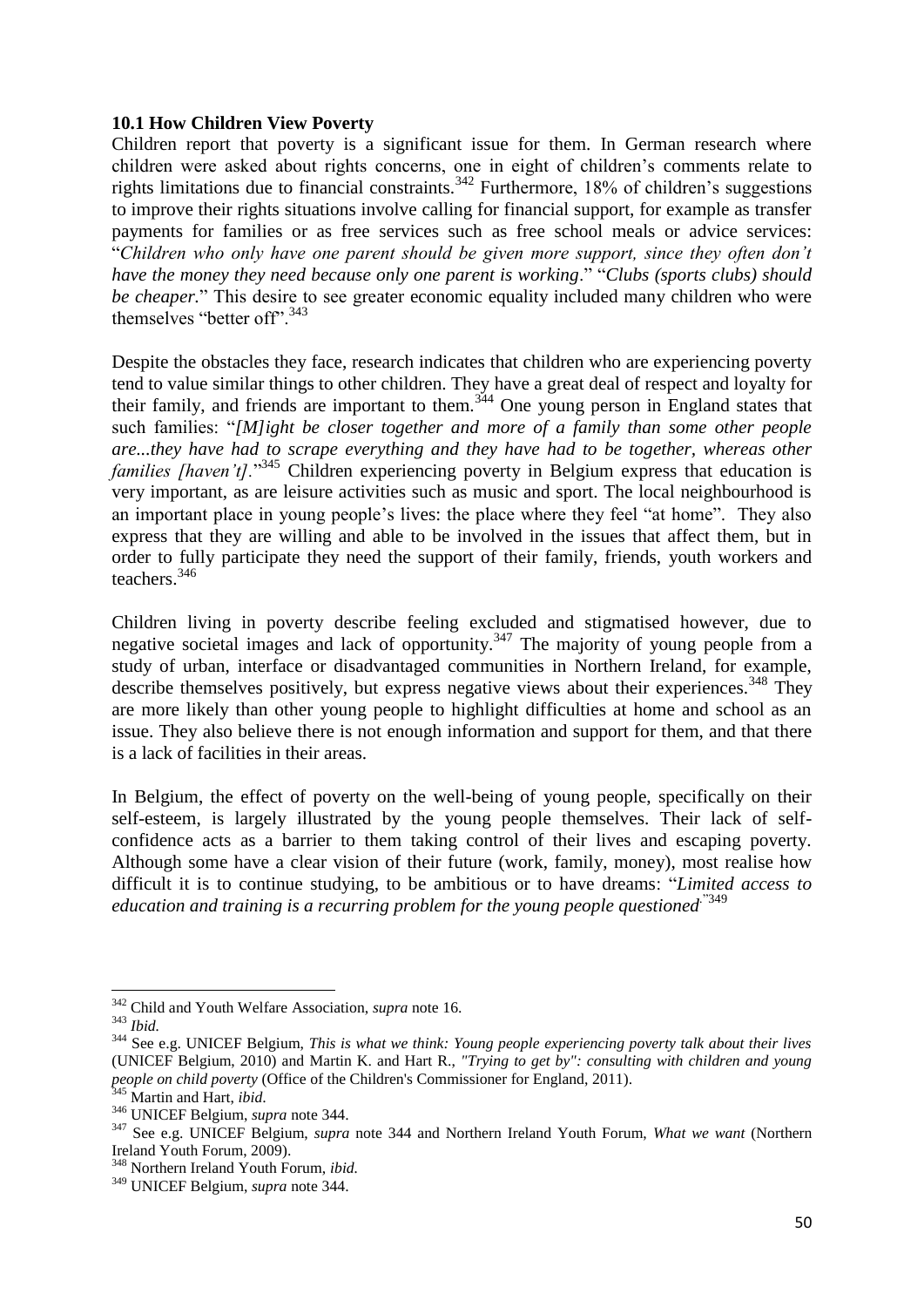Many studies indicate that children experiencing poverty do not think of themselves as poor.<sup>350</sup> Research was conducted recently for the Office of the Children's Commissioner for England on the views of young people with experience of poverty.<sup>351</sup> The study found that young people are reluctant to apply the terms 'poor' and 'poverty' to their own circumstances.<sup>352</sup> There is greater familiarity with, and use of, terms such as 'less well off', 'low income, 'low- paid' or 'struggling': "*I wouldn't use the term poor. I'd just think they*  were less well off than I am."<sup>353</sup> The same has been found of children in Spain and Sweden.<sup>354</sup> The term poverty tends to be applied only to those in very extreme circumstances, for example, the homeless and those experiencing famine in other countries.

Children associate stigma with being poor and are consequently reluctant to tell others about their circumstances. They are embarrassed to ask for help and could be unwilling to accept support when it is offered (even by their own friends). One child in England describes not wanting to be seen to need school meals: *"So I told my mum to stop it and I paid for my own meals and obviously it got tougher for my mum.*" <sup>355</sup> Although children believe that those who are poor can be identified by their appearance, they agree that some people living in poverty could be difficult to identify and therefore support.<sup>356</sup>

The children in the English study report feeling greatly concerned about the current economic climate and the impact it might have on their own financial situation and that of their families.<sup>357</sup> They speak about 'new' groups of people becoming poor (as a result of redundancies and cost of living rises) and feel the gap is widening between rich and poor. They are also worried about becoming trapped in a cycle of poverty due to the current high rates of unemployment, the prevalence of low paid jobs, and income freezes. Being poor and living in poverty mean that children and young people could miss out on a range of material things (eg. branded clothing, mobile phones and PCs), and therefore feel socially isolated: "*[T]he whole school experience would be horrible for them. The amount of friends they would have would be affected.*" Children outline reasons why friendships are more difficult to develop maintain for those who were poor, for example due to the high cost of transport.<sup>358</sup> It is of note that the UK is the most unequal state in Europe,<sup>359</sup> which possibly contributes to the feelings of exclusion children living in poverty can have.<sup>360</sup> Research indicates that levels of inequality certainly seem to have the effect of creating greater tensions and anxieties for children in the UK, as compared to elsewhere such as Spain and Sweden, where the focus on material goods appears to be much less acute. $361$ 

1

<sup>350</sup> See e.g. UNICEF Belgium and Martin and Hart, *supra* note [344.](#page-49-0)

<sup>&</sup>lt;sup>351</sup> Martin and Hart, *supra* not[e 344.](#page-49-0) The study included the views of 73 young people aged 10-20.

<sup>352</sup> Martin and Hart, *supra* not[e 344.](#page-49-0)

<sup>353</sup> *Ibid*.

<sup>354</sup> Ipsos MORI and Nairn, A., *supra* note [14.](#page-9-2)

<sup>355</sup> Martin and Hart, *supra* not[e 344.](#page-49-0)

<sup>356</sup> *Ibid*.

<sup>357</sup> *Ibid*.

<sup>358</sup> *Ibid*.

<sup>359</sup> Luxembourg Income Study, available at: http://www.lisdatacenter.org/.

<sup>360</sup> See further Ipsos MORI and Nairn, A., *supra* not[e 14.](#page-9-2)

<sup>361</sup> *Ibid*.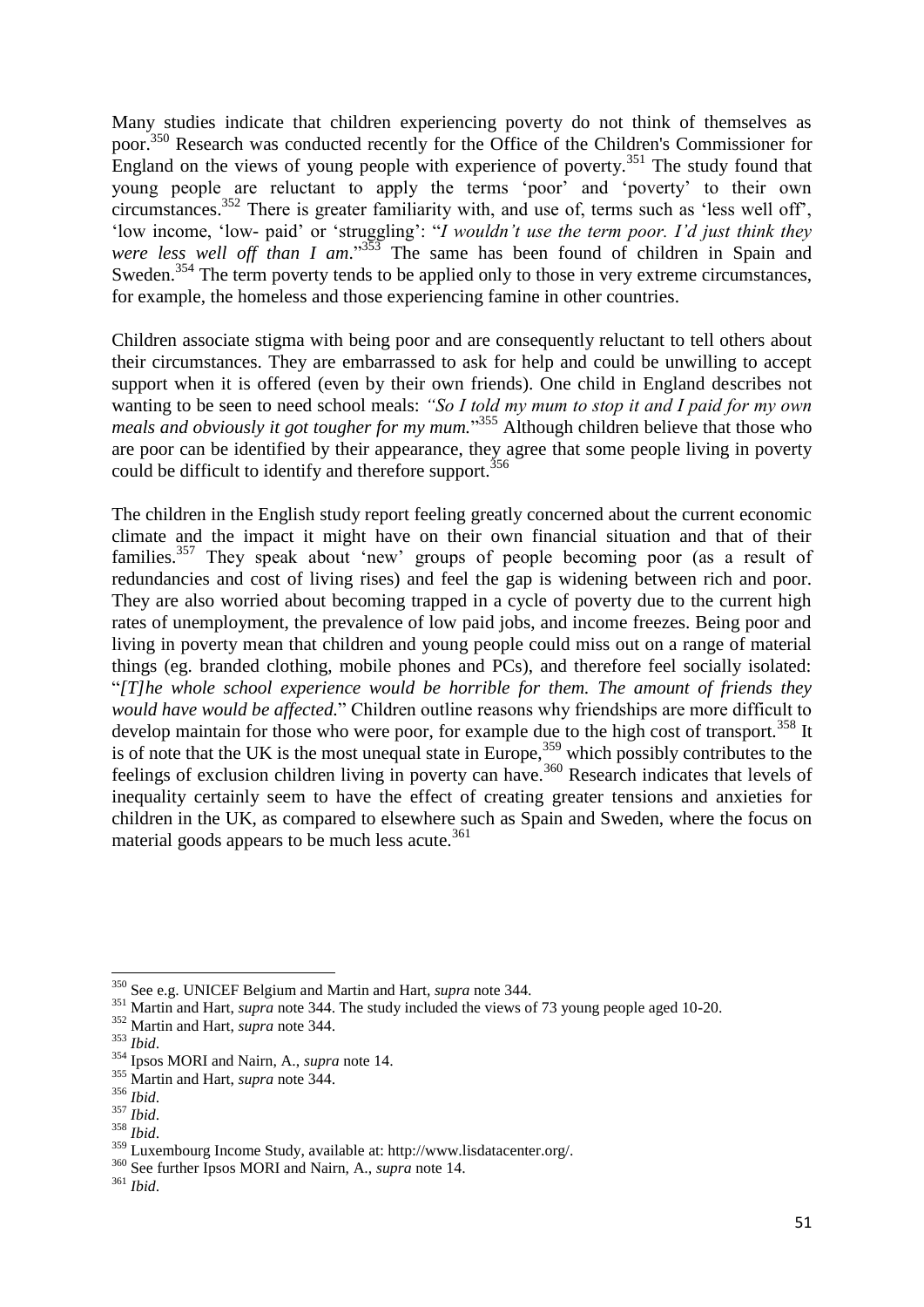#### **10.2 Children's Views on Austerity**

Many children feel that their quality of life, and the ability to access services and educational opportunities, are hindered by poverty.<sup>362</sup> Limited research has been done on children's views of the specific impact of austerity on them. One innovative project in this area, however, is that of the European Network of Ombudspersons for Children which examined the views of 32 young people from across the EU on austerity and poverty, and how children's lives and rights are impacted.<sup>363</sup> One film made in England as part of the project concerns a boy with disability struggling to communicate. He feels he is being silenced by funding cuts to vital speech therapy support. Another is made by a boy from Marseille in France who believes his "city has two faces": the bright one for tourists and the flip-side of deprivation he and his peers experience. In Rome, Italian young people describe how sports facilities have become too expensive, access to sports clubs is beyond reach, and there are few open spaces to play. In a film from the Netherlands, a young boy describes how his family is one of many now relying on food banks to avoid hunger. In Belgium, a girl from Flanders highlights how more and more families live in cramped conditions: "*It's hard to be a girl, growing up with no personal space and no privacy*." In Wallonia, fuel poverty is a major issue for many families.<sup>364</sup>

<span id="page-51-0"></span>A more statistical UNICEF study has been undertaken in Greece,  $365$  one of the countries hardest hit by recession. This was based on the 2014 *Health Behaviour in School-aged Children* survey, drawing on the views of 11-, 13- and 15-year-old students. The survey shows that, despite the best efforts of families to protect their children from the worst consequences of the recession, the percentage of children reporting that their family's economic situation was 'not well off' doubled from 7% in 2006 to 14.5% in 2014. A growing number say that the economic situation of the area where they live had worsened (from 22% to 29% in the same period). In 2014, more than one child in five reported that at least one parent had lost their job, 5% said their family could not afford to buy food, and almost 30% reported that the family had stopped going on holiday trips,<sup>366</sup> indicating the severe effects on children's lives.

Though many of the children appear to have a good relationship with their parents, they feel that poverty can put a strain on these relationships, and on the relationship of their parents with each other – risking family breakdown.<sup>367</sup> Children describe scenarios where their parents must work long hours and consequently lack time for them.<sup>368</sup> In Greece, one study notes that: *"…[A] noteworthy proportion of the students feel that the economic crisis has imposed a significant burden on their families resulting in tension and arguments as well as changes in everyday life.*" 369

<sup>362</sup> See e.g. Martin and Hart, *supra* not[e 344.](#page-49-0)

<sup>363</sup> European Network of Young Advisors, *Austerity bites: Children's voices* (European Network of Ombudspersons for Children, 2014). Available at: [http://enoc.eu/?page\\_id=475.](http://enoc.eu/?page_id=475) The countries and regions involved are Italy, Netherlands, Flanders, Greece, Wallonia, Scotland, England and France.

<sup>364</sup> *Ibid*.

<sup>365</sup> Kokkevi, A. *et. al.*, *The repercussions of the economic recession in Greece on adolescents and their families: Innocenti working paper No. 2014-07* (UNICEF Office of Research, 2014).

<sup>366</sup> *Ibid*.

<sup>367</sup> Martin and Hart, *supra* not[e 344.](#page-49-0)

<sup>368</sup> Martin and Hart, *supra* not[e 344.](#page-49-0)

<sup>369</sup> Kokkevi *et. al.*, *supra* not[e 365.](#page-51-0)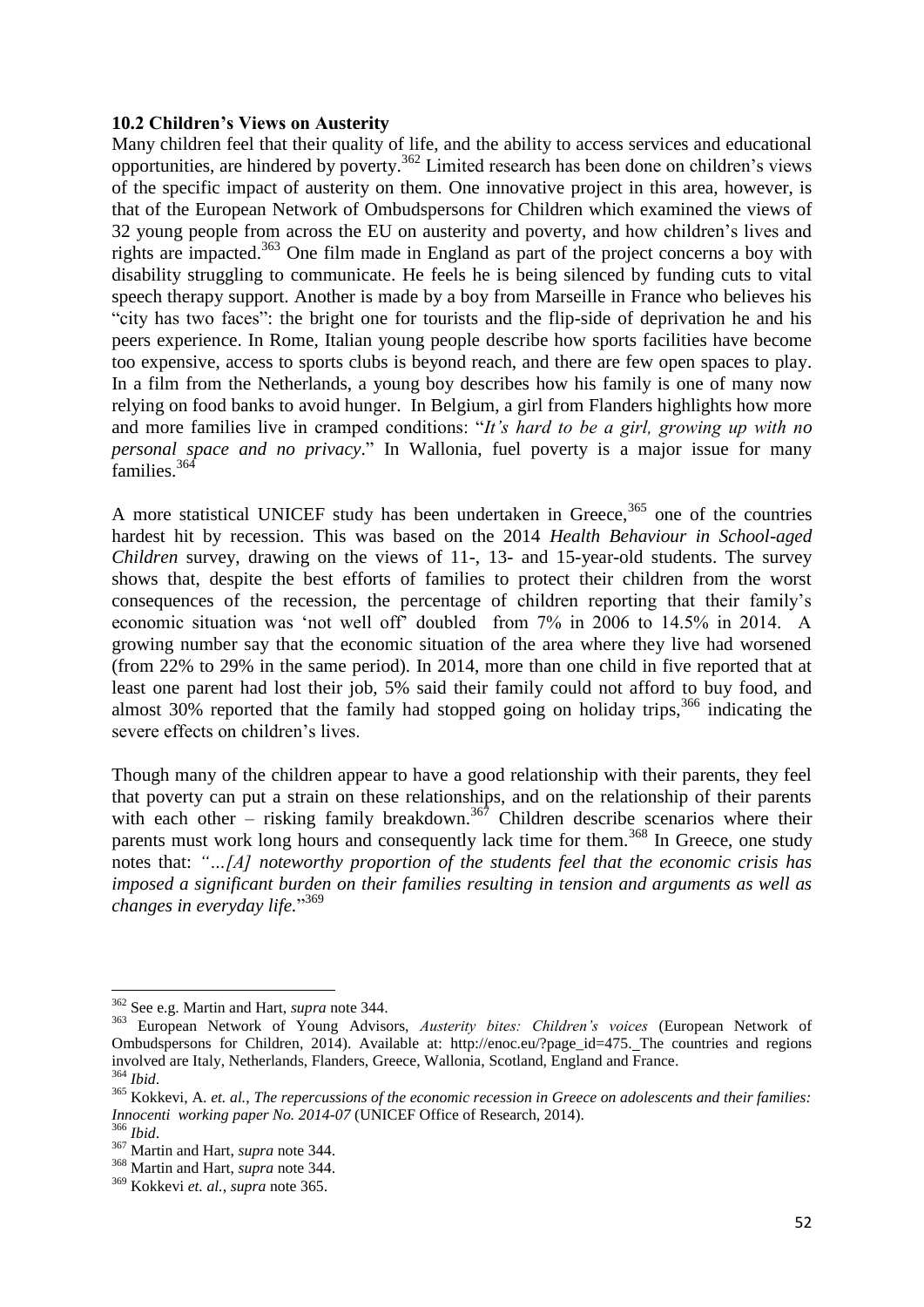#### **10.3 Children, Poverty and Participation**

According to a report by Eurochild there is evidence from across Europe demonstrating that all children – including disadvantaged and excluded children – have the potential to participate in decisions affecting their lives.<sup>370</sup> The participation of disadvantaged children can contribute to new understandings of child poverty and social exclusion, and can help to identify more effective measures to combat it. Drawing on case studies derived from NGOs around Europe<sup>371</sup> this work shows that all services, including those working with the most disadvantaged or damaged children and young people, can develop participatory activities. The report concludes that including disadvantaged children in such decision-making ensures well-informed and empowered individuals: "*Although it is often more time consuming and resource intensive to involve the most vulnerable children and young people, the outcomes for both their personal development and life circumstances are often positive.*" 372

Children in vulnerable situations, who are more likely to experience poverty, are also less likely to know about their rights; in particular participation rights.<sup>373</sup> For example in research conducted by Eurochild, children from vulnerable groups were found to have far less knowledge than others. The research indicates that professionals should therefore be trained in participative methodologies, and should select the most effective methodologies when working with vulnerable children.<sup>374</sup>

#### **10.4 Children's Views on Government Expenditure**

A recent large-scale consultation on investing in children was conducted with children from 71 countries.<sup>375</sup> 14 countries from Western Europe and 7 from Eastern Europe were included. This research demonstrates that children certainly want to be heard on budget matters, such as expenditure cuts. Children are experts in this area, as: "*Only they know what they miss the most*."<sup>376</sup> Children have clear views about how governments should spend money in ways that will realise children's rights. Although responses varied between contexts, in general children believed that investing in children's rights was an investment in all of society, now and in the future; and that without investment to ensure that all children have an adequate standard of living, children could not enjoy their other rights. $377$ 

Children who completed the survey were asked if they agreed that their government thinks about children when making expenditure decisions. In Western Europe 38% agreed or strongly agreed, and 49% disagreed or strongly disagreed with this statement, compared with 25% and 51% respectively in Eastern Europe. The survey also offered children some specific examples of children's rights and asked respondents to select all of those rights on which they believed governments were not spending enough. The top priority for children in both Western and Eastern Europe was 'support for families who cannot afford food/housing etc.' The second priority for children in Eastern Europe was 'accessible healthcare' and the third

<sup>370</sup> Schuurman, *supra* note [243.](#page-36-3)

<sup>&</sup>lt;sup>371</sup> Those who took part are: Action for Children (UK), FEDAIA (Spain), KREM (Norway), UNICEF (Belgium) and the Dutch National Youth Council and child care institutions in the Netherlands.

<sup>372</sup> Schuurman, *supra* note [243.](#page-36-3)

<sup>373</sup> Schuurman, *supra* note [20.](#page-9-1)

<sup>374</sup> *Ibid*.

<sup>375</sup> Lundy, L., Orr, K. and Marshall, C., *Towards better investment in the rights of the child: The views of children* (Queen's University Belfast, 2015). 2,693 children aged 10-18 were consulted in 71 countries worldwide.

<sup>376</sup> *Ibid*.

<sup>377</sup> *Ibid*.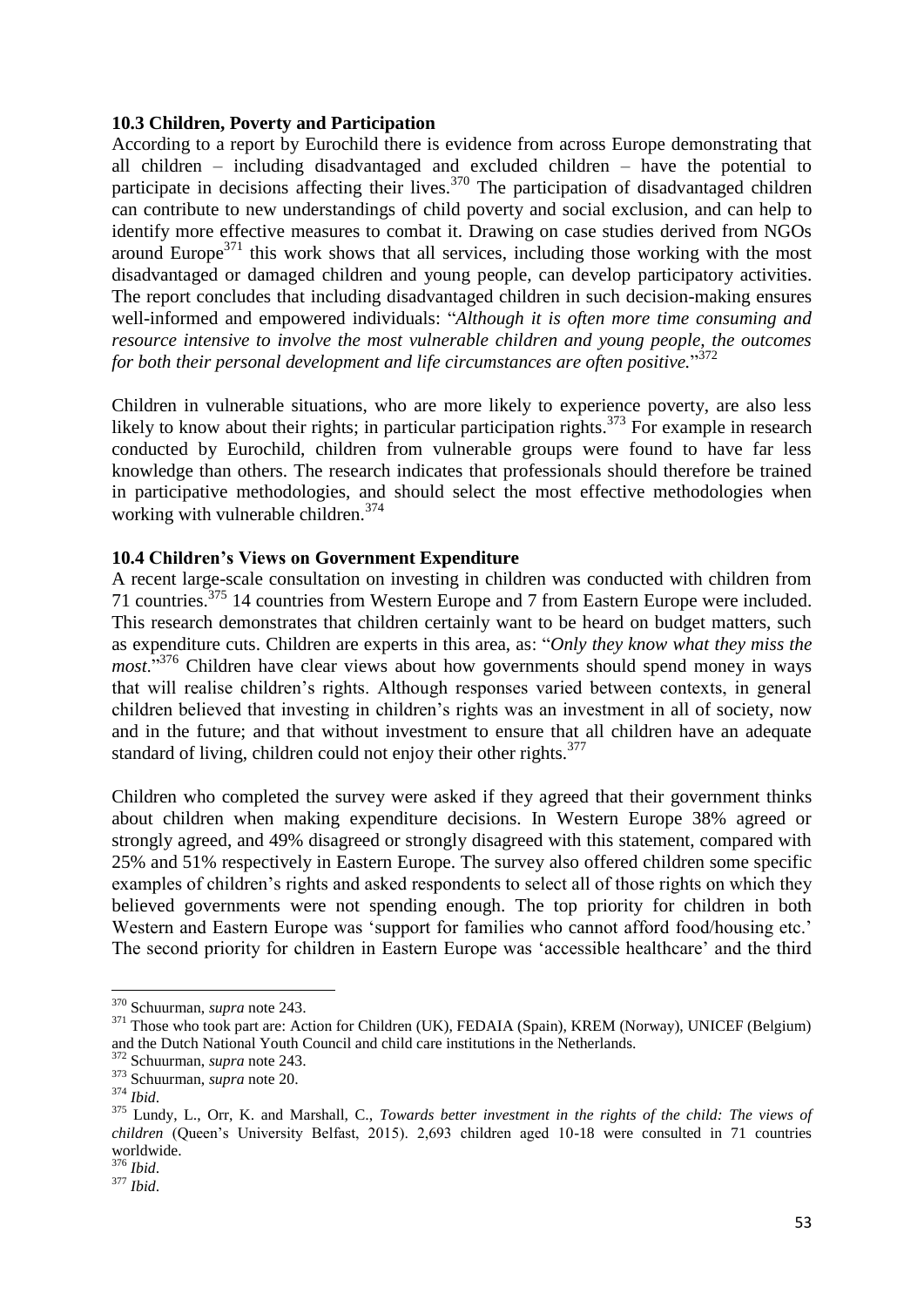'education'. In Western Europe, the second priority was 'protection from harm' and the third 'have views taken seriously'.<sup>378</sup>

Among the main messages from the study were that all children should be included in public expenditure, especially children who are living in vulnerable conditions. Investment needs to reflect and meet the requirements of children in the communities and localities in which they live, and investing in families enables investment in children. The study concludes in addition that governments should provide information about how they are spending money for children, including in ways that are accessible to children, and that decisions about public expenditure should be made wisely to protect the rights of children, now and in the future. Finally, children want to be included in decision-making about government expenditure, and they consider that their insight would help governments to make better decisions about investment. Suggestions on how to do this include this point from a child from Eastern Europe: "*Maybe they need to be trained to understand our views.*" 379

#### **10.5 Impact on Particular Groups**

In the same study children were asked to identify particular groups of children in their communities who may not enjoy their rights equally because of a lack of resources to address their specific circumstances.<sup>380</sup> The most frequent selection in Eastern Europe was 'children with very little money', followed by 'children who are homeless', and 'children with disabilities'; the result was very similar in Western Europe, although the second and third priorities were reversed.

Other research with children provides a more detailed picture of the realities underlying these findings. One study in Scotland surveyed 145 young homeless people about their experiences, and highlights that the vast majority (84%) had run away from home before the age of  $16$  – often repeatedly.<sup>381</sup> Over half of young homeless people who ran away had been forced to leave. Almost two thirds (63%) of those who had run away had also experienced sleeping rough. Most respondents said that support to sort out problems at home or school might have helped prevent them from running away.<sup>382</sup> Children participating in the Scottish Youth Parliament Manifesto endorsed greater support to homeless children and young people, with 88% agreeing with the statement: *"No child or young person should have to live without a home. More support must be given to those who are homeless...*" 383

Children with disabilities face increased risks of poverty. Research conducted for the Office of the Children's Commissioner for England with 71 children with disabilities provides some stark examples of this.<sup>384</sup> Some children with disabilities and their parents give accounts of not being able to heat their homes properly, afford adequate clothing and/or food. Some report not being informed about or involved in decisions about changes to where they live; some experience delays in adaptations being made to their homes and some do not have

**<sup>.</sup>** <sup>378</sup> *Ibid*.

<sup>379</sup> *Ibid*.

<sup>380</sup> *Ibid*.

<sup>381</sup> Shelter Scotland, *Running away and future homelessness – the missing link?* (Shelter Scotland, 2011). Children consulted were aged 16 to 24.

<sup>382</sup> *Ibid*.

<sup>383</sup> Scottish Youth Parliament, *supra* note [209.](#page-31-0)

<sup>384</sup> Larkins, C. *et. al.*, *"We want to help people see things our way": A rights-based analysis of disabled children's experience living with low income* (Children's Commissioner for England, 2013). See also Children's Commissioner for England, *supra* note [287.](#page-41-0)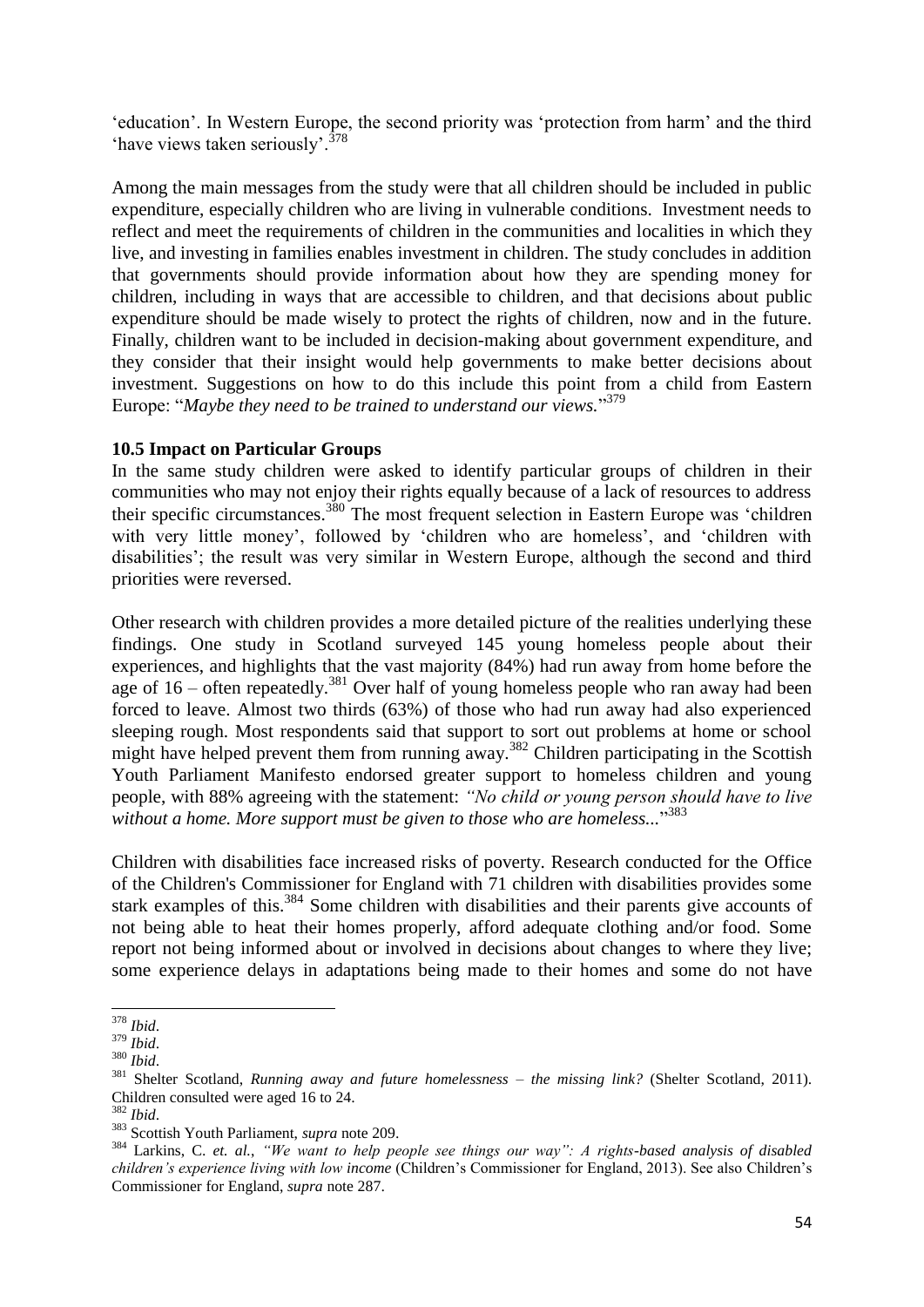enough space nor support for independent living. They state that low income is often compounded by inadequate provision of services, personal support or information. Children with disabilities also experience financial disadvantage as a direct result of their higher living costs. This is because of the extra support services or specialist goods and services needed to meet the needs of disabled children and young people. Many suggest that benefit levels are inadequate and do not cover these costs.<sup>385</sup> Children in this study propose changes to the benefit, welfare and social support system. In particular they think that budgets should be set to give greater priority to ensuring that children with disabilities have the basic things they need for living. Plans for social security reform and benefit levels should be set through listening and giving due weight to the views of children with disabilities and their families. The provision, appropriateness and timeliness of services should be improved.<sup>386</sup>

Research from countries such as Slovakia<sup>387</sup> and Moldova<sup>388</sup> also highlights the heightened risk of poverty for vulnerable groups, for example for children left behind by parents who have migrated abroad to work. A considerable number of children in these studies state that they work, either in household activities or other activities aiming to contribute to their families' financial security. In addition, many children have to take up their parent's household and caring responsibilities for younger brothers and sisters due to their parents' migration and work abroad. Among these children, many are no longer able to attend school.

<sup>385</sup> Larkins, *et. al.*, *ibid*.

<sup>386</sup> *Ibid*.

<sup>387</sup> Council of Europe, *Child and youth participation in the Slovak Republic*, *supra* not[e 90.](#page-18-2)

<sup>388</sup> Council of Europe, *Child and youth participation in the Republic of Moldova*, *supra* not[e 8.](#page-8-1)